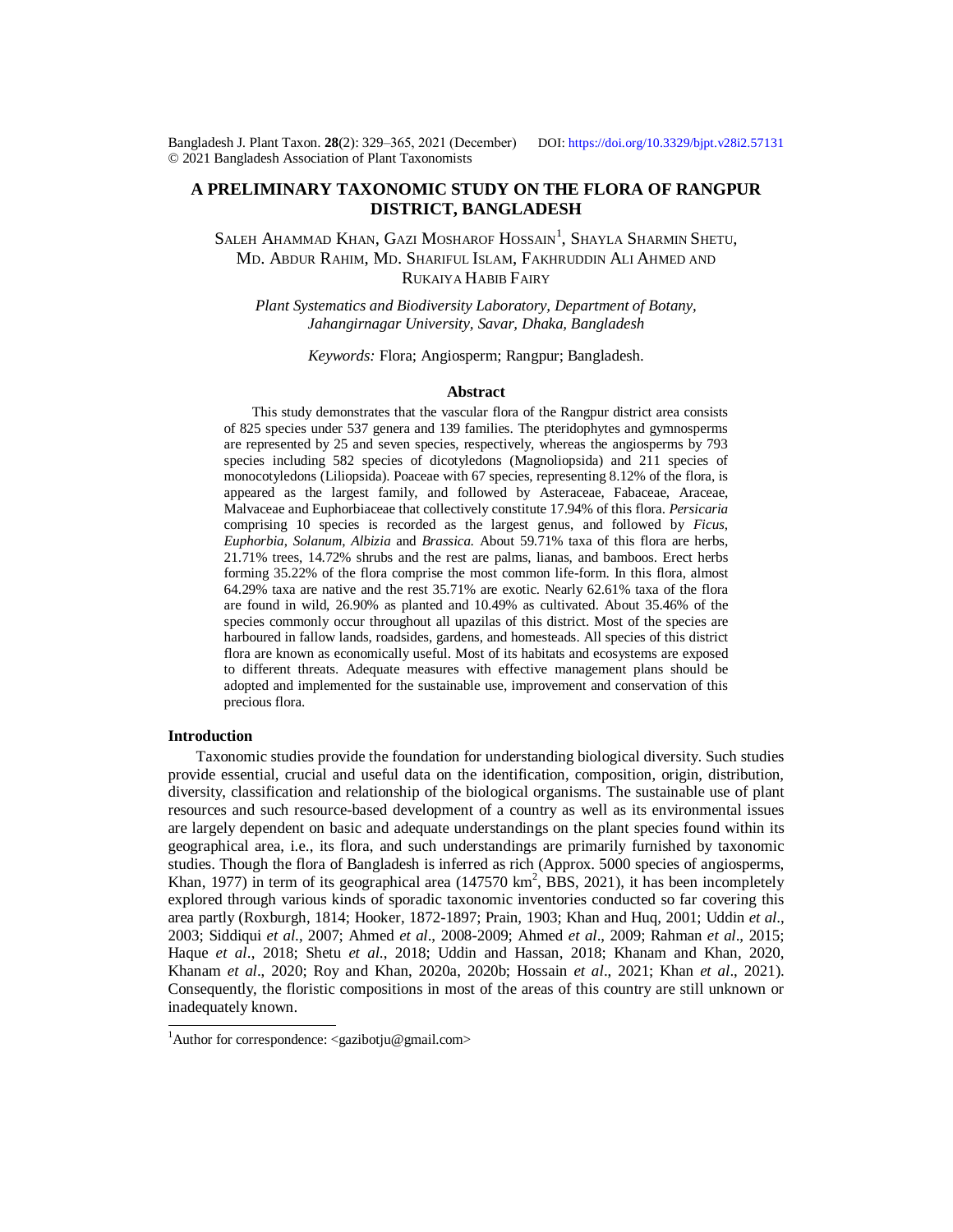Rangpur district comprising a total area of 2400.56  $km^2$  of North-western region of Bangladesh consists of eight upazilas and 83 unions. It lies between 25°18' and 25°57' north latitudes and between 88°56' and 89°32' east longitudes (District Statistics 2011 Rangpur, 2013). The topography of Rangpur is mostly flat, with an average elevation above sea level of 35 meter (<https://elevation.> maplogs.com). The land area is mostly covered by grasslands, croplands, scrub jungles, homestead gardens, and some wetlands. The soil is mostly (80%) alluvial of the Teesta River basin, and the remaining is barind [\(https://elevation.maplogs.com\).](https://elevation.maplogs.com).) It has a subtropical humid and summer wet monsoon climate (Khatun *et al*., 2016; [https://en.climate-data.org\).](https://en.climate-data.org).) The mean annual temperature varies from maximum 29.3°C to 36.3°C to minimum 6.0°C to 20°C and 1932 mm to 2309.5 mm precipitation falls annually (District Statistics 2011 Rangpur, 2013; Khatun *et al*., 2016).

Some taxonomic studies on the flora of several districts of Bangladesh have been carried out (Sultana, 2012; Tabassum, 2015; Uddin and Hassan, 2018; Khanam and Khan, 2020; Khanam *et al*., 2020; Roy and Khan, 2020a, b; Hossain *et al*., 2021). However, any taxonomic literature on the flora of Rangpur district based on field inventories throughout its entire geographical area is not known to be published so far.

Taxonomic studies on the flora of Rangpur district are necessary to generate the baseline data on the current composition, status and distribution of plant species, and to contribute in promoting plant resource-based socioeconomic development projects, undertaking appropriate conservation initiatives for the threatened or near threatened species, and future studies on floristic composition, plant species diversity and vegetation of this area. This study was performed to construct a taxonomic checklist and provide quantitative data on the vascular flora (i.e., pteridophytes, gymnosperms and angiosperms) of Rangpur district based on thorough field inventories throughout the area.

### **Materials and Methods**

Field inventories were conducted throughout all upazilas of Rangpur district in different seasons of 2018-2021. In this study all indigenous and exotic species of vascular plants found in wild and as planted or cultivated have been circumscribed. The collection, processing, drying, preservation and identification of the plant specimens was completed and nomenclatural information were verified following the methods described in Khan *et al*. (2021) and Hossain *et al.* (2021). All voucher specimens have been preserved at Jahangirnagar University Herbarium (JUH). The families of pteridophytes, gymnosperms and angiosperms have been arranged following the widely used classification systems of Pichi (1977), Kramer and Green (1990) and Cronquist (1988), respectively, whereas the genera and species under each family alphabetically (Table 1). The families, which are not included in Cronquist (1988), have been placed following APGIV System (Angiosperm Phylogeny Group. 2016). In the tabulated list of the species (Table 1), only the currently accepted names and their recent synonyms have been cited.

Data on the uses of plant species studied were collected through interviews with the local people during the field inventories, and consulting the relevant literatures (Ghani, 1998; Van Valkenburg and Bunyapraphatsara, 2002; Siddiqui *et al.*, 2007; Ahmed *et al*., 2008-2009; Ahmed *et al*., 2009). The extent of similarities in species composition in eight upazilas of the study area was measured by the Jaccard coefficient (Jaccard, 1912). The status of rare and threatened plant species in the study area was inferred through field observation and estimation on their population size, distribution range and regeneration in the area.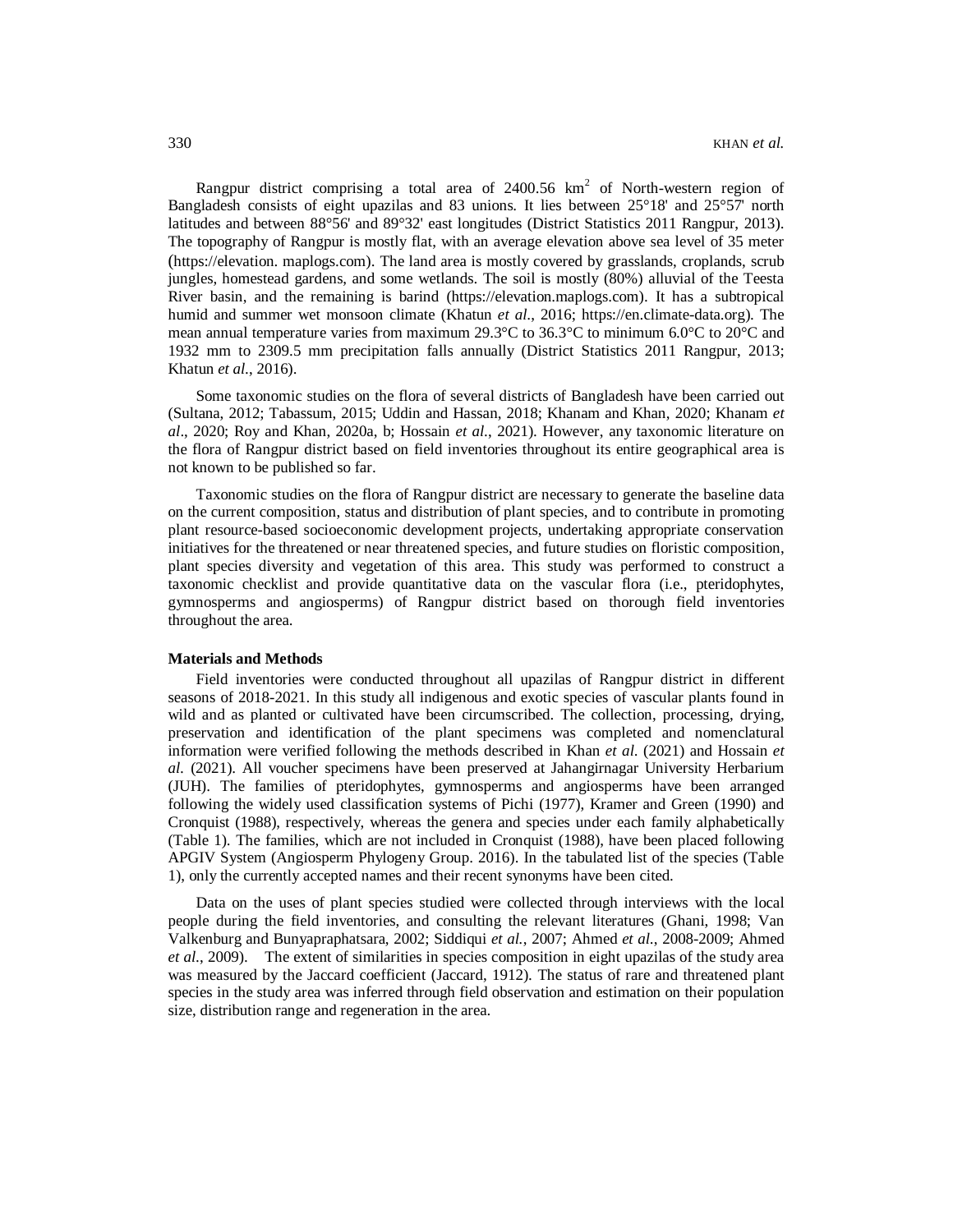#### **Results and Discussion**

This study recorded a total of 829 taxa comprised of 825 species and four varieties under 537 genera and 139 families of pteridophytes, gymnosperms and angiosperms growing within the geographical boundary of Rangpur district. Pteridophytes with 25 species of 20 genera under 12 families constituted 3.03% species of Rangpur district flora. Gymnosperms with seven species of six genera under five families comprised only 0.85% species of the flora. Magnoliopsida or the dicotyledons, composed of 582 species belonging to 381 genera under 95 families, constituted 70.55% species of the flora and Liliopsida or the monocotyledons, comprised of 211 species of 130 genera and 27 families, represented 25.58% species of the flora (Table 1 and Fig. 1).

In the 829 taxa, a total of three subspecies and six varieties are included. Each of these three subspecies and two of the six varieties represent an independent species, due to which these are enumerated as the separate species. The remaining four varieties belonging to the enlisted species do not represent any separate species. In this article, 825 species have been considered for the taxonomic enumeration of the species, genus and families, whereas, data on 829 taxa have been used for the categorization of the taxa in terms of habitat, habit, distribution and economic uses.

A total of 495 (59.71%) plant taxa recorded from this district were herbs, 180 (21.71%) trees, 122 (14.72%) shrubs, 15 (1.81%) palms, 11 (1.33%) lianas and only six (0.72%) bamboos. The most common life-form in this district flora was the erect herb, which represented 58.99% of the herbaceous taxa and constituted 35.22% (292 species) of the flora. This life-form was followed by erect shrubs (108 species), prostrate herbs (73 species), vines (71 species) and small trees (62 species), comprising 13.03%, 8.81%, 8.56% and 7.48% of the district flora, respectively, and medium and large trees, each representing 58 species (7%) of the flora. Other life-forms include creepers, palms, scandent shrubs, rooted floating herbs, epiphytes, submerged and free floating, bamboos, and parasitic and emergent herbs. The flora of Rangpur district is mostly composed of native taxa (64.29% or 533 species). However, a major part (35.71%) of this flora is formed by 296 exotic taxa. Total 519 taxa comprising 62.61% of the flora were found in wild, and 223 or 26.90% of the species as planted and 87 or 10.49% as cultivated.



groups of Rangpur district.

Fig. 2. Composition of major plant families of Liliopsida of Rangpur district

In Pteridophyta, the family Pteridaceae, consisted of seven species, was the largest, which was followed by Thelypteridaceae and Polypodiaceae, represented by four and three species, respectively. Rest of the families were composed of one to two species each. The genus *Pteris* L. was consisted of three species, the genera *Adiantum* L., *Christella* Léveillé, and *Nephrolepis* Schott were composed of two species each, and the rest of single species each. The families of Gymnospermae were represented by one to two species and all of their genera by one species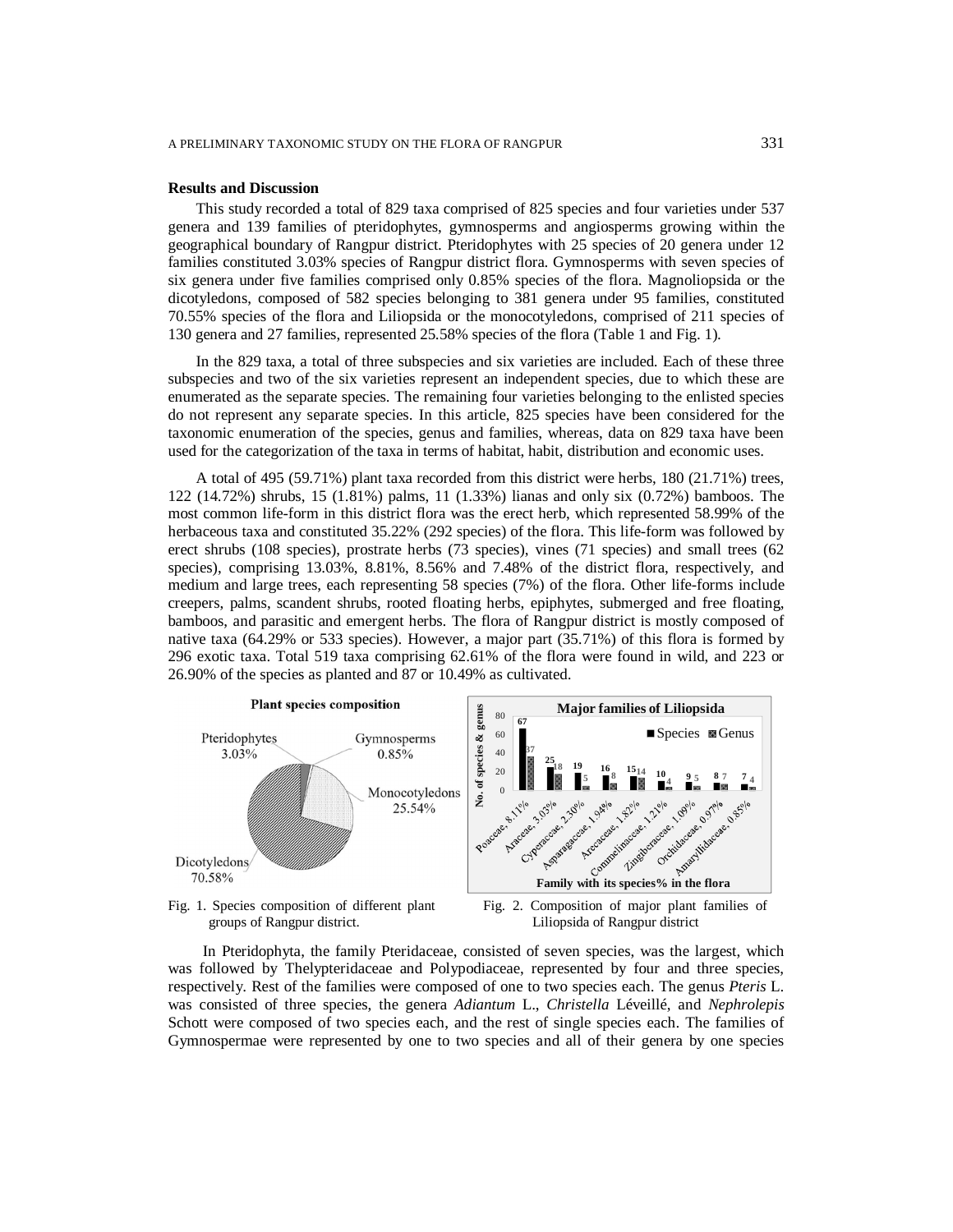each, except the *Cycas* L., constituted of two species. All species of pteridophytes, except *Asplenium nidus*, *Nephrolepis biserrata* and *N. exaltata*, were herbs and found in wild, and all of the six tree and one shrub species of gymnosperms were planted.

In Liliopsida or monocotyledons, Poaceae composed of 67 species under 37 genera, representing 8.12% of the vascular flora of Rangpur district, was the largest family and followed by Araceae with 25 species of 18 genera, Cyperaceae with 19 species of five genera, Asparagaceae with 16 species of eight genera and Arecaceae with 15 species of 14 genera. These four families collectively constituted a total of 9.09% of the flora (Fig. 2). The families Commelinaceae, Zingiberaceae, Orchidaceae, and Amaryllidaceae were found to be composed of less than 11 species each that constituted together 4.12% of this district flora (Fig. 2). *Cyperus* L., composed of nine species, was the largest monocot genus and followed by *Dracaena* Vand. and *Fimbristylis* Vahl with six species each, *Digitaria* Haller with five species, *Alocasia* (Schott) G. Don, *Bambusa* Schreb., *Dioscorea* L., *Setaria* P. Beauv. and *Urochloa* P. Beauv. with four species each, and *Agave* L., *Commelina* L., *Crinum* L., *Curcuma* L., *Eragrostis* Wolf, *Panicum* L., *Sacciolepis* Nash and *Tradescantia* L., each with three species. Total 182 species (85.85%) of the monocotyledons were herbs, seven (3.30%) were shrubs, and two (0.94%) were trees. Total 135 or 63.68% species of this plant group were found in wild, 44 (20.75%) as planted and 33 (15.57%) as cultivated.



Fig. 3. Composition of major plant families of Magnoliopsida of Rangpur district.

In Magnoliopsida or dicotyledons, the family Asteraceae comprising 41 species and representing 4.97 % of the Rangpur district flora was the largest that was followed by Fabaceae, Malvaceae, Rubiaceae, Euphorbiaceae, Lamiaceae and Apocynaceae (Fig. 3) and these six families constituted 17.45% of this district flora. The families Acanthaceae, Cucurbitaceae, Amaranthaceae, Mimosaceae, Caesalpiniaceae, Phyllanthaceae, Moraceae, Solanaceae, Polygonaceae, Brassicaceae, Vitaceae, Rutaceae and Convolvulaceae (Fig. 3), comprised 21.82% of this district flora.

*Persicaria* Mill., composed of 10 species, was the largest dicot genus, which was followed by *Ficus* L. with nine species, *Euphorbia* L. with eight species, *Solanum* L. with seven species, *Albizia* Durazz., *Brassica* L., *Cissus* L., *Hibiscus* L. and *Phyllanthus* L. with six species each, and *Ipomoea* L., *Leea* D. Royen ex L., *Limnophilla* R. Br., *Lindernia* All., *Senna* Mill. and *Vigna* Savi with five species each. Total 288 taxa (49.23%) of the dicotyledons were herbs, 172 (29.40%) trees, 116 (19.82%) shrubs and 11 (1.88%) lianas. In this plant group, total 362 or 61.88% taxa were found in wild, 172 (29.40%) as planted and 51 (8.72%) as cultivated.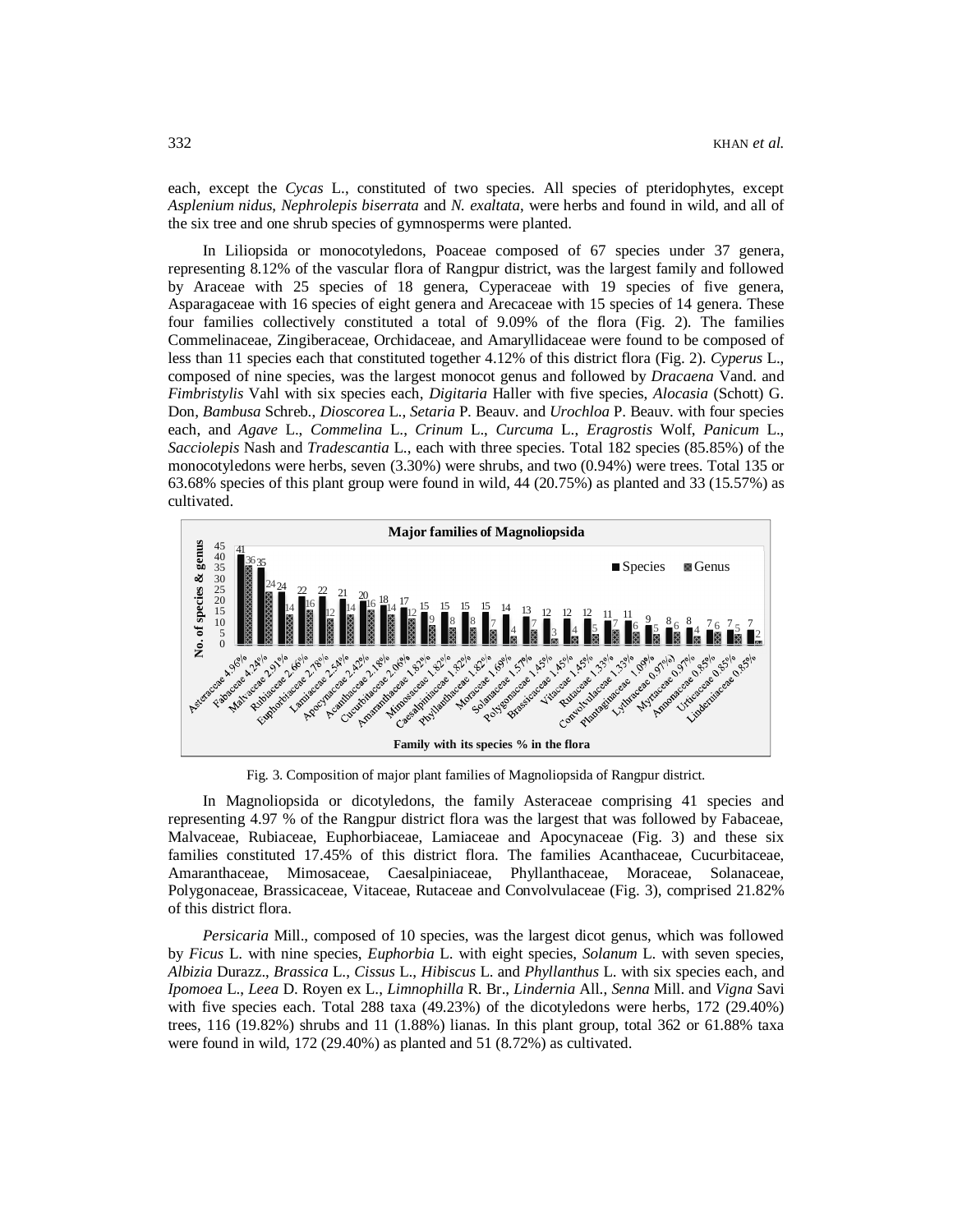The occurrence of total 294 taxa, i.e., 35.46% of the flora, including 230 species of dicotyledons, 55 species of monocotyledons, seven species of pteridophytes and two species of gymnosperms, was common in all of the eight upazilas of Rangpur district. Among these eight upazilas, Taraganj harboured the highest number of species, which was followed by Rangpur Sadar, Pirganj, Gangachara, Badarganj, Mithapukur, Pirgachha and Kaunia upazilas (Fig. 4).



Fig. 4. Plant species composition in eight upazilas of Rangpur district.

According to Jaccard coefficient, the similarity in plant species compositions of eight upazilas of Rangpur district was 64.47% (Fig. 5). It indicates that the species compositions in these upazilas, i.e., throughout the district, were relatively more similar rather than different. However, a comparison in plant species composition of Taraganj upazila, housing a relatively higher number of plant species, with those of other upazilas of Rangpur district indicates that a similarity range of 49.77% to 59.97% in plant species composition existed there.



Fig. 5. Similarity in species composition in the upazilas of Rangpur district based on Jaccard coefficient.

In Rangpur district, the plant species were distributed in diverse habitats. However, most of the species were well-adapted to fallow lands, roadsides, gardens and homesteads, which were followed by woodlands, scrub jungles, grasslands, wetlands, agricultural fields, marginal lands, brick wall (including forest margins and river banks). Some species were also found on a few tree species and on brick walls (Fig. 6).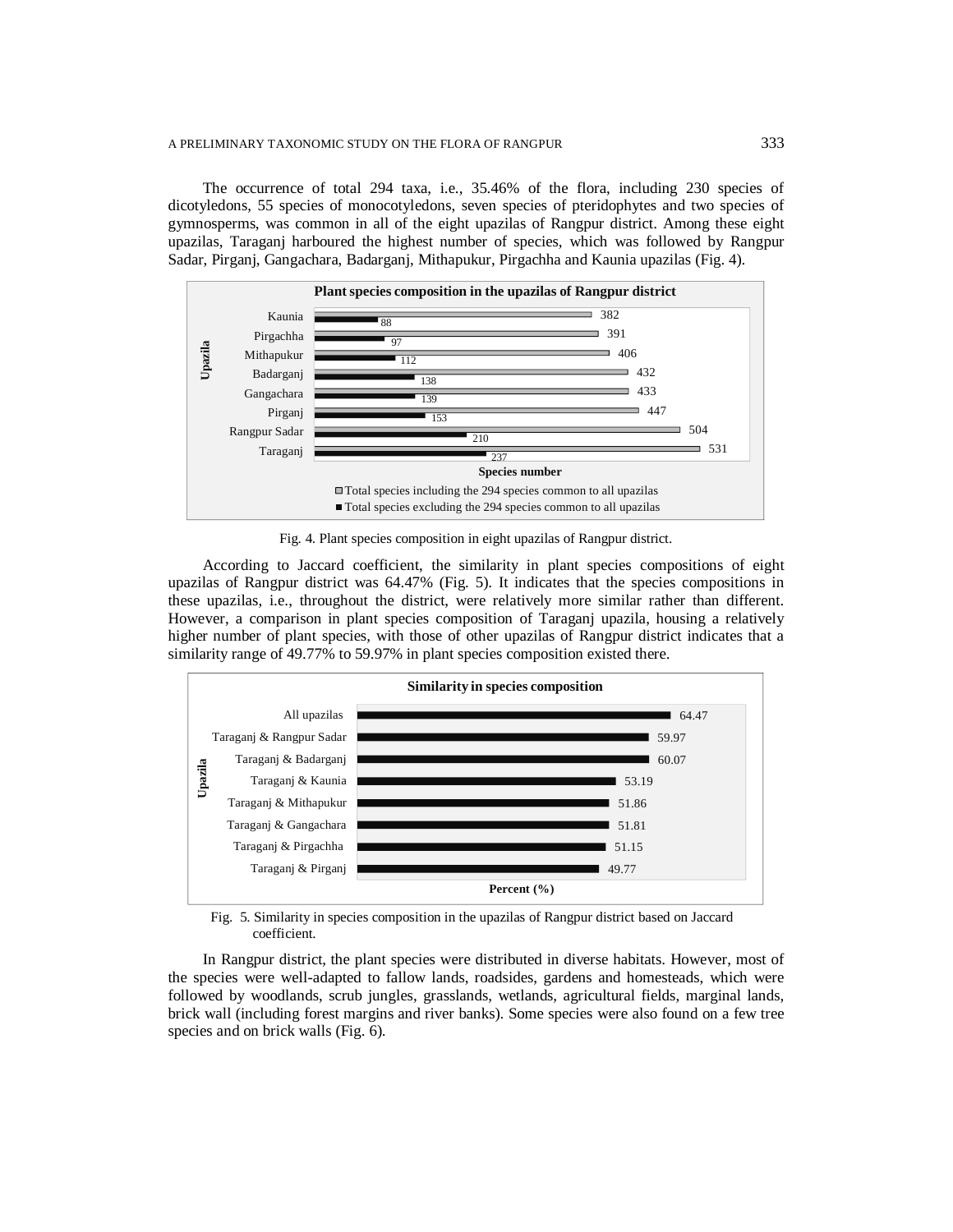All plant species found in Rangpur district are economically useful and about 33.98% of these species have at least two uses (Table 1). A total of 472 plant species, comprising 56.94% of this district flora, are economically useful as medicinal. Additionally, a total of 282 species are recorded as ornamental that are followed by 113 species of fodder and forages, 98 of timbers, 66 of vegetables, 56 of fruits, 41 of fire- and fuel wood, constituting 34.02%, 13.63%, 11.82%, 7.96%, 6.76%, and 4.83% of the flora, respectively. Besides, 22 species are known as edible, 15 species as fibre, 13 as spices, 10 as oil-yielding, nine as fencing and eight as soil binder, and 61 species, representing 7.36% of the flora, are known as useful for other economic purposes (Table 1).



Fig. 6. Distribution of plant species in different habitats of Rangpur district.

The total number of angiospermic species enumerated from Rangpur district by this study seems closer to that of Gazipur district (Tabassum, 2015) but higher than those of Rajshahi (Rahman, 2013), Narsingdi (Khanam *et al*., 2020; Khanam and Khan, 2020) and Satkhira districts (Hossain *et al*., 2021). The taxonomic accounts of angiospermic species of five of the eight upazilas of Rangpur district *viz*., Taraganj, Rangpur Sadar, Pirganj, Gangachara and Badarganj upazila, as recorded by this study (Fig. 5), are higher than those of different upazilas of Bangladesh reported by the previous studies (*e.g.*, Islam *et al*., 2009; Rahman *et al*., 2012; Rahman *et al*., 2013; Sarker *et al*., 2013; Nahar and Rahman, 2016; Rahman and Kona, 2016; Mahmudah *et al*., 2017; Roy and Rahman, 2018, and Rahman *et al*., 2019) (Fig. 7).



Angiospermic species composition

Fig. 7. Angiospermic species composition in five districts of Bangladesh.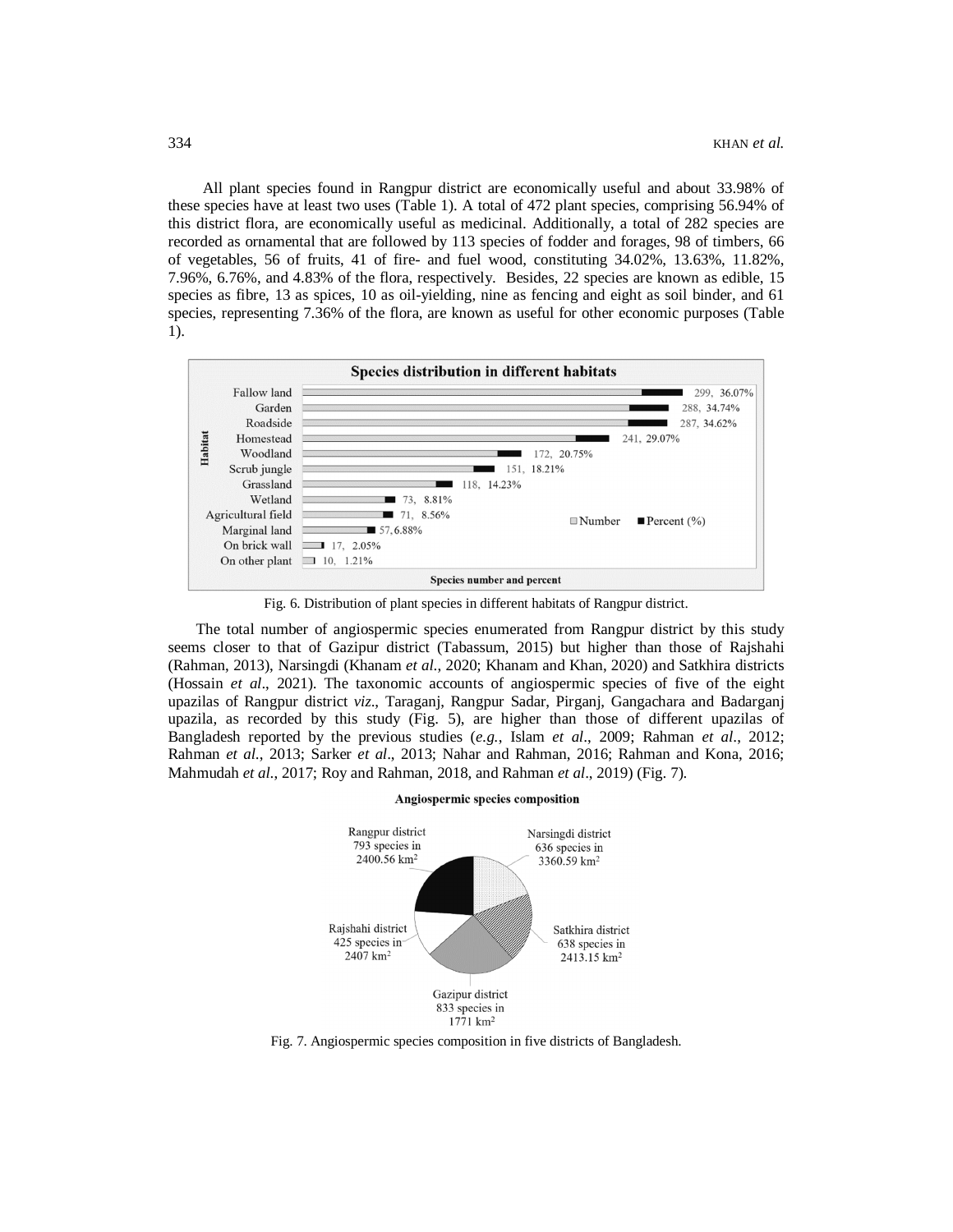| Scientific name                                              | Bangla name         | Habitat    | Habit         | Distribution          | Use     | <b>RSE</b>      |
|--------------------------------------------------------------|---------------------|------------|---------------|-----------------------|---------|-----------------|
| PTERIDOPHYTA Schimp.                                         |                     |            |               |                       |         |                 |
| Selaginellaceae Willk.                                       |                     |            |               |                       |         |                 |
| Selaginella ciliaris (Retz.) Spring                          | Katagenella         | Fl, Rs, Wl | H, cr, w      | $Bg, Pr, Pg, Tg$ M, O |         | SSS 3231        |
| <b>Salviniaceae</b> Martinov                                 |                     |            |               |                       |         |                 |
| Azolla pinnata R.Br.                                         | Khudipana           | Wtl        | H, ff; w      | Bg, Mp, Pr, Tg Gm     |         | <b>GMH 5530</b> |
| Salvinia cucullata Roxb.                                     | Indur kani          | Wtl        | H, ff; w      | Pr                    | Ap, O   | GMH 5529        |
| <b>Marsileaceae</b> Mirb.                                    |                     |            |               |                       |         |                 |
| Marsilea minuta L.                                           | Susni shak          | Fl, Wtl    | H, cr, w      | All upazilas          | M, Vg   | SSS 3239        |
| Lygodiaceae M.Roem.                                          |                     |            |               |                       |         |                 |
| Lygodium flexuosum (L.) Sw.                                  | Saralata fern       | Fl, Rs, Sj | H, vi; w      | Tg, Pg, Pr            | М       | GMH 5545        |
| <b>Dennstaedtiaceae</b> Lotsy                                |                     |            |               |                       |         |                 |
| Microlepia strigosa (Thunb.) C.Presl.                        | Fern                | Rs, Wl     | $H$ , er; w   | $Bg, Gc, Pg, Tg$ M    |         | MAR 3707        |
| Pteridaceae E.D.M.Kirchn.                                    |                     |            |               |                       |         |                 |
| Adiantum caudatum L.                                         | Bidda pata          | Bw, Rs, Gr | H, pr; w      | Mp, Pg, Gc            | 0       | GMH 5562        |
| A. philippense L.                                            | Kalijhat            | Bw, Gr, Ml | H, pr; w      | Gc, Rs, Mp, Pg $O$    |         | SSS 3237        |
| Ceratopteris thalictroides (L.)<br>Brongn.                   | Pani lettuce        | Fl, Wtl    | H, er; w      | All upazilas          | 0       | SSS 3242        |
| Cheilosoria belangeri (Bory in<br>Belang.) Ching & K.H.Shing | Belangeri           | Fl, Wl     | $H$ , er; w   | Bg, Gc                | М       | <b>MAR 3700</b> |
| Pteris ensiformis Burm.f.                                    | Ensifern            | Fl. Hs     | H, pr; w      | Bg, Kn                | $\circ$ | <b>MAR 3716</b> |
| P. semipinnata L.                                            | Semipinna<br>fern   | Fl, Rs, Wl | H, er; w      | Tg                    | 0       | <b>MAR 3712</b> |
| P. vittata L.                                                | Imodi pteris        | Bw         | H, pr; w      | $Bg, Kn, Pg, Tg$ O    |         | GMH 5511        |
| Polypodiaceae J.Presl & C.Presl                              |                     |            |               |                       |         |                 |
| Drynaria quercifolia (L.) J.Sm.                              | Pankhiraj           | Op         | $H$ , ep; $w$ | All upazilas          | М       | <b>GMH 5510</b> |
| Microsorum punctatum (L.) Copel.                             | Punctasorum<br>fern | Oр         | $H$ , ep; $w$ | Gc, Pr, Rs, Tg        | O       | GMH 5515        |
| Pyrrosia nuda (Giesenh.) Ching                               | Nudarossi           | Op         | $H$ , ep; $w$ | All upazilas          | 0       | SSS 3005        |
| <b>Blechnaceae</b> Newman                                    |                     |            |               |                       |         |                 |
| Stenochlaena palustris (Burm.f.)<br>Bedd.                    | Lata dhekia         | Sj, Wl     | H, vi; w      | Bg, Tg                | М       | <b>GMH 5507</b> |
| Thelypteridaceae Ching ex<br>Pic.Serm.                       |                     |            |               |                       |         |                 |
| Ampelopteris prolifera (Retz.) Copel.                        | Lombo dheki<br>shak | Fl, Ml, Rb | H, cr, w      | All upazilas          | Vg      | GMH 5519        |
| Christella dentata (Forssk.)<br>Brownsey & Jermy             | Bish dhekia         | Fl, Hs, Rs | $H$ , er; $w$ | All upazilas          | М       | <b>SSS 3008</b> |
| C. arida (D.Don) Holttum                                     | Fern datitila       | Fl, Hs, Rs | H, er; w      | Gc, Kn, Pr            | M       | <b>MAR 3711</b> |
| Thelypteris parasitica (L.) Tardieu                          | Partila fern        | Fl, Hs, Rs | $H$ , er; $w$ | Bg, Gc, Mp            | М       | <b>MAR 3715</b> |

# **Table 1. List of vascular plant species of Rangpur district, Bangladesh.**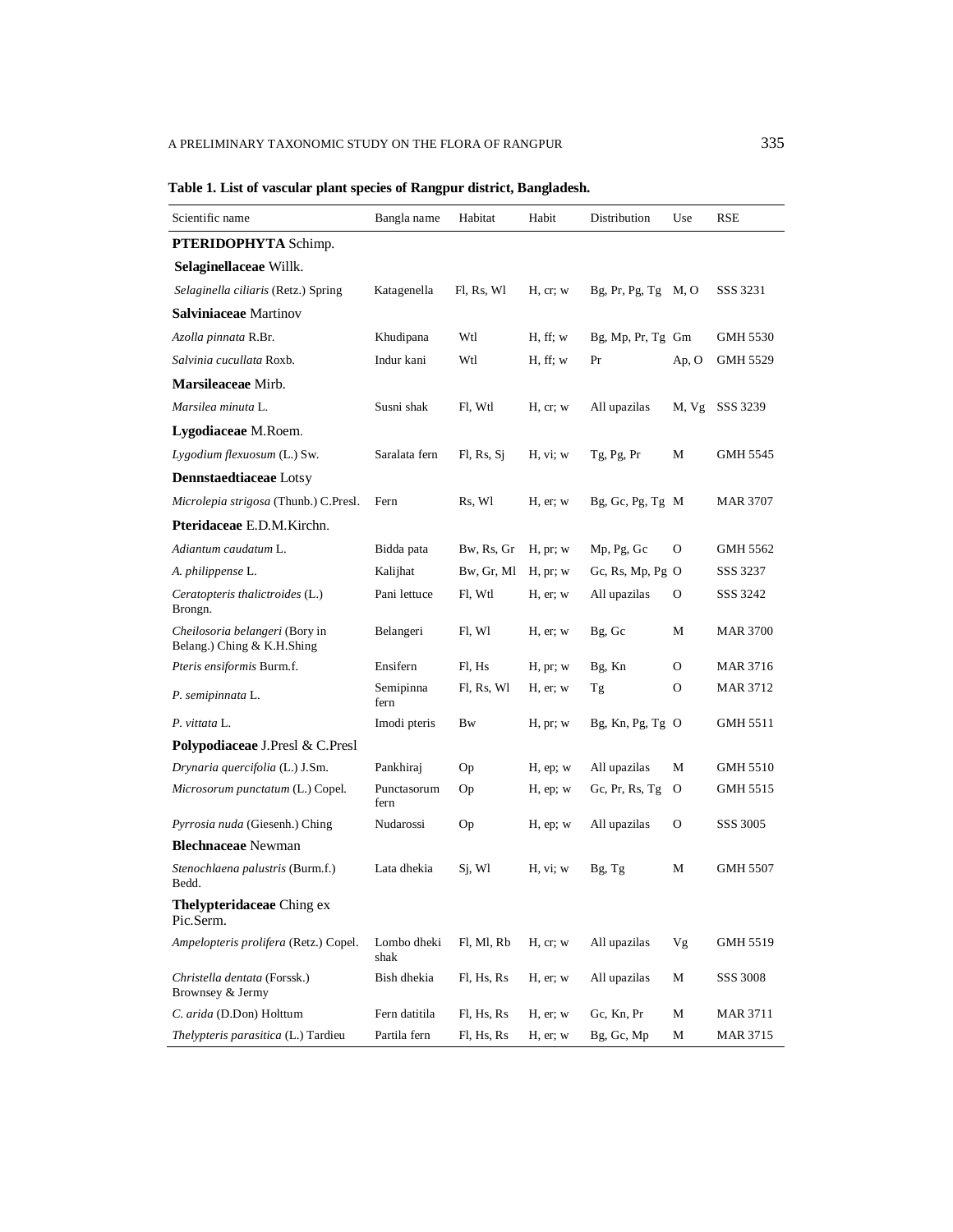| Scientific name                                                         | Bangla name          | Habitat    | Habit      | Distribution     | Use      | RSE             |
|-------------------------------------------------------------------------|----------------------|------------|------------|------------------|----------|-----------------|
| <b>Aspleniaceae</b> Newman                                              |                      |            |            |                  |          |                 |
| Asplenium nidus L.*                                                     | Pakhir basha<br>fern | Gr, Hs     | H, er; cv  | Mp, Pr, Rs, Tg O |          | MAR 3701        |
| <b>Athyriaceae</b> Alston                                               |                      |            |            |                  |          |                 |
| Diplazium esculentum (Retz.) Sw.                                        | Dheki shak           | Fl, Rb, Rs | H, er; w   | All upazilas     | Vg       | SSS 3004        |
| Nephrolepidaceae Pic.Serm.                                              |                      |            |            |                  |          |                 |
| Nephrolepis biserrata (Sw.) Schott                                      | Bagan dekhi          | Gr, Hs     | H, er; cv  | Tg               | O        | <b>MAR 3710</b> |
| N. exaltata (L.) Schott                                                 | Jhara fern           | Gr, Hs     | H, er; cv  | Tg               | $\Omega$ | MAR 3713        |
| <b>GYMNOSPERMAE</b> Prantl                                              |                      |            |            |                  |          |                 |
| Araucariaceae Henkel &<br>W.Hochst.                                     |                      |            |            |                  |          |                 |
| Araucaria heterophylla (Salisb.)<br>Franco*                             | Christmas tree       | Gr, Hs     | T, l; pl   | All upazilas     | $\Omega$ | GMH 5520        |
| <b>Cupressaceae</b> Gray                                                |                      |            |            |                  |          |                 |
| Juniperus chinensis L.*                                                 | China juniper        | Gr, Hs     | T, s; pl   | Rs, Tg           | $\Omega$ | MAR 3702        |
| Thuja plicata Donn ex D.Don*                                            | Thuja                | Gr, Hs     | T, l; pl   | All upazilas     | O        | SSS 3011        |
| Cycadaceae Pers.                                                        |                      |            |            |                  |          |                 |
| Cycas circinalis L.*                                                    | Nali cycas           | Gr, Hs     | T, m; pl   | $Bg$ , Rs, Tg    | M.O      | MAR 3706        |
| C. revoluta Thunb.*                                                     | Volu cycas           | Gr, Hs     | T, m; pl   | Bg, Rs, Tg       | O        | <b>MAR 3705</b> |
| Pinaceae Spreng. ex Rudolphi                                            |                      |            |            |                  |          |                 |
| Pinus palustris Mill.*                                                  | Carebian pine        | Gr, Rs     | T, l; pl   | Rs               | M, T     | <b>FAA 101</b>  |
| <b>Zamiaceae Horan.</b>                                                 |                      |            |            |                  |          |                 |
| Zamia furfuracea L.f. ex Aiton*                                         | Zamia palm           | Gr, Hs     | S; pl      | Rs, Tg           | 0        | <b>MAR 3703</b> |
| MAGNOLIOPSIDA Brongn.                                                   |                      |            |            |                  |          |                 |
| <b>Magnoliaceae Juss.</b>                                               |                      |            |            |                  |          |                 |
| Magnolia champaca (L.) Baill. ex<br>Pierre                              | Champa               | Gr, Rs     | T, l; pl   | Mp, Pr, Rs       | M, O     | SAK 3100        |
| M. grandiflora L.*                                                      | Udoy paddo           | Gr, Hs     | T, m; pl   | Rs, Tg           | M, O     | SAK 3120        |
| <b>Annonaceae Juss.</b>                                                 |                      |            |            |                  |          |                 |
| Annona reticulata L.*                                                   | Atta, nona           | Fl, Gr, Hs | T, s; w    | All upazilas     | Fr, Fw   | <b>GMH 5521</b> |
| A. squamosa L.*                                                         | Sharifa              | Gr, Hs     | $T, s;$ pl | All upazilas     | Fr       | GMH 5508        |
| Artabotrys hexapetalus (L.f.)<br>Bhandari*                              | Kathali<br>chapma    | Gr, Hs     | S, sc; pl  | Tg               | M.O      | GMH 5505        |
| Huberantha pendula (Capuron ex<br>G.E.Schatz & Le Thomas)<br>Chaowasku* | Zhopalo<br>debdaru   | Rs         | T, m; pl   | Kn, Rs, Tg       | Fu, O    | MAR 3704        |
| Miliusa velutina (Dunal) Hook.f. &<br>Thomson                           | Gandhi gojari        | Wl, Rs     | T, l; w    | Bg, Pr, Rs       | T, M     | MAR 3714        |
| Monoon longifolium (Sonn.) B.Xue &<br>R.M.K.Saunders*                   | Debdaru              | Rs, Wl     | T, l; w    | All upazilas     | O, T     | SSS 3012        |
| Polyalthia suberosa (Roxb.)<br>Thwaites                                 | Barachali            | Fl, Wl     | T, s; w    | Gc, Pg, Pr       | Fr, M    | SSS 3015        |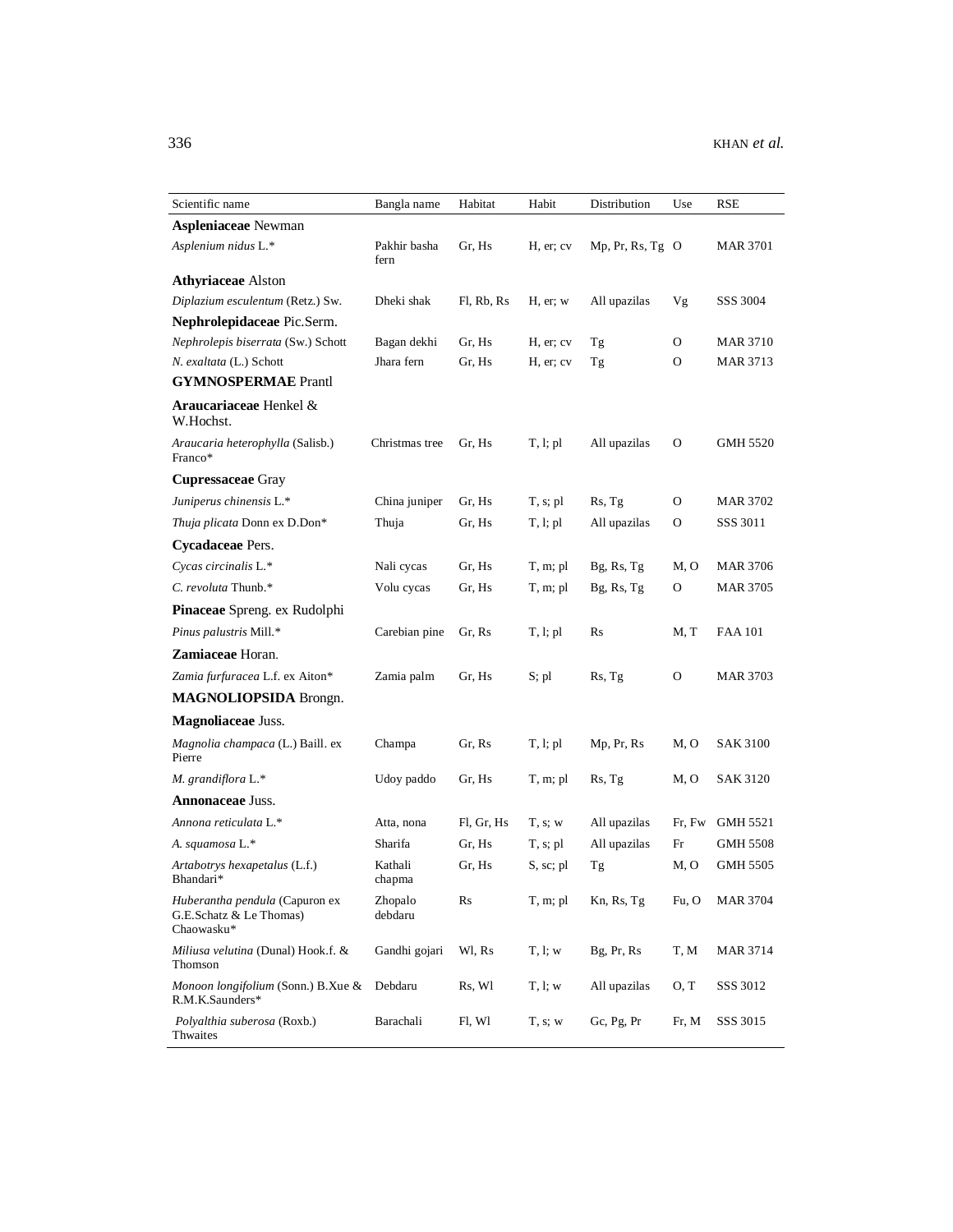| Scientific name                                                   | Bangla name           | Habitat    | Habit      | Distribution             | Use    | RSE             |
|-------------------------------------------------------------------|-----------------------|------------|------------|--------------------------|--------|-----------------|
| Lauraceae Juss.                                                   |                       |            |            |                          |        |                 |
| Cinnamomum tamala (Buch.-Ham.)<br>T.Nees & Eberm.                 | Tejpata               | Gr, Hs     | T, m; pl   | All upazilas             | Co, Sp | <b>MAR 3733</b> |
| C. verum J.Presl                                                  | Daruchini             | Gr. Hs     | T, m; pl   | $Bg, Kn, Pr, Tg$ M, $Sp$ |        | SSS 3418        |
| Litsea glutinosa (Lour.) C.B.Rob.                                 | Kukurchita            | Sj, Wl     | T, m; w    | All upazilas             | М      | SAK 3109        |
| L. monopetala (Roxb.) Pers.                                       | Boro-<br>kukurchita   | Sj, Wl     | T, m; w    | All upazilas             | М      | SAK 3119        |
| <i>L. salicifolia</i> (J.Roxb. ex Nees)<br>Hook.f.                | Digloti               | Hs, Wtl    | T, s; w    | Gc                       | М      | <b>MAR 3717</b> |
| <b>Piperaceae</b> Giseke                                          |                       |            |            |                          |        |                 |
| Peperomia pellucida (L.) Kunth*                                   | Luchi pata            | Bw, Ml, Wl | H, pr; w   | All upazilas             | М      | SSS 3025        |
| Piper betle L.*                                                   | Pan                   | Gr, Hs     | H, vi; cv  | Bg, Gc, Tg               | М      | <b>MAR 3725</b> |
| P. longum L.                                                      | Pipul                 | Fl, Wl     | H, vi; w   | All upazilas             | М      | GMH 5526        |
| <b>Nelumbonaceae</b> A.Rich.                                      |                       |            |            |                          |        |                 |
| Nelumbo nucifera Gaertn.                                          | Paddo                 | Wtl        | H, fl; w   | Mp, Bg, Pr               | M, O   | <b>MAR 3718</b> |
| Nymphaeaceae Salisb.                                              |                       |            |            |                          |        |                 |
| Nymphaea nouchali Burm.f.                                         | Nil shapla            | Wtl        | H, fl; w   | All upazilas             | M, O   | SSS 3234        |
| <i>N. nouchali var. pubescens</i> (Willd.)<br>Hook.fil. & Thomson | Sada shapla           | Wtl        | H, fl; w   | Bg, Gc, Mp, Pr O, Vg     |        | <b>MAR 3724</b> |
| N. rubra Roxb. ex Andrews                                         | Lal shapla            | Wtl        | H, fl; w   | All upazilas             | O, Vg  | SSS 3236        |
| Ceratophyllaceae Gray                                             |                       |            |            |                          |        |                 |
| Ceratophyllum demersum L.                                         | Kantajhanjhi          | Wtl        | H, sm; w   | Pr, Tg                   | М      | MAR 3732        |
| <b>Ranunculaceae Juss.</b>                                        |                       |            |            |                          |        |                 |
| Clematis vitalba L.*                                              | Polaka jui            | Gr         | H, vi; cv  | Rs, Tg                   | 0      | MAR 3984        |
| C. zeylanica (L.) Poir.                                           | Murcha,<br>Chagolbati | F1, Sj, W1 | H, vi; w   | Bg, Pg, Tg               | М      | GMH 5588        |
| Menispermaceae Juss.                                              |                       |            |            |                          |        |                 |
| Stephania japonica (Thunb.) Miers                                 | Akandi manik          | Sj         | H, vi; w   | All upazilas             | М      | <b>MAR 3723</b> |
| S. rotunda Lour.                                                  | Thandamanik           | Sj         | H, vi; w   | Pg, Tg                   | M      | MAR 3719        |
| Tiliacora acuminata (Lam.) Miers                                  | Bagh lata             | Fl, Rs, Wl | Liana; w   | All upazilas             | М      | GMH 5589        |
| Tinospora sinensis (Lour.) Merr.                                  | Gulancha              | Wl         | H, vi; w   | Rs, Tg                   | М      | <b>MAR 3731</b> |
| Papaveraceae Juss.                                                |                       |            |            |                          |        |                 |
| Argemone mexicana L.G.B.*                                         | Shial kanta           | Af, Fl, Rs | H, er; w   | All upazilas             | М      | GMH 5615        |
| <b>Cannabaceae</b> Martinov                                       |                       |            |            |                          |        |                 |
| Trema orientalis (L.) Blume                                       | Banjiga               | Sj, Wl     | T, m; w    | All upazilas             | Fw     | SSS 3235        |
| Cannabis sativa L.                                                | Bhang, Ganja          | Fl, Rs     | H, er; w   | Pr, Mp                   | M      | <b>MAR 3864</b> |
| Moraceae Gaudich.                                                 |                       |            |            |                          |        |                 |
| Artocarpus chaplasha Roxb.                                        | Chapalish             | Wl, Rs     | T, l; w    | Bg, Mp, Rs, Tg Fr, T     |        | <b>MAR 3720</b> |
| A. heterophyllus Lam.*                                            | Kanthal               | Wl, Hs     | T, m; pl   | All upazilas             | Fr, T  | SSS 3240        |
| A. lacucha Buch.-Ham.                                             | Deowa                 | Wl, Gr     | $T, m$ ; w | All upazilas             | Fr, Fw | <b>MAR 3726</b> |
| Ficus benghalensis L.                                             | Bot                   | Bw, Wl     | T, l; w    | All upazilas             | Fw, Sd | SSS 3241        |
| F. benjamina L.                                                   | Jiri pakur            | Gr         | T, m; pl   | Pg, Rs, Tg               | Fw, O  | <b>MAR 3730</b> |
| F. elastica Roxb. ex Hornem.                                      | Rubber bot            | Gr, Rs     | T, m; pl   | Rs, Tg                   | O      | <b>MAR 3722</b> |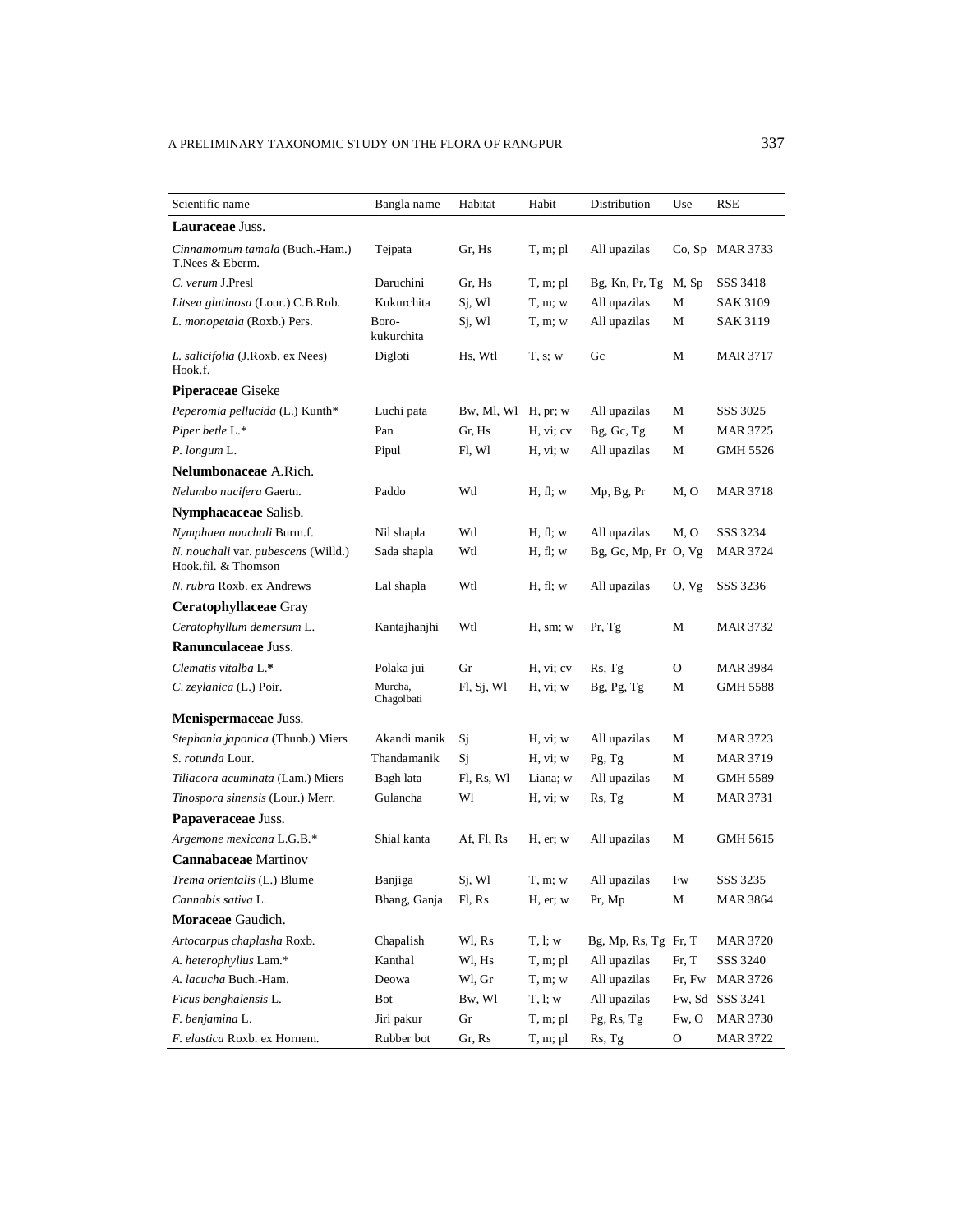| Scientific name                                                                                     | Bangla name        | Habitat    | Habit         | Distribution         | Use    | <b>RSE</b>      |
|-----------------------------------------------------------------------------------------------------|--------------------|------------|---------------|----------------------|--------|-----------------|
| F. heterophylla L. F.                                                                               | Bhuidumur          | Si, Wl     | S; w          | Bg, Gc, Kn           | Fw, M  | SSS 3243        |
| F. hispida L. F.                                                                                    | Kakdumur           | Bw, Sj, Wl | T, s; w       | All upazilas         | M, Vg  | SSS 3244        |
| F. pumila L.*                                                                                       | Latabot            | Bw         | H, cr; pl     | Тg                   | O      | MAR 3729        |
| F. racemosa L.                                                                                      | Jagga dumur        | Bw, Sj, Fl | T, l; w       | All upazilas         | Fr, M  | MAR 3727        |
| F. religiosa L.                                                                                     | Ashwath            | Bw, Wl, Sj | T, l; w       | Bg, Gc, Kn, Tg O, Sd |        | SSS 3246        |
| <i>F. rumphii</i> Blume                                                                             | Khiri bot          | Wl         | T, l; w       | Rs, Tg               | O, Sd  | <b>MAR 3721</b> |
| Morus alba L.*                                                                                      | Shada tut          | Hs, Ml, Rs | $T, s;$ pl    | Gc, Tg               | Fr, Sf | MAR 3728        |
| Streblus asper Lour.                                                                                | Sheora             | Sj, Wl     | T, l; w       | All upazilas         | Fw, M  | SSS 3247        |
| <b>Urticaceae Juss.</b>                                                                             |                    |            |               |                      |        |                 |
| Boehmeria nivea (L.) Gaudich.                                                                       | Kanchara           | Fl. Rs     | $H$ , er; $w$ | Mp, Pg               | М      | MAR 3734        |
| <i>B. virgata</i> (G. Forst.) Guill. Subsp.<br><i>macrophylla</i> (Hornem.) Friis &<br>Wilmot-Dear* | Ulichara           | Fl, Rs     | $H$ , er; $w$ | Gc, Pg               | M      | MAR 3745        |
| Dendrocnide sinuata (Blume) Chew                                                                    | Law chutra         | Fl, Wl     | H, er; w      | Tg, Bg               | M, Po  | MAR 3750        |
| Laportea interrupta (L.) Chew                                                                       | Chotra pata        | Sj, Wl     | H, er; w      | Gc, Mp               | M, Po  | MAR 3744        |
| Pilea cadierei Gagnep. & Guillaumin                                                                 | Aluminium<br>plant | Gr         | H, er; cv     | Тg                   | O      | MSI 110         |
| P. microphylla (L.) Liebm.*                                                                         | Lata maricha       | Bw, Rs     | $H$ , er; $w$ | Pr                   | Fd     | GMH 5590        |
| Pouzolzia zeylanica (L.) Benn.                                                                      | Kullaruki          | Bw, Sj, Gl | H, er; w      | All upazilas         | М      | SSS 3315        |
| Casuarinaceae R.Br.                                                                                 |                    |            |               |                      |        |                 |
| Casuarina equisetifolia L.                                                                          | Jhau               | Gr, Rs     | T, l; pl      | Gc, Mp, Rs, Tg $O$   |        | SSS 3247        |
| Nyctaginaceae Juss.                                                                                 |                    |            |               |                      |        |                 |
| Boerhavia repens L.                                                                                 | Payanava           | Fl, Rs     | H, cr, w      | Gc, Tg               | М      | MSI 111         |
| Bougainvillea glabra Choisy*                                                                        | Baganbilas         | Gr, Hs     | S, sc; pl     | All upazilas         | 0      | GMH 5592        |
| B. spectabilis Willd.*                                                                              | Shukhbilas         | Gr, Hs     | S, sc; pl     | All upazilas         | O      | SSS 3249        |
| Mirabilis jalapa L.*                                                                                | Sandhyamoni        | Si, Gr, Hs | H, er; w      | All upazilas         | M, O   | SSS 3248        |
| Cactaceae Juss.                                                                                     |                    |            |               |                      |        |                 |
| Consolea macracantha (Griseb.)<br>Berger; Syn. Opuntia falcata Ekman<br>& Werderm.                  | Fonimonosha        | Gr, Hs     | S; pl         | Rs, Tg               | O      | MAR 3858        |
| Opuntia dillenii (Ker Gawl.) Haw.*                                                                  | Fonimonosha        | Gr, Hs     | S; pl         | Rs, Tg               | 0      | MAR 3859        |
| O. elatior Mill.*                                                                                   | Fonimonosha        | Gr, Hs     | S; pl         | Rs, Tg               | 0      | MAR 3860        |
| O. ficus-indica (L.) Mill.*                                                                         | Fonimonosha        | Ml, Rs     | S; w          | Тg                   | Fn, M  | MAR 3535        |
| O. monacantha (Willd.) Haw.*                                                                        | Fonimonosha        | Gr, Hs     | S; pl         | Rs, Tg               | O      | <b>MAR 3985</b> |
| Amaranthaceae Juss.                                                                                 |                    |            |               |                      |        |                 |
| Achyranthes aspera L.                                                                               | Apang              | Gl, Fl, Wl | H, er; w      | All upazilas         | M      | <b>FAA 103</b>  |
| A. aspera var. indica L.*                                                                           | Apang              | Gl, Fl, Wl | H, er; w      | Bg, Pr, Pg, Rs       | М      | MSI 113         |
| Alternanthera ficoidea (L.) P.Beauv.*                                                               | Nanthi             | Fl, Rs     | H, pr; w      | All upazilas         | Fd, M  | <b>MSI</b> 112  |
| A. philoxeroides (Mart.) Griseb.*                                                                   | Henchi             | Wtl        | H, fl; w      | All upazilas         | Vg     | GMH 5593        |
| A. sessilis (L.) R.Br. ex DC.*                                                                      | Malancha           | Gl, Fl, Rs | H, pr; w      | All upazilas         | Vg     | MAR 3743        |
| Amaranthus blitum L.*                                                                               | Goburanotey        | Gl, Rs     | H, er; w      | Bg, Gc               | Vg     | <b>MSI</b> 114  |
| A. spinosus L.*                                                                                     | Kantanotey         | Af, Fl, Rs | H, er; w      | All upazilas         | M, Vg  | <b>MSI</b> 115  |
| A. tricolor L.                                                                                      | Lal shak           | Af         | H, er; cv     | All upazilas         | Vg     | <b>MAR 3749</b> |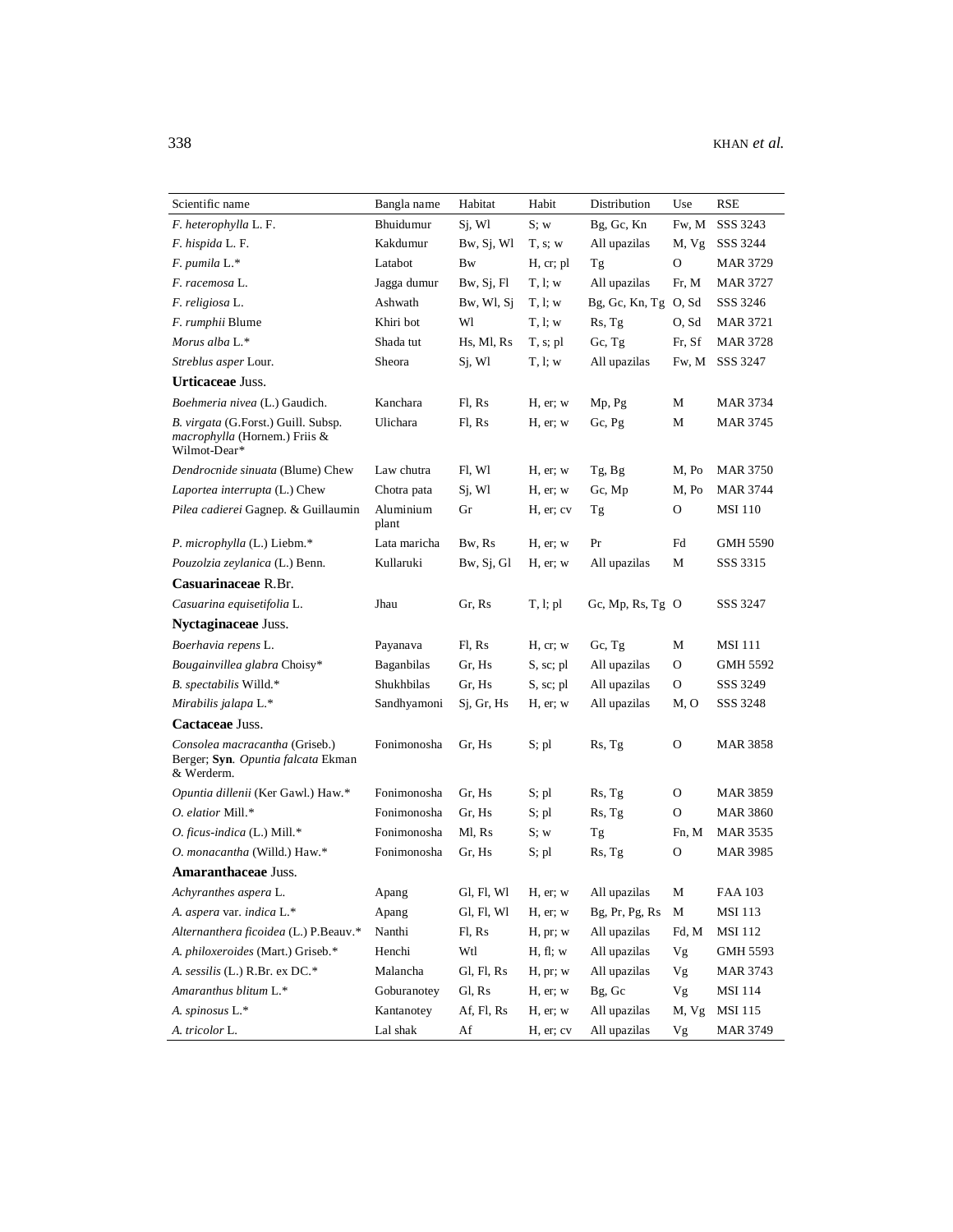| Scientific name                                                           | Bangla name                 | Habitat     | Habit         | Distribution   | Use   | RSE             |
|---------------------------------------------------------------------------|-----------------------------|-------------|---------------|----------------|-------|-----------------|
| A. viridis L.*                                                            | Notey shak                  | Fl, Rs      | $H$ , er; $w$ | Pr, Rs         | Vg    | MSI 116         |
| Celosia argentea L.*                                                      | Morog phul                  | Hs, Rs      | $H$ , er; w   | Rs             | M, O  | <b>FAA 104</b>  |
| Chenopodium album L.                                                      | Botua shak                  | Fl, Gr, Rs  | $H$ , er; $w$ | All upazilas   | M, Vg | GMH 5547        |
| Cyathula prostrata (L.) Blume                                             | Chya apang                  | Gl, Fl, Rs  | H, pr; w      | Bg, Gc         | М     | FAA 105         |
| Deeringia amaranthoides (Lam.) Merr. Golamohani                           |                             | Sj          | H, vi; w      | Bg, Tg         | M, Vg | MAR 3743        |
| Dysphania ambrosioides (L.)<br>Mosyakin & Clemants*                       | Chandan betu                | Fl, Rb, Rs  | $H$ , er; w   | Gc, Mp, Tg     | М     | MSI 117         |
| Gomphrena globosa L.*                                                     | Bottum phul                 | Hs, Rs      | H, er; pl     | Rs, Tg         | 0     | MAR 3736        |
| G. serrata L.*                                                            | Sada bottum<br>phul         | Gl, Fl, Rs  | H, pr; w      | All upazilas   | М     | MAR 3735        |
| Portulacaceae Juss.                                                       |                             |             |               |                |       |                 |
| Portulaca oleracea L.*                                                    | Boronunia                   | Fl, Rs      | H, pr; w      | Pg, Rs         | M, Vg | SSS 3307        |
| P. grandiflora Hook.*                                                     | Time phul                   | Hs, Rs      | H, pr; cv     | Rs, Tg         | 0     | GMH 5527        |
| P. quadrifida L.                                                          | Chhoto nunia                | Hs, Rs      | H, pr; cv     | Rs             | O     | MAR 3742        |
| <b>Basellaceae Raf.</b>                                                   |                             |             |               |                |       |                 |
| Basella alba L.                                                           | Pui shak                    | Af, Hs      | H, cr; cv     | All upazilas   | Vg    | <b>MSI 118</b>  |
| Molluginaceae Bartl.                                                      |                             |             |               |                |       |                 |
| Glinus lotoides L.                                                        | Kakdim                      | Af, Rb, Rs  | H, pr; w      | Gc             | М     | MSI 119         |
| G. oppositifolius (L.) Aug.DC.                                            | Gima shak                   | Af, Fl      | H, pr; w      | All upazilas   | Vg    | <b>GMH 5528</b> |
| Trigastrotheca pentaphylla (L.)<br>Thulin*                                | Khetpapra                   | Fl          | H, pr; w      | Gc, Mp, Pg, Tg | M     | <b>GMH 5546</b> |
| Caryophyllaceae Juss.                                                     |                             |             |               |                |       |                 |
| Polycarpon prostratum (Forssk.)<br>Asch. & Schweinf.                      | Chutki shak                 | Gl, Fl      | H, pr; w      | Gc             | М     | <b>MSI</b> 120  |
| Stellaria wallichiana Haines                                              | Sada fulki                  | Fl, Rs      | H, pr; w      | Gc, Kn         | М     | <b>MSI</b> 121  |
| Polygonaceae Juss.                                                        |                             |             |               |                |       |                 |
| Persicaria barbata (L.) H.Hara                                            | Biskatali                   | Fl, Wtl     | $H$ , er; $w$ | Mp, Pr, Rs     | М     | <b>FAA 106</b>  |
| P. chinensis (L.) H.Gross                                                 | Pantabhat                   | Rs          | $H$ , er; $w$ | Gc, Pg         | Ed, M | <b>MSI</b> 122  |
| P. glabra (Willd.) M.Gómez                                                | Biskatali                   | Fl          | $H$ , er; w   | Kn, Mp, Tg     | М     | MAR 3741        |
| P. hydropiper (L.) Delarbre                                               | Biskatali                   | Af, Fl, Wtl | H, er; w      | All upazilas   | М     | <b>MSI 124</b>  |
| P. lapathifolia (L.) Delarbre;<br><b>Syn</b> . Polygonum lapathifolium L. | Shet<br>panimarich          | Af, Fl, Rs  | $H$ , er; w   | Bg, Gc         | М     | MSI3867         |
| P. minor (Huds.) Opiz;<br>Syn. Polygonum minus Huds.                      | Chhoto-<br>bishkatali       | Af, Fl      | H, er; w      | Pg, Rs         | М     | MAI3737         |
| P. orientalis (L.) Spach;<br>Syn. Polygonum orientale L.                  | Bara<br>panimarich          | Fl. Wtl     | H, er; w      | Bg, Mp, Tg     | М     | MAR 3746        |
| P. perfoliata (L.) H.Gross                                                | Kata bishkatali Af, Fl, Rs  |             | $H$ , er; w   | Gc, Kn         | M, Vg | <b>MAR 3872</b> |
| P. pubescens (Blume) H.Hara                                               | Lal bishkathali Fl, Rs, Wtl |             | $H$ , er; w   | Pg, Pc         | М     | <b>MSI</b> 123  |
| P. viscosa (Buch.-Ham. ex D.Don)<br>H.Gross ex Nakai                      | Athalo<br>bishkatali        | Af, Fl      | H, er; w      | Pg, Rs         | М     | <b>MSI 125</b>  |
| Rumex dentatus L.                                                         | Bon-palang                  | Fl          | H, er; w      | Gc, Kn, Mp     | М     | GMH 5594        |
| R. maritimus L.                                                           | Dati-palang                 | Fl          | H, er; w      | Gc, Mp, Rs     | М     | <b>FAA 107</b>  |
| Dilleniaceae Salisb.                                                      |                             |             |               |                |       |                 |
| Dillenia indica L.                                                        | Chalta                      | Wl          | T, m; pl      | All upazilas   | Fr, M | <b>FAA 108</b>  |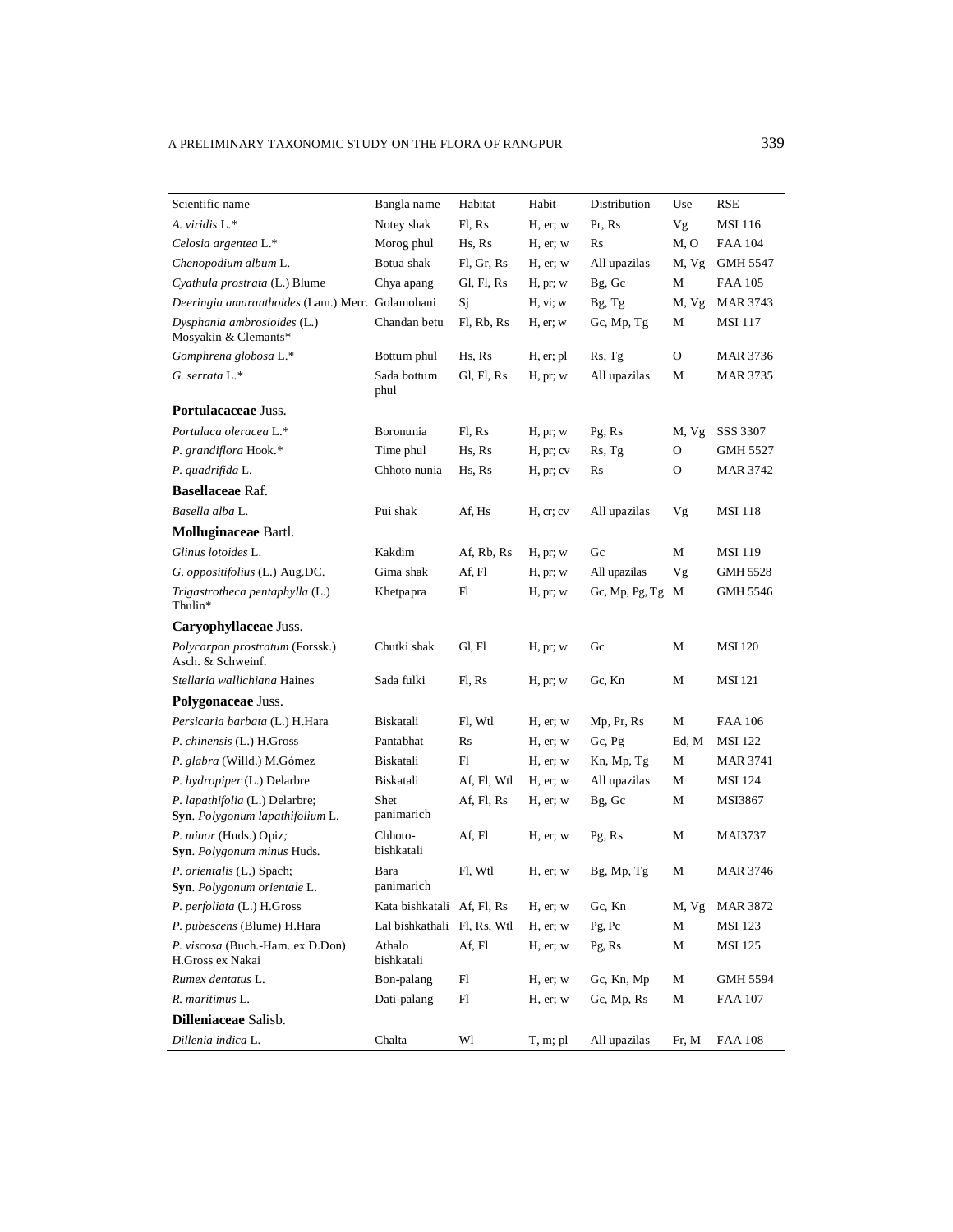| Scientific name                      | Bangla name    | Habitat    | Habit         | Distribution     | Use    | <b>RSE</b>      |
|--------------------------------------|----------------|------------|---------------|------------------|--------|-----------------|
| Dipterocarpaceae Blume               |                |            |               |                  |        |                 |
| Dipterocarpus turbinatus C.F.Gaertn. | Teligarjan     | Wl, Rs     | T, l; pl      | Gc               | T      | SAK 3121        |
| Hopea odorata Roxb.                  | Telsur         | Wl, Rs     | T, l; pl      | Rs, Tg           | T      | <b>SAK 3122</b> |
| Shorea robusta Gaertn.               | Sal            | Wl         | T, l; w       | <b>Bg</b>        | T      | SAK 3123        |
| Clusiaceae Lindl.                    |                |            |               |                  |        |                 |
| Mesua ferrea L.                      | Nageshawar     | Gr, Rs     | T, s; pl      | Rs               | M, O   | <b>FAA 110</b>  |
| Garcinia cowa Roxb. ex Choisy        | Cawphal        | Gr, Hs     | T, m; pl      | Rs, Tg           | Fr     | <b>MAR 3738</b> |
| Elaeocarpaceae Juss.                 |                |            |               |                  |        |                 |
| Elaeocarpus floribundus Blume        | Jalpai         | Gr, Hs, Wl | T, m; pl      | All upazilas     | Fr, Oy | MAR 3746        |
| Sterculiaceae Vent.                  |                |            |               |                  |        |                 |
| Abroma augustum (L.) L.f.            | Ulatkambal     | Hs, Si     | S; w          | Gc, Kn, Tg       | Fb, M  | FAA 111         |
| Melochia corchorifolia L.            | Tiki-okra      | Wl         | S; w          | All upazilas     | М      | <b>MAR 3739</b> |
| Sterculia foetida L.                 | Baksho badam   | Gr, Rs     | T, l; pl      | Mp, Rs           | Fr, O  | GMH 5544        |
| S. villosa Roxb.                     | Udal           | Gr, Wl     | T, l; pl      | Pg               | M, Pp  | SSS 3314        |
| Bombacaceae Kunth.                   |                |            |               |                  |        |                 |
| Bombax ceiba L.                      | Shimul         | Wl, Sj     | T, l; w       | All upazilas     | Fb, M  | MSI 126         |
| Malvaceae Juss.                      |                |            |               |                  |        |                 |
| Abelmoschus esculentus (L.) Moench   | Dherosh        | Af, Hs     | H, er; cv     | All upazilas     | Vg     | <b>MAR 3747</b> |
| A. moschatus Medik.                  | Mushokdana     | Sj, Fl     | $H$ , er; $w$ | Bg, Mp, Rs, Tg M |        | GMH 5545        |
| Abutilon indicum (L.) Sweet          | Petari         | Fl, Rs, Sj | S; w          | Bg, Kn, Mp, Pr M |        | SSS 3312        |
| Berrya cordifolia (Willd.) Burret.   | Chavandalai    | Rs         | T, l; w       | Rs               | O, T   | GMH 5584        |
| Ceiba pentandra (L.) Gaertn.*        | Shada shimul   | Gr, Hs, Rs | T, m; pl      | Rs, Mp, Pg       | Fb, T  | <b>MAR 3740</b> |
| Corchorus aestuans L.                | Janglipat      | Sj         | S; w          | All upazilas     | Fb, M  | <b>MSI 127</b>  |
| C. capsularis L.                     | Pat            | Hs         | H, er; cv     | All upazilas     | Fb, Vg | <b>MSI</b> 128  |
| Grewia nervosa (Lour.) Panigrahi     | Asar, Pichundi | Wl         | T, s; w       | Bg, Rs, Tg       | Ed, T  | <b>MAR 3861</b> |
| Hibiscus acetosella Welw. ex Hiern*  | Lalchokai      | Gr, Hs     | S; pl         | Gc               | M, Vg  | MAR 3760        |
| $H.$ mutabilis $L.*$                 | Sthol paddo    | Gr, Hs     | $T, s;$ pl    | All upazilas     | М      | <b>SAK 3102</b> |
| H. rosa-sinensis L.*                 | Jaba           | Gr, Hs, Rs | S; pl         | All upazilas     | O      | <b>SAK 3111</b> |
| H. sabdariffa L.*                    | Chukar         | Gr, Hs     | S; pl         | Rs, Tg           | М      | SAK 3116        |
| H. schizopetalus (Dyer) Hook.f.*     | Jhumko jaba    | Gr, Hs     | S; pl         | Mp, Pg           | 0      | SAK 3119        |
| H. surattensis L.                    | Ram bhindi     | Gr, Hs     | S; pl         | All upazilas     | М      | SAK 3113        |
| Malva verticillata L.                | Napa shak      | Af         | H, er; cv     | Gc, Pr, Pg, Tg   | Vg     | MIS 129         |
| Malvaviscus arboreus Cav.*           | Morich joba    | Gr, Hs     | $S;$ pl       | Pg, Tg           | О      | <b>MAR 3751</b> |
| Pentapetes phoenicea L.              | Bandhuli phul  | Gr, Hs     | S; pl         | Bg, Rs, Tg       | M, O   | <b>GMH 5540</b> |
| Pterygota alata (Roxb.) R.Br.        | Budha narikel  | Gr         | T, l; pl      | All upazilas     | M, T   | <b>GMH 5541</b> |
| Sida acuta Burm.f.                   | Kureta         | Fl, Sj, Rs | H, er; w      | Bg, Kn, Rs       | М      | FAA 112         |
| S. cordata (Burm.f.) Bross. Waalk.   | Pitberela      | F1, Sj, Rs | $H$ , er; $w$ | Mp               | M      | <b>FAA 113</b>  |
| S. cordifolia L.                     | Shet-berela    | Fl, Rs     | $H$ , er; $w$ | All upazilas     | M      | MAR 3767        |
| S. rhombifolia L.                    | Lal-berela     | Fl, Rs     | H, er; w      | All upazilas     | Fb, M  | <b>MSI 130</b>  |
| Triumfetta rhomboidea Jacq.          | Bon okra       | Fl, Wl, Sj | S; w          | All upazilas     | Fb, M  | GMH 5587        |
| Urena lobata L.                      | Ban ghagra     | Fl, Sj, Rs | S; w          | All upazilas     | Fb, M  | SSS 3318        |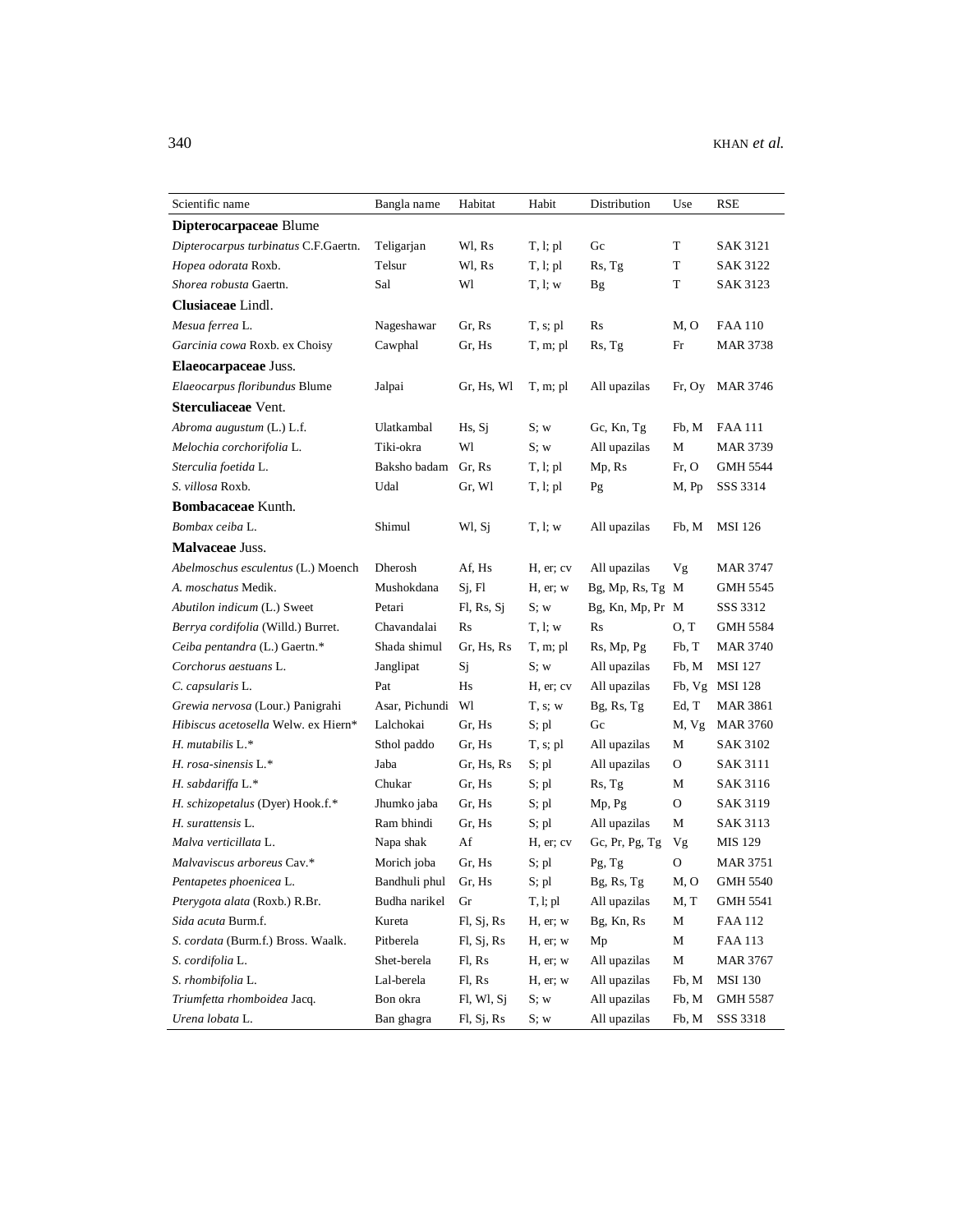| Scientific name                                                     | Bangla name       | Habitat           | Habit       | Distribution  | Use    | RSE             |
|---------------------------------------------------------------------|-------------------|-------------------|-------------|---------------|--------|-----------------|
| Lecythidaceae A.Rich.                                               |                   |                   |             |               |        |                 |
| Barringtonia acutangula (L.) Gaertn.                                | Hijal             | Rs, Hs            | T, s; w     | Bg, Gc, Rs    | Fw, T  | FAA 114         |
| Couroupita guianensis Aubl.*                                        | Naglingom         | Gr                | $T, m;$ pl  | Rs            | 0, M   | <b>MAR 3880</b> |
| <b>Bixaceae Kunth</b>                                               |                   |                   |             |               |        |                 |
| Bixa orellana L.*                                                   | Belatihaldi       | Gr                | $T, s;$ pl  | Rs, Tg        | Dy, M  | <b>MAR 3759</b> |
| Passifloraceae Juss. ex Roussel                                     |                   |                   |             |               |        |                 |
| Passiflora caerulea L.*                                             | Passion phal      | Gr. Hs            | H, vi; pl   | Тg            | Fr, M  | <b>SAK 3110</b> |
| Caricaceae Dumort.                                                  |                   |                   |             |               |        |                 |
| Carica papaya L.*                                                   | Pepe              | Gr, Hs            | T, s; pl    | All upazilas  | Fr, Vg | MAR 3752        |
| Cucurbitaceae Juss.                                                 |                   |                   |             |               |        |                 |
| Benincasa hispida (Thunb.) Cogn*                                    | Chalkumra         | Hs                | H, vi; cv   | All upazilas  | Vg     | MAR 3759        |
| Citrullus lanatus (Thunb.) Matsum. &<br>Nakai*                      | Tormuj            | Fl, Hs            | H, vi; cv   | Gc, Kn        | Fr     | MAR 3766        |
| Coccinia grandis (L.) Voigt                                         | Telakucha         | Bw, Sj, Wl        | H, vi; w    | All upazilas  | M, Vg  | FAA 115         |
| Cucumis melo L.*                                                    | Kakur             | Fl, Hs            | H, vi; cv   | $Pg$ , Mp, Tg | Fr, Vg | MAR 3753        |
| C. sativus L.                                                       | Khira             | Fl, Hs            | H, vi; cv   | All upazilas  | Vg     | MAR 3758        |
| Cucurbita maxima Duchesne*                                          | Kumra             | Fl, Hs            | H, vi; cv   | All upazilas  | Vg     | <b>MAR 3765</b> |
| Diplocyclos palmatus (L.) C.Jeffrey                                 | Mala              | Fl, Sj            | H, vi; w    | Pr            | М      | <b>MSI 131</b>  |
| Lagenaria siceraria (Molina)<br>Standl.*                            | Lao               | Fl. Hs            | H, vi; cv   | All upazilas  | Vg     | MAR 3754        |
| Luffa acutangula (L.) Roxb.                                         | Jhinga            | Fl, Hs            | H, vi; cv   | All upazilas  | Vg     | <b>MAR 3757</b> |
| L. cylindrica M.Roem.                                               | Dhundal           | Fl, Hs            | H, vi; cv   | All upazilas  | Vg     | MAR 3756        |
| Momordica charantia L.                                              | Karolla           | Fl, Hs            | H, vi; cv   | All upazilas  | Vg     | <b>MAR 3755</b> |
| M. dioica Roxb. ex Willd.                                           | Kakrol            | Fl, Hs, Sj        | H, vi; cv   | All upazilas  | Vg     | <b>MAR 3761</b> |
| Cucumis maderaspatanus L.; Syn.<br>Mukia maderaspatana (L.) M.Roem. | Agmukhi           | $Bw$ , Gl, Sj     | H, vi; w    | Bg, Kn, Tg    | М      | FAA 116         |
| Solena amplexicaulis (Lam.) Gandhi                                  | Rakhal sosha      | Sj                | H, vi; w    | Bg, Mp        | М      | <b>GMH 5537</b> |
| Trichosanthes dioica Roxb.                                          | Potol             | H <sub>s</sub>    | H, vi; cv   | All upazilas  | Vg     | GMH 5535        |
| T. cucumerina L.                                                    | Bon chichinga     | Fl, Hs            | H, vi; cv   | Pr            | Vg     | MAR 3762        |
| T. tricuspidata Lour*                                               | Makal             | Fl, Hs            | H, vi; cv   | Bg, Gc, Mp    | М      | GMH 5539        |
| Salicaceae Mirb.                                                    |                   |                   |             |               |        |                 |
| Casearia tomentosa Roxb.                                            | Chilla            | Wdl               | T, s; w     | Bg, Rs        | Fw, M  | <b>MAR 3881</b> |
| Flacourtia indica (Burm.f.) Merr.                                   | Beuchi            | Sj, Wl            | S; w        | Pr, Pg        | Fr, M  | <b>MSI</b> 132  |
| F. jangomas (Lour.) Raeusch.                                        | Lukluki           | Hs                | $T, s;$ pl  | Pr, Pg        | Fr, M  | <b>MSI 133</b>  |
| Capparaceae Juss.                                                   |                   |                   |             |               |        |                 |
| Capparis spinosa L.                                                 | Katai             | Rs, Sj            | S; w        | Rs            |        | M, Fw MAR 3882  |
| C. zeylanica L.                                                     | Katai             | Sj                | S; w        | Pr, Pg        | Fr, M  | SSS 3306        |
| Crateva magna (Lour.) DC.                                           | Borun             | Wtl               | T, s; w     | Bg, Gc        | Fw, M  | GMH 5529        |
| Cleomaceae Bercht. & J.Presl                                        |                   |                   |             |               |        |                 |
| Cleome houtteana Schltdl.*                                          | Hurhuria          | Gr, Rs, Fl        | H, er; pl   | Mp, Rs        | О      | SSS 3315        |
| C. rutidosperma DC.*                                                | Nil hurhurey      | Bw, Fl, Gl,<br>Rs | H, er; w    | All upazilas  | М      | GMH 5534        |
| C. viscosa L.                                                       | Halud<br>hurhurey | Bw, Fl, Gl,<br>Rs | $H$ , er; w | Kn, Mp, Pg    | М      | <b>GMH 5542</b> |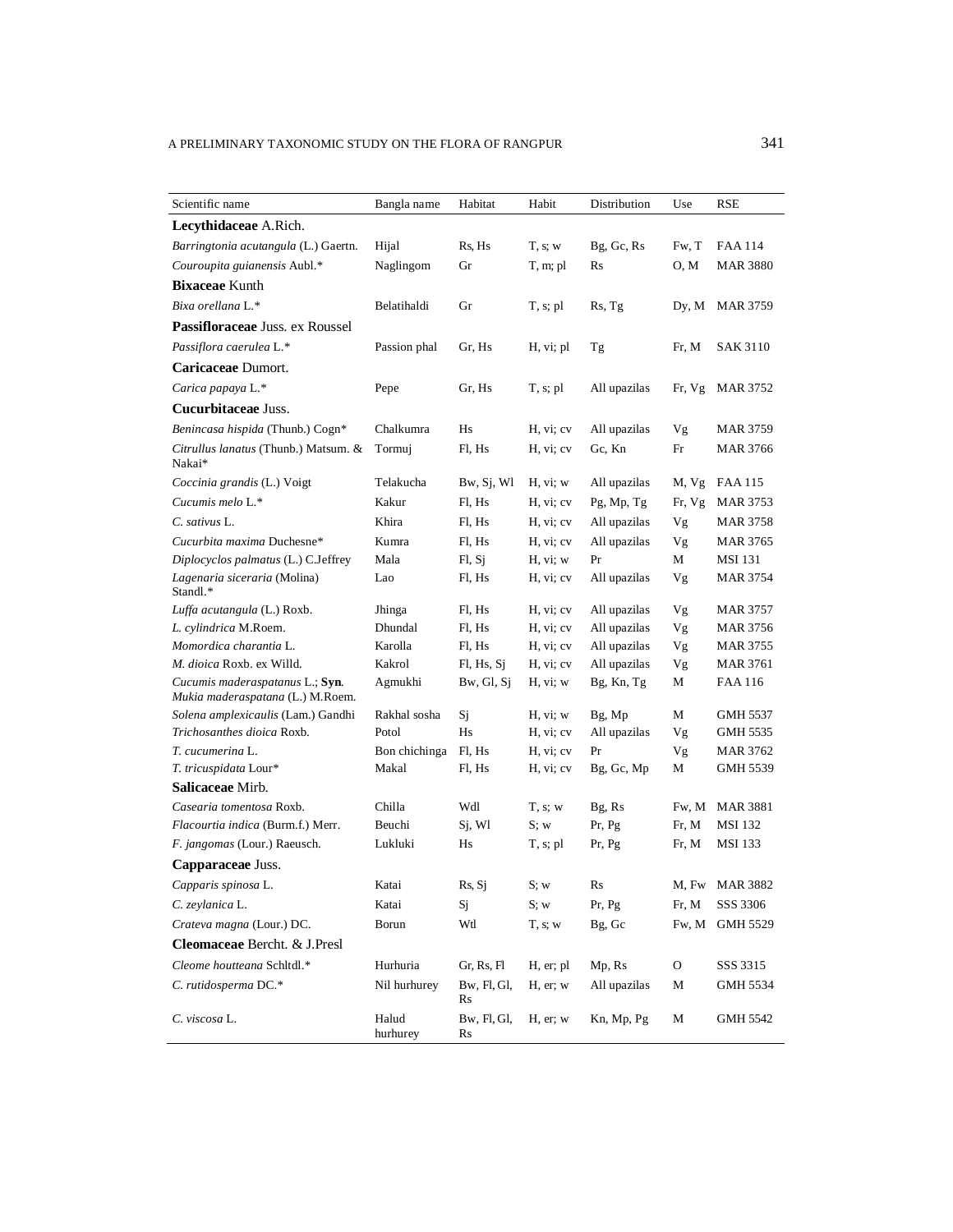| Scientific name                                                                                     | Bangla name          | Habitat    | Habit         | Distribution           | Use   | RSE             |
|-----------------------------------------------------------------------------------------------------|----------------------|------------|---------------|------------------------|-------|-----------------|
| <b>Brassicaceae Burnett</b>                                                                         |                      |            |               |                        |       |                 |
| Brassica cretica Lam. Subsp. cretica;<br><b>Syn.</b> <i>B. oleracea</i> var. <i>italica</i> Plenck* | <b>Broccoli</b>      | Af, Hs     | H, er; cv     | $Pr, Pg, Mp, Rs \; Vg$ |       | <b>MSI</b> 135  |
| B. napus L.*                                                                                        | Sarisha              | Af         | H, er; cv     | All upazilas           | Oy    | MAR 3763        |
| B. nigra (L.) W.D.J.Koch*                                                                           | Rai Sarisha          | Gr, Hs     | H, er; cv     | All upazilas           | Oy    | MAR 3764        |
| B. oleracea L.;                                                                                     | Badhakapi            | Af         | H, er; cv     | All upazilas           | Vg    | <b>MAR 3768</b> |
| <b>Syn</b> . <i>B. oleracea</i> var. <i>capitata</i> L.*                                            |                      |            |               |                        |       |                 |
| B. oleracea var. botrytis L.*                                                                       | Phulkapi             | Af         | H, er; cv     | Bg, Mp, Pr, Rs Vg      |       | <b>MAR 3777</b> |
| B. rapa L.                                                                                          | Sarisha              | Af         | H, er; cv     | All upazilas           |       | Oy, Vg MSI 134  |
| Cardamine cf. flexuosa With.*                                                                       | Bansarisha           | Af, Fl     | $H$ , er; $w$ | All upazilas           | М     | <b>MAH 3778</b> |
| Raphanus sativus L.                                                                                 | Mula                 | Af, Hs     | H, er; cv     | All upazilas           | Vg    | <b>MSI</b> 137  |
| Rorippa benghalensis (DC.) H.Hara                                                                   | Bel rai              | Af, Hs, Rs | $H$ , er; w   | All upazilas           | М     | <b>MSI</b> 138  |
| R. indica (L.) Hiern                                                                                | Bansarisha           | Fl, Gr     | H, er; w      | All upazilas           | М     | SSS 3313        |
| R. palustris (L.) Besser                                                                            | Panisarisha          | Fl, Hs, Rs | H, er; w      | Pr, Pg                 | М     | MSI 138         |
| <b>Moringaceae</b> Martinov                                                                         |                      |            |               |                        |       |                 |
| Moringa oleifera Lamk.*                                                                             | Shajna               | Hs, Rs     | T, m; pl      | All upazilas           | M, Vg | <b>MAR 3779</b> |
| Sapotaceae Juss.                                                                                    |                      |            |               |                        |       |                 |
| Manilkara zapota (L.) P.Royen*                                                                      | Sopheda              | Gr, Hs     | T, m; pl      | All upazilas           | Fr, M | <b>GMH 5530</b> |
| Mimusops elengi L.                                                                                  | Bokul                | Gr, Hs     | T, m; pl      | Mp, Rs, Tg             | M, O  | GMH 5533        |
| <b>Ebenaceae Gürke</b>                                                                              |                      |            |               |                        |       |                 |
| Diospyros discolor Willd.*                                                                          | Bilati gab           | Gr, Hs     | T, m; pl      | All upazilas           | Fr, M | FAA 117         |
| D. malabarica (Desr.) Kostel.                                                                       | Deshi gab            | Wl         | T, m; w       | All upazilas           | Fr, M | MAR 3769        |
| D. montana Roxb.                                                                                    | Tomal                | Sj, Wl     | T, s; w       | Pr, Tg                 | Fw, M | MSI 139         |
| Hydrangeaceae Dumort.                                                                               |                      |            |               |                        |       |                 |
| <i>Hydrangea macrophylla</i> (Thunb.)<br>$Ser.*$                                                    | Hydrangea            | Gr, Hs     | S; pl         | Tg                     | О     | MAR 3903        |
| Myrsinaceae R.Br.                                                                                   |                      |            |               |                        |       |                 |
| Ardisia solanacea (Poir.) Roxb.                                                                     | Banjam               | Wl         | S; w          | Mp, Pr, Rs             | M, O  | <b>MSI</b> 140  |
| Maesa benghalensis Mez.                                                                             | Banglauni            | Sj, Wl     | S; w          | Mp, Pr, Rs             | М     | <b>MSI</b> 141  |
| M. indica (Roxb.) A.DC.                                                                             | Ramjoni              | Sj, Wl     | S; w          | Pr, Pg                 | М     | <b>MSI</b> 142  |
| Crassulaceae J.St.-Hil.                                                                             |                      |            |               |                        |       |                 |
| Kalachoe pinnata (Lam.) Pers.*                                                                      | Patharkuchi          | Gr, Hs     | H, er; pl     | All upazilas           | M, O  | <b>MAR 3780</b> |
| Rosaceae Juss.                                                                                      |                      |            |               |                        |       |                 |
| $Rosa \times centifolia L.*$                                                                        | Golap                | Gr, Hs     | S; cv         | All upazilas           | M, O  | <b>MAR 3769</b> |
| R. chinensis Jacq.*                                                                                 | Jangli golap         | Gr, Hs, Ml | $S$ ; pl      | $\rm Tg$               | Fn    | MAR 3776        |
| <i>Fragaria <math>\times</math> ananassa</i> (Duchesne ex                                           | Stawberry            | Gr, Hs     | H, cr; cv     | Gc                     | Fr    | GMH 5532        |
| Weston) Duchesne ex Rozier*                                                                         |                      |            |               |                        |       |                 |
| Fragaria vesca L.*                                                                                  | Jangli<br>strawberry | Sj         | H, cr; w      | Kn                     | М     | GMH 5531        |
| Mimosaceae R.Br.                                                                                    |                      |            |               |                        |       |                 |
| Acacia auriculiformis A.Cunn. ex<br>Benth                                                           | Akashmoni            | Fl, Rs, Wl | T, l; pl      | All upazilas           | T     | SSS 3250        |
| A. mangium Willd.*                                                                                  | Mangium              | Gr, Wl     | T, l; pl      | Mp, Pr                 | T     | SSS 3255        |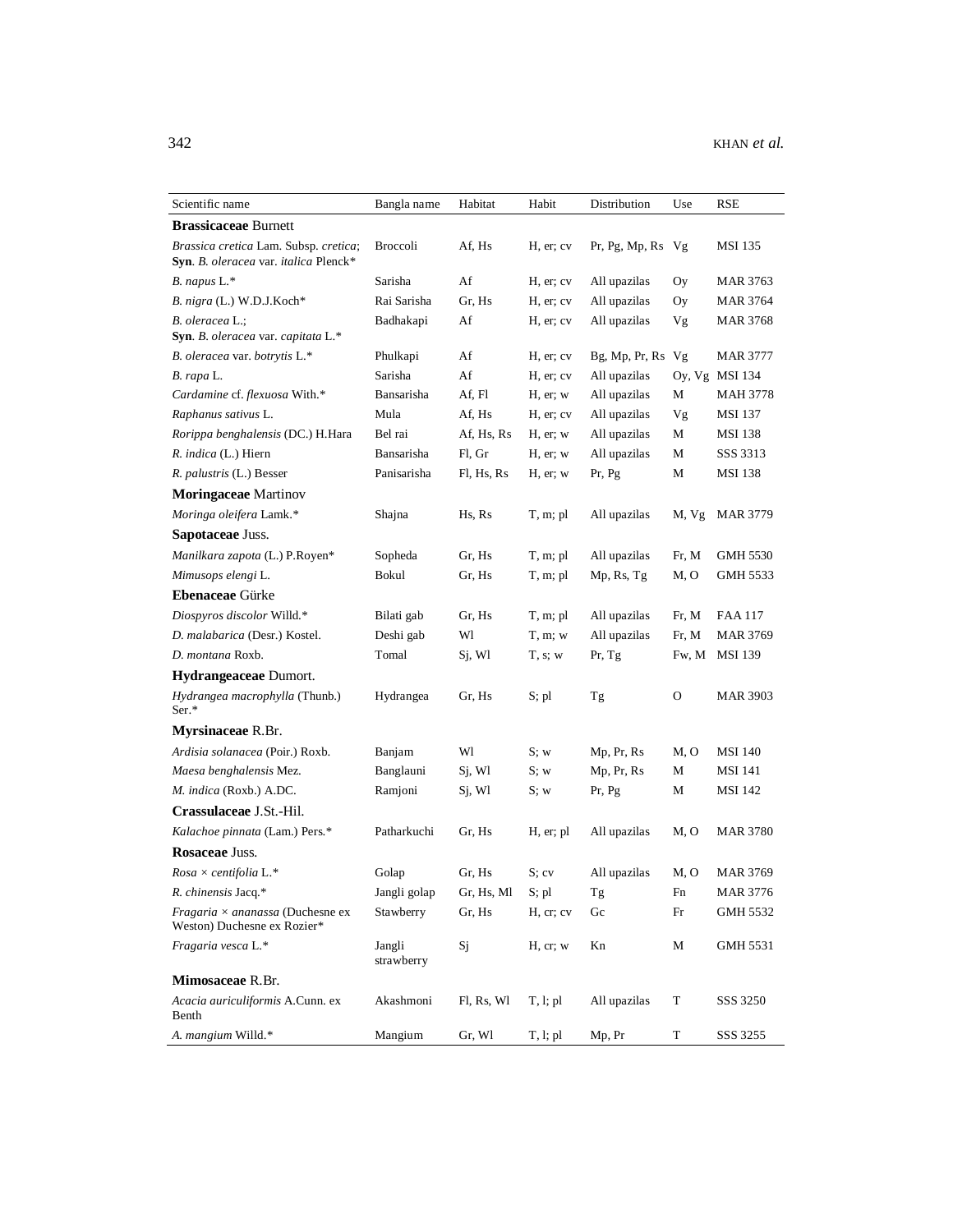| Scientific name                                                                                         | Bangla name            | Habitat    | Habit       | Distribution | Use                  | RSE             |
|---------------------------------------------------------------------------------------------------------|------------------------|------------|-------------|--------------|----------------------|-----------------|
| Albizia chinensis (Osbeck) Merr.                                                                        | Chakua koroi           | Hs, Rs     | T, l; pl    | All upazilas | T                    | MSI 143         |
| A. lebbeck (L.) Benth.                                                                                  | Kalo koroi             | Gr, Rs, Wl | T, l; w     | All upazilas | T                    | SSS 3253        |
| A. lucidior (Steud.) I.C.Nielsen ex<br>H.Hara                                                           | Motor koroi            | Wl         | T, l; w     | All upazilas | T                    | SSS 3252        |
| A. niopoides var. niopoides (Spruce<br>ex Benth.) Burkart; Syn. A.<br>richardiana (Voigt) King & Prain* | Raj siris              | Gr. Rs     | T, l; pl    | Pg, Rs, Tg   | M, T                 | SSS 3260        |
| A. odoratissima (L.f.) Benth.                                                                           | Tetuya koroi           | Rs         | T, m; pl    | Kn           | T                    | FAA 118         |
| A. procera (Roxb.) Benth.                                                                               | Shada/sil koroi Gr, Rs |            | T, l; w     | All upazilas | T                    | SSS 3254        |
| Samanea saman (Jacq.) Merr.;<br>Syn. Albizia saman (Jacq.) Merr.*                                       | Shirish                | Rs, Wl, Ml | T, l; pl    | All upazilas | T, Sd                | SSS 3258        |
| Leucaena leucocephala (Lam.) de<br>Wit*                                                                 | Ipil-ipil              | Fl, Rs, Wl | T, l; pl    | All upazilas | Fw, T                | SSS 3256        |
| Mimosa diplotricha Sauvalle*                                                                            | Baralajjaboti          | Sj, Rs     | S; w        | Bg           | М                    | SSS 3259        |
| $M.$ pudica $L.*$                                                                                       | Lajjaboti              | Gl, Fl, Rs | H, pr; w    | All upazilas | М                    | SSS 3257        |
| Pithecellobium dulce (Roxb.) Benth.*                                                                    | Khoi babla             | Rs         | T, m; pl    | Kn, Pr       | Fr, Fw               | SSS 3265        |
| Senegalia catechu (L.f.) P.J.H.Hurter<br>& Mabb.; Syn. Albizia catechu (L.f.)<br>Willd.                 | Khoir                  | Gr         | T, m; pl    | <b>Bg</b>    | M, Tn                | MAR 3784        |
| Vachellia nilotica (L.) P.J.H.Hurter &<br>Mabb.; Syn. A. nilotica (L.) Delile                           | Babla                  | Fl, Rs     | T, m; w     | All upazilas | Gu, M                | SSS 3251        |
| Caesalpiniaceae R.Br.                                                                                   |                        |            |             |              |                      |                 |
| Bauhinia acuminata L.                                                                                   | Sada kanchon           | Gr, Hs     | $T, s;$ pl  | Tg           | 0                    | <b>MAR 3879</b> |
| B. purpurea L.                                                                                          | Rakto kanchon Gr, Rs   |            | T, m; pl    | Tg           | M, O                 | MAR 3775        |
| B. variegata L.                                                                                         | Lal kanchon            | Gr, Rs     | T, s; pl    | Mp, Rs       | M, O                 | MAR 3781        |
| Cassia fistula L.                                                                                       | Badarlathi             | Gr, Rs     | $T, m$ ; w  | All upazilas | M, O                 | SSS 3272        |
| C. javanica L.                                                                                          | Banson alu             | Gr, Rs     | T, m; pl    | Gc, Rs       | O                    | MAR 3877        |
| Delonix regia (Hook.) Raf.*                                                                             | Krishnachura           | Rs         | T, l; pl    | All upazilas | O                    | GMH 5538        |
| Peltophorum pterocarpum (DC.)<br>K.Heyne*                                                               | Meghsirish             | Gr, Rs     | T, l; pl    | Bg, Gc, Rs   | O                    | GMH 5543        |
| Saraca asoca (Roxb.) Willd.                                                                             | Ashok                  | Gr, Wl     | T, m; pl    | Gc, Tg       | M, O                 | MAR 3876        |
| Senna alata (L.) Roxb.*                                                                                 | Dadmardan              | Fl, Hs, Rs | S; w        | Kn           | М                    | SSS 3280        |
| S. occidentalis (L.) Link*                                                                              | Barakalkesunda Fl, Rs  |            | S; w        | All upazilas | M                    | SSS 3267        |
| S. siamea (Lam.) H.S.Irwin & Barn.*                                                                     | Minjiri                | Fl, Gr, Wl | T, l; pl    | Gc, Mp, Rs   | Fw, O                | SSS 3261        |
| S. sophera (L.) Roxb.*                                                                                  | Kalkeshunda            | FI, Sj, Rs | S; w        | All upazilas | М                    | SSS 3282        |
| S. tora (L.) Roxb.*                                                                                     | Araj                   | Fl, Gl, Rs | $H$ , er; w | All upazilas | М                    | SSS 3283        |
| Tamarindus indica L.*                                                                                   | Tetul                  | Gr, Hs, Wl | T, l; pl    | All upazilas | Fr, T                | <b>MAR 3770</b> |
| Xylia xylocarpa (Roxb.) Taub.                                                                           | Lohakath               | Gr, Wl     | T, l; pl    | Rs           | T                    | SSS 3278        |
| Fabaceae Lindl.                                                                                         |                        |            |             |              |                      |                 |
| Abrus precatorius L.                                                                                    | Kunch                  | Sj         | Liana; w    | Gc, Rs       | М                    | SSS 3281        |
| A. pulchellus Thwaites                                                                                  | Shet kunch             | Sj         | Liana; w    | Gc           | M                    | SSS 3277        |
| Adenanthera pavonina L.                                                                                 | Poa chandan            | Gr, Wl     | $T, s;$ pl  | Rs           | M                    | <b>MAR 3771</b> |
| Aeschynomene americana L.*                                                                              | Shola                  | Fl, Wtl    | H, er; w    | Bg, Gc, Pg   | ${\rm Fd}, {\rm Fu}$ | <b>MAR 3783</b> |
| A. indica L.                                                                                            | Bhatshola              | Fl, Wtl    | H, er; w    | All upazilas |                      | Gm, M MAR 3774  |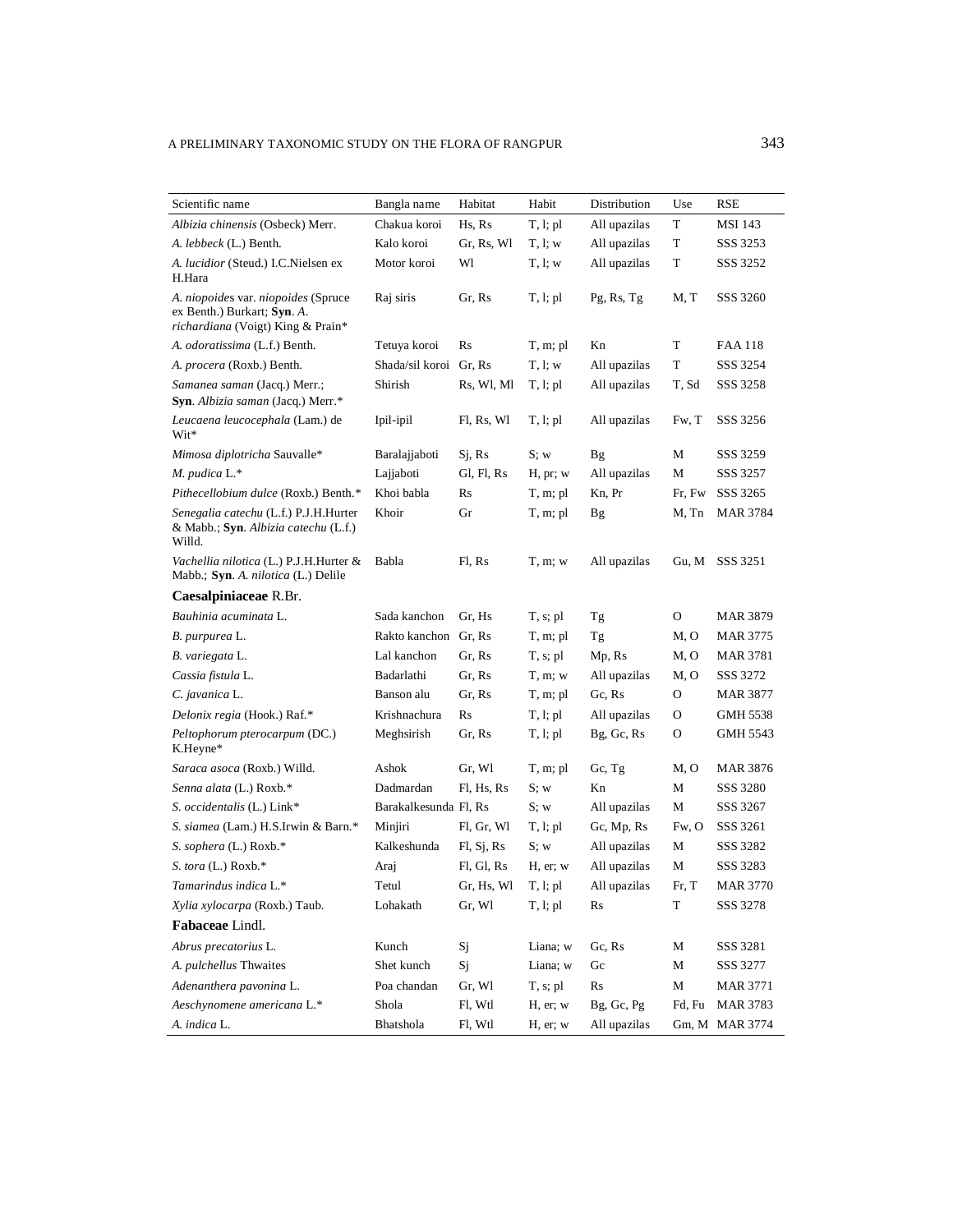| Scientific name                                                                   | Bangla name                | Habitat    | Habit      | Distribution     | Use          | RSE             |
|-----------------------------------------------------------------------------------|----------------------------|------------|------------|------------------|--------------|-----------------|
| Butea monosperma (Lam.) Taub.                                                     | Palash                     | Gr, Rs, Wl | T, m; pl   | All upazilas     | Dy, M        | SSS 3279        |
| Cajanus cajan (L.) Millsp.*                                                       | Arhar                      | Fl, Hs     | S; cv      | All upazilas     | M, Pu        | SSS 3262        |
| Clitoria ternatea L.*                                                             | Aparajita                  | Gr, Hs     | H, vi; pl  | All upazilas     | M, O         | SSS 3276        |
| Crotalaria pallida Aiton                                                          | Jhunjhuni                  | Fl, Rs     | H, er; w   | Bg, Mp, Tg       | Fb, M        | SSS 3271        |
| Dalbergia sissoo DC.                                                              | Sisoo                      | Gr, Wl, Rs | T, l; pl   | Mp, Pr, Pg       | T            | SSS 3290        |
| Desmodium gangeticum (L.) DC.                                                     | Salpani                    | FI, Sj, Wl | S; w       | All upazilas     | М            | SSS 3319        |
| D. heterophyllum (Willd.) DC.                                                     | Bon motorshuti Fl, Gl      |            | H, pr; w   | All upazilas     | Fd, M        | SSS 3318        |
| Sohmaea laxiflora (DC.) H.Ohashi &<br>K. Ohashi; Syn: Desmodium<br>laxiflorum DC. | Laximodi                   | FI, Sj     | H, pr; w   | All upazilas     | М            | MAR 3316        |
| Erythrina fusca Lour.                                                             | Kanta mandar               | Ml, Rs     | T, s; w    | Gc, Rs           | Fn, M        | SSS 3263        |
| E. stricta Roxb.                                                                  | Rakta mandar               | Ml, Rs     | T, s; w    | Rs, Tg           | Fn, M        | SSS 3266        |
| E. variegata L.                                                                   | Parijat, mandar Fl, Ml, Rs |            | T, s; w    | All upazilas     | Fn, M        | SSS 3264        |
| Grona triflora (L.) H.Ohashi &<br>K.Ohashi                                        | Kodalia                    | Fl, Gr, Rs | H, cr; w   | Bg, Rs, Tg       | М            | SSS 3270        |
| Mucuna pruriens (L.) DC.                                                          | Bilaichimti                | Si, Wl     | Liana; w   | Gc, Mp           | M, Po        | SSS 3293        |
| Pachyrhizus erosus (L.) Urb.                                                      | Shak alu                   | Hs         | H, vi; cv  | Bg, Rs           | Ed, M        | MAR 3782        |
| Phyllodium pulchellum (L.) Desv.                                                  | Jatsalpani                 | Wl         | S; w       | Bg, Gc, Pr       | М            | SSS 23275       |
| Pongamia pinnata (L.) Pierre                                                      | Koroch                     | Gr         | T, m; w    | Rs               | Fu, M        | SSS 3273        |
| Pterocarpus indicus Willd.                                                        | Padauk                     | Gr         | T, l; pl   | Gc, Pr           | M, O         | SSS 3268        |
| Pueraria phaseoloides (Roxb.) Benth.                                              | Mugi kunch                 | FI, Sj     | Liana; w   | Bg, Gc, Kn       | Fd           | SSS 3269        |
| Sesbania cannabina (Retz.) Pers.                                                  | Dhonchi                    | Fl, Hs, Ml | S: cv      | Rs               |              | Fb, Gm SSS 3274 |
| S. grandiflora (L.) Pers.*                                                        | Bak phul                   | Gr, Hs, Ml | $T, s;$ pl | Bg               | Fd, Vg       | SSS 3284        |
| Spatholobus parviflorus (DC.) Kuntze                                              | Polasia lata               | Sj, Wl     | Liana; w   | Gc, Tg           | Fb, M        | SSS 3285        |
| Tephrosia candida (Roxb.) DC.                                                     | Bilakshani                 | FI, Sj     | S; w       | All upazilas     |              | Gm, M MAR 3772  |
| T. purpurea (L.) Pers.                                                            | Bannil                     | Fl, Sj     | S; w       | <b>Bg</b>        |              | Gm, M SSS 3291  |
| Uraria lagopodioides (L.) DC.                                                     | Chakulia                   | Sj, Wl     | S; w       | All upazilas     | М            | SSS 3286        |
| Vicia hirsuta (L.) Gray                                                           | Masurchana                 | Gl         | H, pr; w   | All upazilas     | Fd, M        | SSS 3292        |
| Vigna aconitifolia (Jacq.) Marechal                                               | Bon mugh                   | Fl, Sj     | H, vi; w   | $\rm Rs$         | Fd           | SSS 3295        |
| V. adenantha (G.Mey.) Maréchal,<br>Mascherpa & Stainier                           | Bon barbati                | FI, Sj     | H, vi; w   | Mp, Pr, Rs       | Fd           | SSS 3299        |
| V. mungo (L.) Hepper                                                              | Mashkoli                   | Af, Rs     | H, vi; cv  | All upazilas     | Pu, Fd       | MAR 3785        |
| V. radiata (L.) R. Wilczek                                                        | Shona mung                 | Af         | H, vi; cv  | All upazilas     | Pu, Fd       | <b>MAR 3793</b> |
| V. <i>unguiculata</i> (L.) Walp.                                                  | Barbati                    | Af         | H, vi; cv  | All upazilas     | Vg           | SSS 3311        |
| Lythraceae J.St.-Hil.                                                             |                            |            |            |                  |              |                 |
| Ammannia baccifera L.                                                             | Dadmari                    | Fl, Wtl    | H, er; w   | Bg, Gc, Pr       | $\mathbf M$  | <b>GMH 5536</b> |
| Cuphea hyssopifolia Kunth*                                                        | Panica                     | ${\rm Gr}$ | H, er; pl  | All upazilas     | $\mathcal O$ | GMH 5563        |
| Lagerstroemia indica L.                                                           | Jarul                      | Gr, Rs     | T, s; pl   | All upazilas     | O, T         | GMH 5562        |
| L. speciosa (L.) Pers.                                                            | Jarul                      | Gr, Ml, Rs | T, l; pl   | All upazilas     | O            | GMH 5595        |
|                                                                                   |                            |            |            |                  |              |                 |
| Lawsonia inermis L.*                                                              | Mehedi                     | Gr, Hs     | $T, s;$ pl | All upazilas     | Dy, M        | <b>GMH 5548</b> |
| Punica granatum L.*                                                               | Dalim, Bedana Hs           |            | S; pl      | Bg, Pr, Tg       | Dy, Fr       | <b>GMH 5550</b> |
| Rotala indica (Willd.) Koehne                                                     | Ghurni                     | Fl, Ml     | H, er; w   | Bg, Mp, Pr, Rs M |              | <b>GMH 5549</b> |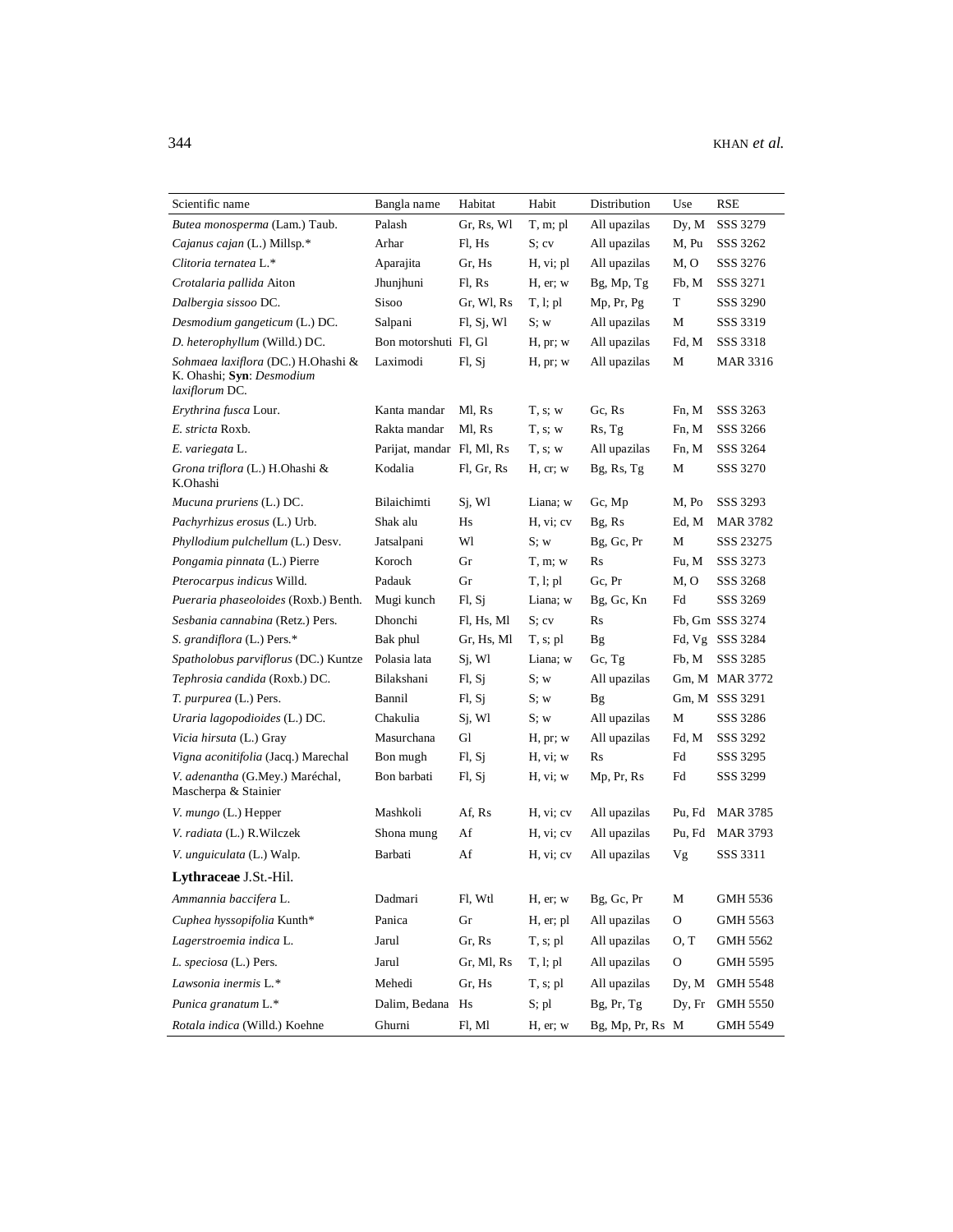| Scientific name                                  | Bangla name          | Habitat     | Habit         | Distribution      | Use   | RSE             |
|--------------------------------------------------|----------------------|-------------|---------------|-------------------|-------|-----------------|
| R. rotundifolia (Buch.-Ham. ex<br>Roxb.) Koehne  | Dim ghurni           | Fl, Ml      | H, cr; w      | Bg, Pr, Rs        | М     | GMH 5551        |
| Thymelaeaceae Juss.                              |                      |             |               |                   |       |                 |
| Aquilaria malaccensis Lam.                       | Agar                 | Gr          | T, m; pl      | Rs, Pr, Mp        | Pf, T | <b>MAR 3883</b> |
| <b>Myrtaceae Juss.</b>                           |                      |             |               |                   |       |                 |
| Callistemon citrinus (Curtis) Skeels*            | Bottlebrush          | Gr, Rs, Hs  | $T, s;$ pl    | Rs, Tg            | 0     | <b>GMH 5561</b> |
| Eucalyptus camaldulensis Dehnh.*                 | Eucalyptus           | Gr, Rs      | T, l; pl      | Bg, Kn, Rs        | T, O  | GMH 5552        |
| E. citriodora Hook.*                             | Maleria gach         | Af, Rs, Wl  | T, l; pl      | Kn, Mp, Tg        | T, Fw | <b>MAR 3878</b> |
| Psidium guajava L.*                              | Peyara               | Gr, Hs      | T, s; pl      | All upazilas      | Fr, M | FAA 126         |
| Syzygium cumini (L.) Skeels                      | Kalojam              | Rs, Wl, Hs  | T, l; w       | All upazilas      | Fr, T | <b>FAA 127</b>  |
| S. fruticosum DC.                                | Khudi jam            | Sj, Wl      | $T, m$ ; w    | Gc                | Fr, M | FAA 128         |
| S. jambos (L.) Alston                            | Golapjam             | Gr          | T, l; pl      | R <sub>S</sub>    | Fr, M | GMH 5553        |
| S. samarangense (Blume) Merr. &<br>L.M.Perry     | Jamrul               | Gr, Hs      | T, l; pl      | All upazilas      | Fr    | <b>MAR 3801</b> |
| <b>Onagraceae</b> Juss.                          |                      |             |               |                   |       |                 |
| Ludwigia adscendens (L.) H.Hara                  | Keshordam            | Wtl         | H, fl; w      | All upazilas      | М     | <b>MSI</b> 143  |
| L. hyssopifolia (G.Don) Exell*                   | Panipalong           | Fl, Ml, Wtl | H, er; w      | $Bg$ , Pr, Rs, Tg | М     | <b>MSI 144</b>  |
| L. octovalvis (Jacq.) P.H.Raven                  | Atkora               | Af, Wtl     | $H$ , er; $w$ | Pr, Rs            | Fd    | <b>MSI 145</b>  |
| L. perennis L.                                   | Amorkura             | Fl, Gl      | $H$ , er; $w$ | Pr                | М     | <b>MSI 146</b>  |
| Combretaceae R.Br.                               |                      |             |               |                   |       |                 |
| Combretum indicum (L.) De Filipps                | Madhu-manjuri Gr, Hs |             | Liana; pl     | All upazilas      | M, O  | MAR 3786        |
| Terminalia arjuna (Roxb. ex DC.)<br>Wight & Arn. | Arjun                | Gr, Rs      | T, l; pl      | Bg, Rs, Tg        | М     | FAA 129         |
| T. bellirica (Gaertn.) Roxb.                     | Bohera               | Gr, Rs, Wl  | T, l; pl      | $Bg$ , Pr, Rs, Tg | M     | <b>FAA 130</b>  |
| T. catappa L.                                    | Kathbadam            | Gr, Rs      | T, l; pl      | All upazilas      | Ed, M | FAA 131         |
| T. chebula Retz.                                 | Horitoki             | Gr, Rs, Wl  | T, l; pl      | All upazilas      | М     | FAA 132         |
| Rhizophoraceae Pers.                             |                      |             |               |                   |       |                 |
| Carallia brachiata (Lour.) Merr.                 | Rosh cau             | Sj, Wl      | T, m; w       | Pg                |       | Fw, M FAA 133   |
| Cornaceae Bercht. ex J.Presl                     |                      |             |               |                   |       |                 |
| Alangium chinense (Lour.) Harms.                 | Marleja gach         | Sj, Wl      | T, s; w       | Mp, Tg            | Fw, M | SSS 3308        |
| A. salviifolium (L.f.) Wangerin                  | Ankura               | Gr, Sj      | T, m; pl      | Bg, Pg, Rs        | M, Fu | GMH 5585        |
| <b>Olacaceae</b> R.Br.                           |                      |             |               |                   |       |                 |
| Olax scandens Roxb.                              | Capsul gach          | Sj          | S, sc; w      | Pr                | М     | <b>MAR 3800</b> |
| Loranthaceae Juss.                               |                      |             |               |                   |       |                 |
| Dendrophthoe falcata (L.f.) Etting.              | Bajrangi             | Oр          | S, ps; w      | All upazilas      | M     | <b>FAA 134</b>  |
| Macrosolen cochinchinensis (Lour.)<br>van Tiegh. | Renda                | Op          | S, ps; w      | All upazilas      | М     | <b>MSI 148</b>  |
| Scurrula parasitica L.                           | Porgacha             | Op          | S, ps; w      | Mp, Pg, Rs        | M     | <b>GMH 5560</b> |
| Celastraceae R.Br.                               |                      |             |               |                   |       |                 |
| Celastrus paniculatus Willd.                     | Malakangni           | Sj, Wl      | $T, m$ ; w    | Rs                | M, Po | <b>MAR 3908</b> |
| <b>Icacinaceae</b> Miers                         |                      |             |               |                   |       |                 |
| Natsiatum herpeticum Buch.-Ham. ex<br>Arn.       | Swarpa nata          | Si, Wl      | H, vi; w      | All upazilas      | Ed, M | MAR 3902        |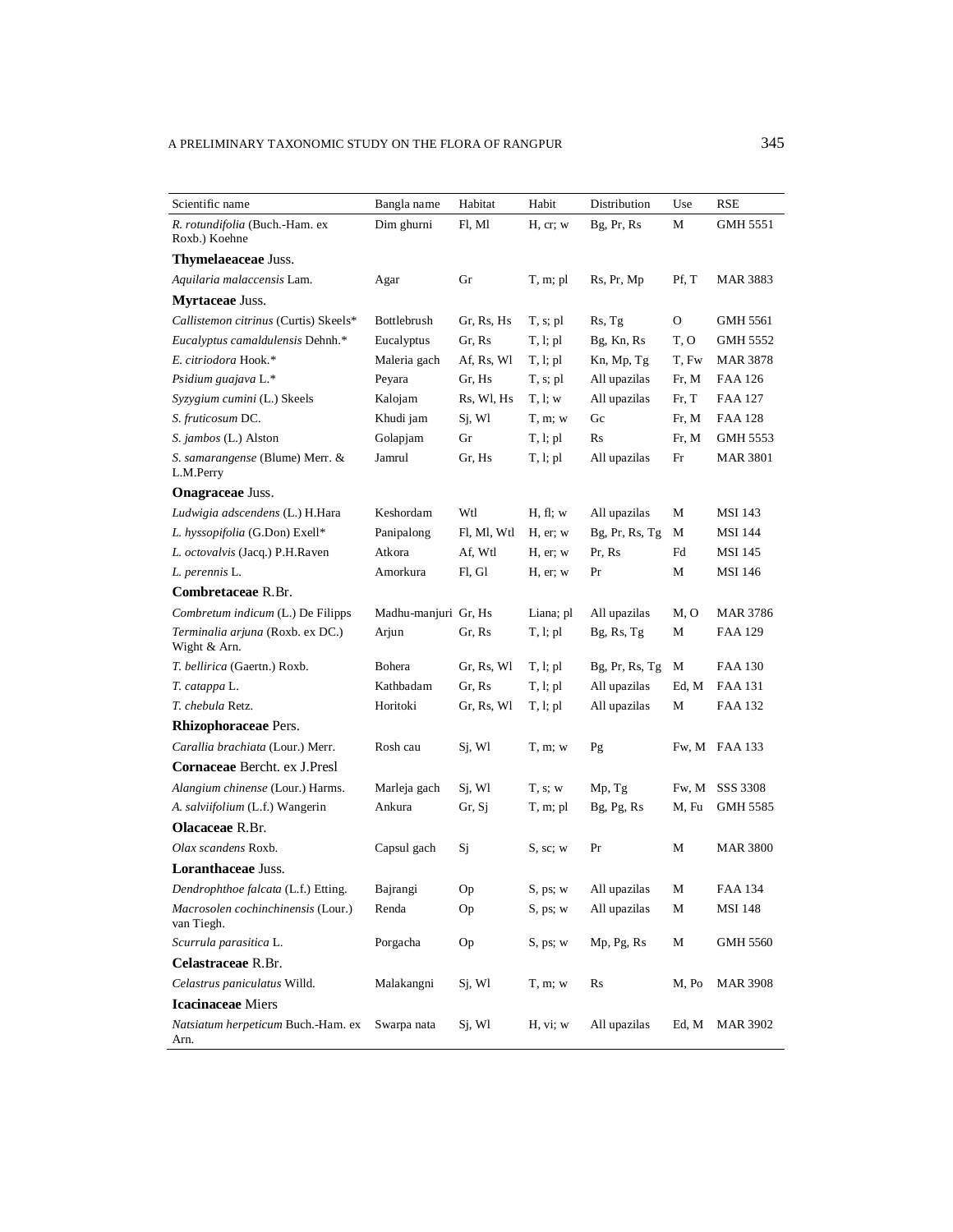| Scientific name                                   | Bangla name          | Habitat           | Habit         | Distribution   | Use       | RSE             |
|---------------------------------------------------|----------------------|-------------------|---------------|----------------|-----------|-----------------|
| <b>Euphorbiaceae Juss.</b>                        |                      |                   |               |                |           |                 |
| Acalypha indica L.                                | Muktajhuri           | Fl, Gl, Rs,<br>Sj | $H$ , er; $w$ | Bg, Gc, Tg     | М         | GMH 5591        |
| Cnesmone javanica Blume                           | Chotra               | Sj                | H, vi; w      | Gc             | M, Po     | MAR 3872        |
| Chrozophora plicata (Vahl) A Juss.<br>ex Spreng.* | Khudiokra            | Fl, Gl            | $H$ , er; w   | R <sub>S</sub> | М         | <b>MAR 3873</b> |
| Codiaeum variegatum (L.) Rumph. ex<br>$A.Juss.*$  | Patabahar            | Gr                | S; pl         | All upazilas   | 0         | MAR 3794        |
| Croton bonplandianus Baill.*                      | Nakphul              | Fl, Gl, Rs        | H, er; w      | All upazilas   | М         | <b>MSI</b> 150  |
| C. roxburghii Balakrishman                        | Saba                 | F1, Sj, Rs        | S, sc; w      | Pr, Pg         | Fu, M     | <b>MAR 3787</b> |
| Euphorbia cotinifolia L.                          | Lal shalu            | Gr, Hs, Ml        | S; pl         | Tg             | М         | <b>MAR 3788</b> |
| E. hirta L.*                                      | Dudhia               | Fl, Gl, Rs        | H, pr; w      | All upazilas   | М         | FAA 135         |
| E. milii Des Moul.*                               | Kata mukut           | Gr                | $S;$ pl       | Rs, Tg         | 0         | <b>MAR 3799</b> |
| E. neriifolia L.*                                 | Manosha sij          | Gr, Hs, Ml        | S; pl         | Gc, Pr         | O, M      | GMH 5557        |
| E. tithymaloides L.*                              | Rangchita            | Gr, Hs            | $H$ , er; w   | Rs             | М         | GMH 5553        |
| E. thymifolia L.*                                 | Swetkerui            | Fl, Gl, Rs        | H, pr; w      | R <sub>S</sub> | М         | MAR 3795        |
| E. tirucalli L.                                   | Nara sij             | Gr, Hs            | T, s; pl      | Tg             | М         | MAR 3875        |
| E. trigona Mill.*                                 | Tinkona saje         | Gr, Hs            | S; pl         | Rs, Tg         | Fn        | MAR 3884        |
| Jatropha curcus L.*                               | Bagh bherenda Fl, Re |                   | T, s; w       | Gc, Kn, Pg     | Bf, Fn    | <b>MAR 3885</b> |
| Mallotus philippensis (Lam.) Müll.-<br>Arg.       | Sinduri              | Sj, Wl            | S; w          | All upazilas   | Dy, M     | SAK 3112        |
| M. nudiflorus (L.) Kulju & Welzen                 | Pitali               | Sj, Rs, Wl        | T, m; w       | All upazilas   | Fw, T     | SAK 3114        |
| M. repandus (Willd.) Müll.-Arg.                   | Gunti                | Sj, Wl            | S, sc; w      | Gc             | M         | MAR 3789        |
| M. tetracoccus (Roxb.) Kurz                       | Kumaribura           | Sj, Wl            | T, s; w       | All upazilas   | M, Fw     | SAK 3115        |
| Manihot esculenta Crantz*                         | Kasava               | Gr, Hs            | $T, s;$ pl    | Gc             | Ed, M     | SSS 3288        |
| Ricinus communis L.*                              | Bherenda             | Fl, Hs            | S; w          | All upazilas   | M, Oy     | GMH 5596        |
| Suregada multiflora (A.Juss.) Baill.              | Ban naringa          | Wl                | T, s; w       | All upazilas   | Fw, M     | <b>MAR 3798</b> |
| <b>Phyllanthaceae</b> Martinov                    |                      |                   |               |                |           |                 |
| Antidesma acidum Retz.                            | Multa                | Sj, Wl            | S; w          | Pr             | Ed, M     | MAR 3792        |
| A. bunius (L.) Spreng.                            | Banshialbuka         | Gr                | $T, s;$ pl    | Rs, Tg         | Ed, M     | <b>MAR 3797</b> |
| A. ghaesembilla Gaertn.                           | Khudijam             | Sj, Wl            | T, s; w       | Mp             | Fr, M     | MAR 3791        |
| Aporosa octandra (Buch.-Ham. ex<br>D.Don) Vickery | Patkhorolla          | Sj, Wl            | T, s; w       | Gc, Mp         | Dy,<br>Fw | <b>SAK 3106</b> |
| A. wallichii R.Br. ex Wall.                       | Kokra                | Sj, Wl            | T, s; w       | Gc Mp, Pr, Rs  |           | Fw, M SAK 3108  |
| Baccaurea ramiflora Lour.                         | Latkan               | Gr, Hs            | T, m; pl      | Kn, Pr, Rs     | Fr, M     | SSS 3296        |
| Breynia vitis-idaea (Burm.f.)<br>C.E.C.Fisch.     | Lal sitka            | Sj, Wl            | S, sc; w      | Gc, Kn         | М         | <b>MAR 3796</b> |
| Bridelia tomentosa Blume                          | Harinhara            | Rs                | T, s; w       | <b>Bg</b>      | М         | <b>MAR 3790</b> |
| Flueggea virosa (Roxb. ex Willd.)<br>Royle        | Khaukra              | $Sj$ , Wl         | S; w          | Kn, Mp, Rs     | М         | SSS 3294        |
| Phyllanthus acidus (L.) Skeels*                   | Arboroi              | Gr, Hs            | $T, s;$ pl    | All upazilas   | Fr, M     | SSS 3297        |
| P. emblica L.                                     | Amloki               | Gr, Hs, Rs        | $T, s;$ pl    | All upazilas   | Fr, M     | SSS 3298        |
| P. niruri L.*                                     | Bhuiamla             | Fl, Gl            | H, er; w      | All upazilas   | М         | <b>MAR 3802</b> |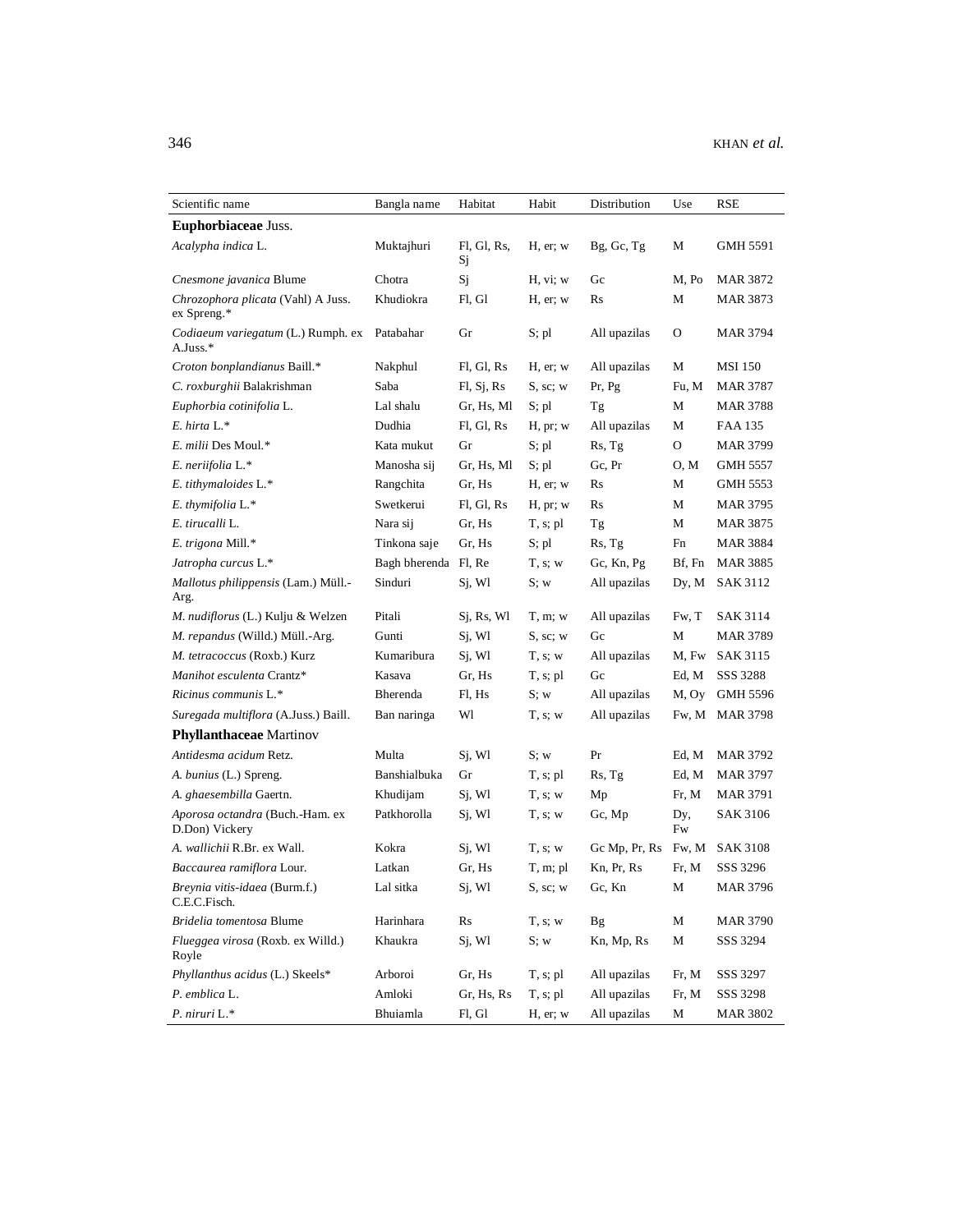| Scientific name                                  | Bangla name             | Habitat    | Habit      | Distribution    | Use    | RSE             |
|--------------------------------------------------|-------------------------|------------|------------|-----------------|--------|-----------------|
| P. multilocularis (Roxb. ex Willd.)<br>Müll.Arg. | Pannyaturi              | Sj, Ml     | S; w       | All upazilas    | Fw, M  | <b>MAR 3884</b> |
| P. reticulatus Poir.                             | Chitki                  | FI, Sj     | S; w       | Pr              | Fu, M  | SAK 3107        |
| P. urinaria L.                                   | Kalochitki              | Fl, Gl     | H, er; w   | Rs, Tg          | М      | MAR 3818        |
| Putranjivaceae Endl.                             |                         |            |            |                 |        |                 |
| Putranjiva roxburghii Wall.                      | Putronjiba              | Gr, Rs     | T, l; pl   | Bg, Gc, Tg      | M, T   | GMH 5559        |
| <b>Rhamnaceae Juss.</b>                          |                         |            |            |                 |        |                 |
| Ziziphus mauritiana Lam.                         | Boroi                   | Gr, Hs, Wl | T, m; w    | All upazilas    | Fr, Fw | MSI 155         |
| Z. oenoplia (L.) Mill.                           | Bonboroi                | Sj, Wl     | S, sc; w   | All upazilas    | Fu, M  | FAA 136         |
| Leeaceae Dumort.                                 |                         |            |            |                 |        |                 |
| Leea asiatica (L.) Ridsdale                      | Bonchalita              | Sj, Wl     | S; w       | Mp, Pr, Tg      | М      | MAR 3803        |
| L. acuminata (Burm.f.) Merr.                     | Phupharia               | Sj, Wl     | S; w       | Mp, Pr, Pg      | М      | MAR 3804        |
| L. indica Merr.                                  | Kukurjibba              | Sj, Wl     | S; w       | Gc, Rs          | М      | <b>MAR 3805</b> |
| L. macrophylla Roxb. ex Hornem.                  | Dholshomudro Hs, Sj, Wl |            | S; w       | Pr              | М      | MAR 3806        |
| L. rubra Blume ex Spreng.                        | Aundabhanga             | Sj, Wl     | S; w       | Kn              | М      | MAR 3875        |
| Vitaceae Juss.                                   |                         |            |            |                 |        |                 |
| Ampelocissus indica (L.) Planch.                 | Goalia lata             | Sj, Rs, Wl | H, vi; w   | All upazilas    | М      | SAK 3105        |
| A. latifolia (Roxb.) Planch.                     | Angur lata              | Sj, Wl     | H, vi; w   | All upazilas    | М      | MSI 156         |
| Causonis trifolia (L.) Mabb. & J.Wen             | Amal lata               | Si, Wl     | H, vi; w   | Bg, Gc, Tg      | Fd, M  | MAR 3817        |
| Cayratia pedata (Lam.) Gagnep.                   | Goali lata              | Sj, Wl     | Liana; w   | Kn              | М      | FAA 137         |
| Cissus adnata Roxb.                              | Bhatia lata             | Sj, Wl     | H, vi; w   | Mp, Pr, Pg      | М      | <b>MSI</b> 157  |
| C. assamica (M.A.Lawson) Craib                   | Amasha lata             | Sj, Wl     | H, vi; w   | Kn              | М      | MAR 3807        |
| C. javanika DC.                                  | Dukhu lata              | Sj, Wl     | H, vi; w   | Bg, Pg          | М      | FAA 138         |
| C. quadrangularis L.                             | Harjora                 | Gr, Fl, Hs | H, vi; w   | Rs, Tg          | М      | FAA 139         |
| C. repanda (Wight & Arn.) Vahl                   | Pani lata               | Gr, Fl, Hs | H, vi; w   | Bg, Tg          | М      | SAK 3101        |
| C. repens Lam.                                   | Marmaria pata           | Sj, Wl     | H, vi; w   | Kn, Rs          | М      | SAK 3118        |
| Tetrastigma bracteolatum (Wall.)<br>Planch.      | Ghonti lata             | Sj, Wl     | H, vi; w   | Bg, Gc, Pg      | Fd, M  | <b>SAK 3104</b> |
| T. leucostaphylum (Dennst.) Alston               | Horina lata             | Wl         | Liana; w   | Gc, $Pr$ , $Pg$ | Fd     | MSI 158         |
| Sapindaceae Juss.                                |                         |            |            |                 |        |                 |
| Cardiospermum halicacabum L.                     | Lataphutki              | F1, S1     | H, vi; w   | All upazilas    | М      | SSS 3319        |
| Dimocarpus longan Lour.                          | Ashphal                 | Gr, Hs     | T, m; pl   | All upazilas    | Fr     | MAR 3808        |
| Lepisanthes rubiginosa (Roxb.)<br>Leenh.         | Horina                  | Fl, Gr, Wl | T, s; w    | Kn, Mp, Pr      | Fr, Fw | GMH 5558        |
| L. senegalensis (Poir.) Leenh.                   | Gotaharina              | Sj, Wl     | T, s; w    | Gc              | Fr, Fw | <b>GMH 5599</b> |
| Litchi chinensis Sonn.*                          | Litchu                  | Gr, Hs     | T, m; pl   | All upazilas    | Fr     | SSS 3293        |
| Anacardiaceae R.Br.                              |                         |            |            |                 |        |                 |
| Lannea coromandelica (Houtt.) Merr.              | Jiga                    | Fl, Ml, Wl | T, s; w    | All upazilas    | Fn, Gu | <b>GMH 5554</b> |
| Mangifera indica L.*                             | Aam                     | Gr, Hs, Wl | T, l; w    | All upazilas    | Fr, T  | GMH 5598        |
| Spondias dulcis Parkinson*                       | Belati amrah            | Gr, Hs     | T, l; pl   | All upazilas    | Fr     | SSS 3287        |
| S. pinnata (L.f.) Kurz                           | Buno amrah              | Sj Wl      | $T, m$ ; w | All upazilas    | Fr     | SSS 3320        |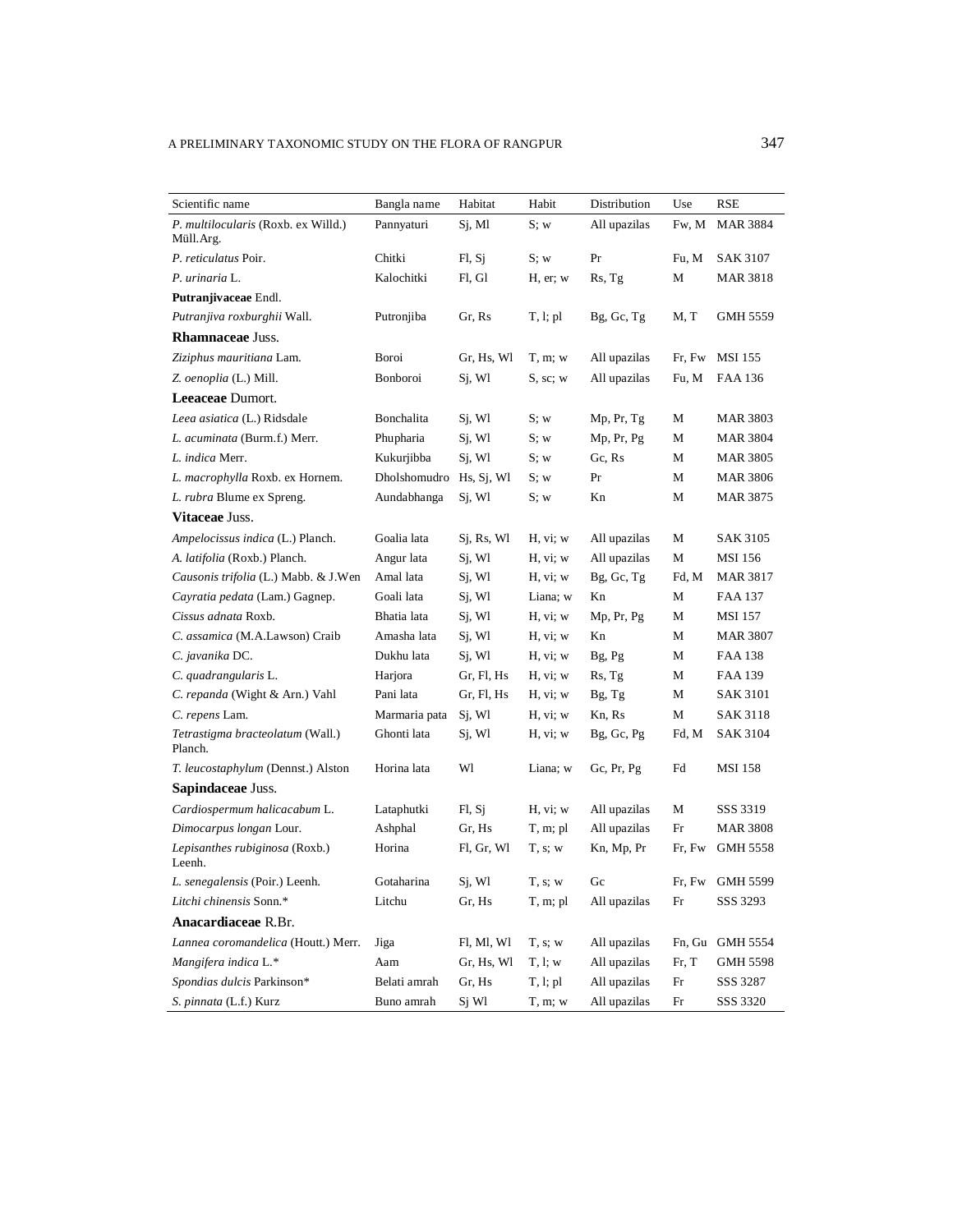| Scientific name                                                    | Bangla name         | Habitat     | Habit      | Distribution | Use    | RSE             |
|--------------------------------------------------------------------|---------------------|-------------|------------|--------------|--------|-----------------|
| <b>Meliaceae Juss.</b>                                             |                     |             |            |              |        |                 |
| Aphanamixis polystachya (Wall.)<br>R.Parker                        | Pitraj              | Hs, Wl      | T, m; w    | All upazilas | M, Oy  | SSS 3289        |
| Azadirachta indica A.Juss.                                         | Neem                | Hs, Rs, Wl  | T, m; w    | All upazilas | М      | GMH 5614        |
| Khaya anthotheca (Welw.) C.DC.*                                    | Lombu               | Gr, Rs      | T, l; pl   | All upazilas | T      | MAR 3816        |
| Melia azedarach L.                                                 | Goranim             | Rs, Wl      | T, m; pl   | All upazilas | T, M   | GMH 5555        |
| Swietenia macrophylla King*                                        | Bara mehagani       | Gr, Hs, Rs  | T, l; pl   | Rs, Tg       | T      | <b>MAR 3815</b> |
| S. mahagoni (L.) Jacq.*                                            | Mehagani            | Gr, Hs, Rs  | T, l; pl   | All upazilas | T      | <b>MAR 3814</b> |
| Toona ciliata M.Roem.                                              | Rangi rata          | Si, Rs, W1  | $T, m$ ; w | All upazilas | M, T   | <b>SAK 3130</b> |
| Rutaceae Juss.                                                     |                     |             |            |              |        |                 |
| Aegle marmelos (L.) Corrêa                                         | Bel                 | Hs, Wl      | T, m; w    | All upazilas | Fr, M  | SSS 3327        |
| Citrus aurantiifolia (Christm.)<br>Swingle*                        | Lebu                | Gr, Hs      | S; pl      | All upazilas | Fr     | SSS 3300        |
| $C.$ limon $(L.)$ Osbeck*                                          | Gora lebu           | Gr          | $T, s;$ pl | Gc, Mp       | Fr, Pi | <b>MAR 3809</b> |
| C. maxima (Burm.) Osbeck*                                          | Batabilebu          | Gr, Hs      | $T, s;$ pl | All upazilas | Fr     | GMH 5554        |
| C. reticulata Blanco; Syn. Citrus ×<br>aurantium L.                | Kamola              | Gr, Hs      | $T, s;$ pl | Rs, Tg       | Fr     | MAR 3885        |
| Clausena heptaphylla (Roxb.) Wight<br>& Arn.                       | Pan mouri           | Gr          | S; pl      | Gc, Rs       | М      | <b>MAR 3813</b> |
| <i>Feronia limonia</i> (L.) Swingle;<br>Syn. Limonia acidissima L. | Kadbel,<br>Kathibel | Gr, Hs      | T, m; pl   | All upazilas | Fr     | SSS 3305        |
| Glycosmis pentaphylla (Retz.) A.DC.                                | Ashseora            | FI, Sj, Wl  | S; w       | All upazilas | Fu, M  | <b>FAA 138</b>  |
| Micromelum minutum Wight & Arn.                                    | Bankuch             | Sj, Rs, Wl  | T, s; w    | All upazilas | М      | <b>MSI 159</b>  |
| Murraya koenigii (L.) Spreng.                                      | Curry patta         | Fl, Gr, Wl  | $T, s;$ pl | All upazilas | M, Sp  | MAR 3812        |
| M. paniculata (L.) Jack                                            | Kamini              | Gr, Rs, Wl  | T, s; pl   | Rs, Tg       | M, O   | GMH 5556        |
| <b>Oxalidaceae R.Br.</b>                                           |                     |             |            |              |        |                 |
| Averrhoa bilimbi L.*                                               | Bilimbi             | Gr, Hs      | $T, s;$ pl | All upazilas | Fr     | <b>GMH 5580</b> |
| A. carambola L.*                                                   | Kamranga            | Gr, Hs      | $T, s;$ pl | All upazilas | Fr     | GMH 5579        |
| Oxalis corniculata L.*                                             | Amrul               | Gl, Rs      | H, pr; w   | All upazilas | M, Vg  | <b>MAR 3811</b> |
| O. debilis Kunth*                                                  | Golapi amrul        | Gr, Hs, Fl  | H, pr; cv  | Rs, Tg       | О      | <b>MAR 3819</b> |
| Balsaminaceae A.Rich.                                              |                     |             |            |              |        |                 |
| Impatiens balsamina L.*                                            | Dopati              | Gr, Rs      | H, er; pl  | Rs           | O      | SSS 3301        |
| Araliaceae Juss.                                                   |                     |             |            |              |        |                 |
| Heteropanax fragrans (Roxb.) Seem.                                 | Guti suna           | Sj, Wl      | T, s; w    | Gc, Kn, Tg   | Fw, M  | GMH 5606        |
| Polyscias guilfoylei (W.Bull)<br>L.H.Bailev*                       | Polyscias           | Gr. Hs      | S; pl      | Тg           | M, O   | <b>MAR 3893</b> |
| P. scutellaria (Burm.f.) Fosberg*                                  | Balbusaya pata Gr   |             | S; pl      | Tg           | M, O   | <b>MAR 3820</b> |
| Schefflera arboricola (Hayata) Merr.*                              | Schefflera          | Gr          | S; pl      | Rs, Tg       | O      | MAR 3835        |
| Apiaceae Lindl.                                                    |                     |             |            |              |        |                 |
| Centella asiatica (L.) Urb.                                        | Thankuni            | Fl, Gl      | H, cr; w   | All upazilas | M, Vg  | SSS 3303        |
| Coriandrum sativum L.*                                             | Dhonia              | Fl, Gr, Hs, | H, er; cv  | All upazilas | M, Sp  | <b>MAR 3828</b> |
| Daucus carota L.*                                                  | Gajor               | Af          | H, er, cv  | All upazilas | M, Vg  | <b>MSI 160</b>  |
| Eryngium foetidum L.*                                              | Bilatedhoneya       | Gr, Hs      | H, er; w   | All upazilas | M, Sp  | GMH 5573        |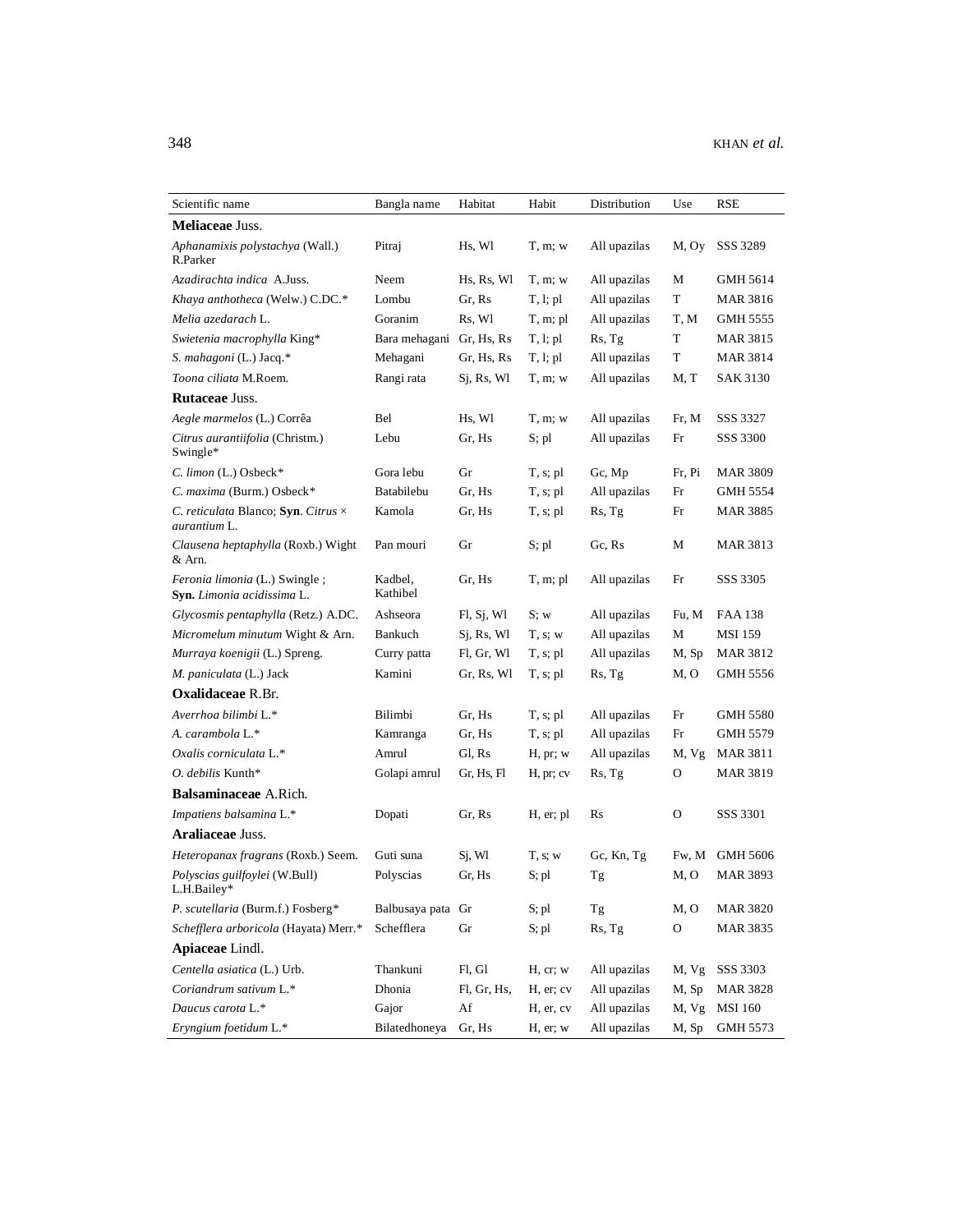| Scientific name                                                                         | Bangla name             | Habitat                                                                        | Habit         | Distribution           | Use          | RSE             |
|-----------------------------------------------------------------------------------------|-------------------------|--------------------------------------------------------------------------------|---------------|------------------------|--------------|-----------------|
| Oenanthe benghalensis Benth. &                                                          | Bondhonia               | Fl, Gl, Ml                                                                     | $H$ , er; $w$ | All upazilas           | М            | SSS 3302        |
| Hook.f.                                                                                 |                         |                                                                                |               |                        |              |                 |
| O. javanica (Bl.) DC.                                                                   | Bandhania               | Af, Fl,                                                                        | $H$ , er; w   | Gc, Rs                 | М            | MAR 3836        |
| Apocynaceae Juss.                                                                       |                         |                                                                                |               |                        |              |                 |
| Adenium obesum (Forssk.) Roem. &<br>Schult.*                                            | Adenium                 | Gr                                                                             | H, er, pl     | Rs                     | O            | <b>MAR 3886</b> |
| Allamanda blanchetii A.DC.*                                                             | Golapi ghonta           | Gr, Hs                                                                         | S, sc; Pl     | Tg                     | $\Omega$     | MAR 3896        |
| A. cathartica L.*                                                                       | Ghonta phul             | Gr, Hs, Rs                                                                     | S; pl         | All upazilas           | $\mathbf{O}$ | SSS 3304        |
| Alstonia scholaris (L.) R.Br.                                                           | Chhatim                 | Rs, Wl                                                                         | T, l; w       | All upazilas           | М            | <b>GMH 5600</b> |
| Calotropis gigantea (L.) W.T.Aiton                                                      | Akondo                  | Ml, Rs                                                                         | S; w          | Bg, Mp, Pr, Rs Fb, M   |              | SSS 3321        |
| Carissa carandas L.                                                                     | Karamcha                | Gr, Hs, Si                                                                     | S; pl         | All upazilas           | Fr, Pg       | SSS 3328        |
| Cascabela thevetia (L.) Lippold*                                                        | Kolkey phul             | Gr, Hs                                                                         | $T, s;$ pl    | All upazilas           | M, O         | MAR 3821        |
| Catharanthus roseus (L.) G.Don*                                                         | Noyantara               | Gr, Hs, Rs                                                                     | $H$ , er; $w$ | All upazilas           | M, O         | GMH 5572        |
| Cerbera odollam Gaertn.                                                                 | Dahur                   | Gr                                                                             | T, m; pl      | Tg                     | M, O         | MAR 3892        |
| Dischidia nummularia R.Br.                                                              | Knachiba                | Gr. Hs                                                                         | H, vi; cv     | Tg                     | O            | MAR 3891        |
| D. oiantha Schltr.*                                                                     | Dischidia               | Gr, Hs                                                                         | H, vi; cv     | Tg                     | O            | <b>MAR 3890</b> |
| Holarrhena pubescens Wall. ex<br>G.Don                                                  | Kurchi                  | Gr, Sj, Wl                                                                     | T, s; w       | Gc, Pr                 | Fw, M        | <b>MSI</b> 161  |
| Hoya australis R.Br. ex Traill*                                                         | Hawa lata               | Gr                                                                             | H, vi; cv     | Tg                     | O            | <b>MAR 3901</b> |
| H. verticillata (Vahl) G.Don var.<br>verticillata; Syn. H. parasitica Wall.<br>ex Wight | Hoya lata               | Oр                                                                             | H, pr; w      | $Bg, Mp, Pr, Pg$ Fb, M |              | <b>FAA 140</b>  |
| Ichnocarpus frutescens (L.) Aiton                                                       | Parallia lata           | FI, Sj, Wl                                                                     | Liana; w      | All upazilas           | Fb, M        | FAA 139         |
| Nerium oleander L.*                                                                     | Rakta karobi            | Gr, Hs, Rs                                                                     | $T, s;$ pl    | All upazilas           | O            | MAR 3822        |
| Plumeria alba L.*                                                                       | Shada<br>kathgolap      | Gr, Hs, Rs                                                                     | T, m; pl      | Rs, Tg                 | 0            | MAR 3823        |
| P. rubra $L^*$                                                                          | Lal kathgolap           | Gr, Hs, Rs                                                                     | T, m; pl      | Rs                     | O            | SAK 3121        |
| Tabernaemontana divaricata (L.)<br>R.Br. ex Roem & Schult.                              | Tagar                   | Gr, Rs, Sj,<br>Wl                                                              | S; w          | All upazilas           | M, O         | SAK 3132        |
| Telosma cordata (Burm.f.) Merr.                                                         | Kanza lata              | Sj, Wl                                                                         | H, vi; w      | All upazilas           | М            | MSI 162         |
| <b>Solanaceae Juss.</b>                                                                 |                         |                                                                                |               |                        |              |                 |
| Capsicum annuum L.*                                                                     | Morich                  | Gr. Hs                                                                         | H, er; cv     | All upazilas           | Sp           | SSS 3329        |
| Cestrum diurnum L.*                                                                     | Hasnahena               | Hs                                                                             | S; pl         | Gc, Rs, Ts             | 0            | GMH 5605        |
| Datura stramonium L.*                                                                   | Sada dhutra             | Fl, Gr, Rs                                                                     | S; w          | All upazilas           | M            | SSS 3330        |
| Nicotiana plumbaginifolia Viv.*                                                         | Ban tamak               | Fl, Gl, Rs                                                                     | $H$ , er; $w$ | All upazilas           | M            | GMH 5601        |
| Petunia hybrida E.Vilm.*                                                                | Petunia                 | Gr, Rs                                                                         | H, er; pl     | Gc, Rs, $Tg$           | O            | SSS 3322        |
| Physalis angulata L.*                                                                   | Futka                   | $\mathop{\rm Fl}\nolimits, \mathop{\rm Gl}\nolimits, \mathop{\rm Rs}\nolimits$ | $H$ , er; w   | All upazilas           | M            | <b>FAA 141</b>  |
| Solanum americanum Mill.*                                                               | Tit-begun               | Fl, Gl, Rs                                                                     | H, er; w      | Gc, Mp, Pr             | $\mathbf M$  | MSI 163         |
| S. lycopersicum L.*                                                                     | $\operatorname{Tomato}$ | Af, Hs                                                                         | H, pr; cv     | All upazilas           | Vg           | MSI 164         |
| S. melongena L.*                                                                        | Begun                   | Gr, Hs                                                                         | S; w          | All upazilas           | Vg           | SSS 3331        |
| S. torvum Sw.*                                                                          | Gota begun              | Fl, Sj, Rs                                                                     | S; w          | Bg, Kn, Mp, Tg M, Vg   |              | SSS 3332        |
| S. tuberosum L.*                                                                        | Alu                     | Af                                                                             | H, pr; cv     | All upazilas           | Vg           | MSI 165         |
| S. violaceum Ortega                                                                     | Phutkibegun             | Fl, Sj, Rs                                                                     | S; w          | Pr                     | M            | <b>MSI 166</b>  |
| S. virginianum L.                                                                       | Kantakari               | Fl, Rs                                                                         | H, pr; w      | Bg                     | M            | <b>MAR 3829</b> |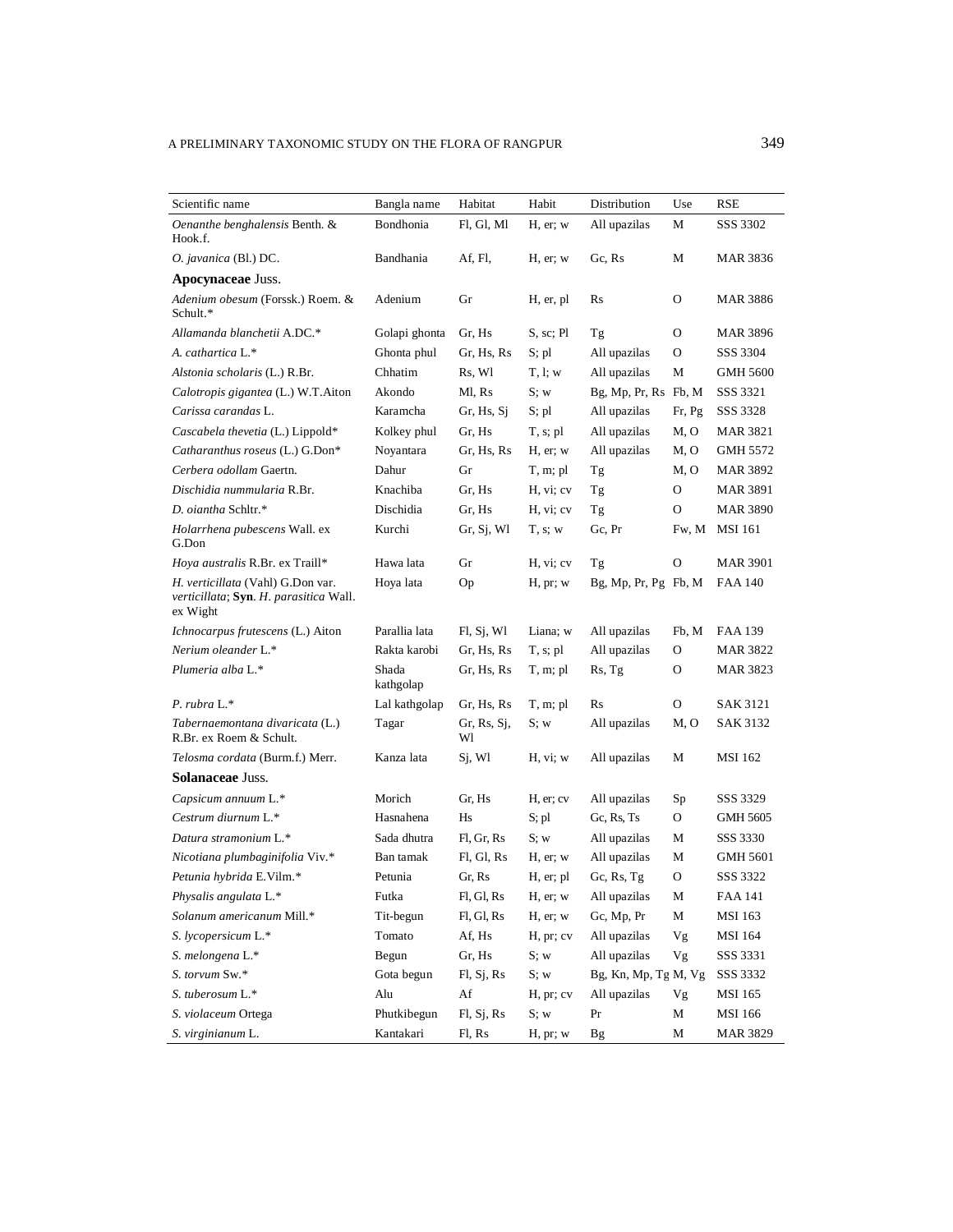| Scientific name                                       | Bangla name          | Habitat    | Habit         | Distribution         | Use    | RSE             |
|-------------------------------------------------------|----------------------|------------|---------------|----------------------|--------|-----------------|
| Convolvulaceae Juss.                                  |                      |            |               |                      |        |                 |
| Aniseia martinicensis (Jacq.) Choisy*                 | Shadamati            | Fl, Gl     | H, vi; w      | Gc                   | М      | MAR 3830        |
| Argyreia capitiformis (Poir.) Ooststr.                | <b>Bijtarak</b>      | Sj, Wl     | S, sc; w      | Gc                   | М      | <b>MAR 3831</b> |
| Camonea umbellata (L.) A.R. Simões<br>& Staples*      | Goria lota           | Fl, Gl, Rs | H, vi; w      | Bg, Kn, Rs           | М      | MAR 3824        |
| C. vitifolia (Burm.f.) A.R.Simões &<br><b>Staples</b> | Korma lata           | Sj, Wl     | H, vi; w      | Tg, Gc               | М      | MAR 3825        |
| Evolvulus nummularius $(L)$ . $L^*$                   | Bhui okra            | Fl, Gl, Rs | H, cr; w      | Тg                   | M, Sb  | SSS 3333        |
| Ipomoea aquatica Forssk.                              | Kalmi shak           | Fl, Wtl    | H, cr, w      | All upazilas         | Vg     | SS 3324         |
| I. fistulosa Mart. ex Choisy*                         | Dhol kalmi           | Fl, Ml     | S; w          | All upazilas         | Pp, Sb | MAR 3834        |
| I. obscura (L.) Ker Gawl.                             | Kura kalmi           | Gr, Rs     | H, vi; w      | Rs                   | Fo, M  | MAR 3832        |
| I. quamoclit L.*                                      | Kunja lata           | Gr, Hs     | H, vi; pl     | Tg                   | O      | <b>MAR 3833</b> |
| I. tricolor Cav.*                                     | Morning glory        | Gr, Hs     | H, vi; pl     | Tg                   | О      | MAR 3826        |
| Xenostegia tridentata (L.) D.F. Austin<br>& Staples   | Prasarini            | Gl, Rs     | H, vi; w      | Gc                   | М      | MAR 3827        |
| Cuscutaceae Dumort.                                   |                      |            |               |                      |        |                 |
| Cuscuta chinensis Lam.                                | China sharno<br>lata | Op         | H, ps; w      | Gc, Mp               | М      | SSS 3335        |
| C. reflexa Roxb.                                      | Sharno lata          | Op         | H, ps; w      | All upazilas         | М      | GMH 5611        |
| <b>Menyanthaceae Dumort.</b>                          |                      |            |               |                      |        |                 |
| Nymphoides cristata (Roxb.) Kuntze                    | Chand mala           | Wtl        | H, fl; w      | $Bg$ , $Tg$          | Ed     | MAR 3837        |
| N. hydrophylla (Lour.) Kuntze                         | Chand mala           | Wtl        | H, fl; w      | All upazilas         | М      | MAR 3838        |
| N. indica (L.) Kuntze                                 | Panchuli mala        | Wtl        | H, fl; w      | Bg, Mp, Pr, Tg Ed, M |        | MAR 3895        |
| Polemoniaceae Juss.                                   |                      |            |               |                      |        |                 |
| Phlox drummondii Hook.*                               | Flox                 | Gr, Rs     | H, er; pl     | Kn, Rs, Tg           | О      | <b>MAR 3839</b> |
| Hydroleaceae R.Br. ex Edwards                         |                      |            |               |                      |        |                 |
| Hydrolea zeylanica (L.) Vahl                          | Kasschera            | Wtl        | H, pr; w      | All upazilas         | М      | MSI 161         |
| Boraginaceae Juss.                                    |                      |            |               |                      |        |                 |
| Heliotropium indicum L.*                              | Hatisur              | Fl, Gl, Rs | $H$ , er; $w$ | All upazilas         | М      | FAA 142         |
| Cordia dichotoma G.Forst.                             | Bohola, Bola         | Sj, Wl     | $T, m$ ; w    | Gc, Pr, Pg           | Gu, M  | GMH 5612        |
| C. grandis Roxb.                                      | Kum, Kalauja         | Rs         | $T, m$ ; w    | Тg                   | M, T   | <b>MAR 3901</b> |
| <b>Verbenaceae J.St.-Hil.</b>                         |                      |            |               |                      |        |                 |
| Duranta erecta L.*                                    | Duranto              | Gr, Ml, Rs | S; pl         | Rs, Tg               | 0      | SAK 3129        |
| Lantana camara L.*                                    | Kutuskanta           | Rs, Sj, Wl | S: w          | Bg, Gc, Tg, Tg       | M      | SAK 3131        |
| Lippia alba (Mill.) N.E.Br. ex Britton<br>& P.Wilson* | Pichas-lakri         | Fl, Si     | S; w          | All upazilas         | М      | FAA 143         |
| Petrea volubilis L.*                                  | Nilmoni lata         | Gr         | S, sc; pl     | Tg                   | O      | <b>MAR 3840</b> |
| Phyla nodiflora (L.) Greene                           | Vuiokra              | Fl, Gl, Rs | H, cr; w      | All upazilas         | М      | <b>FAA 144</b>  |
| Lamiaceae Martinov                                    |                      |            |               |                      |        |                 |
| Anisomeles indica (L.) Kuntze.                        | Gobura               | Fl, Wl     | $H$ , er; w   | All upazilas         | M      | SSS 135         |
| Callicarpa arborea Roxb.                              | Bormala              | Sj         | T, l; w       | Tg                   | T, Fw  | <b>MAR 3969</b> |
| Clerodendrum indicum (L.) Kuntze                      | Bamunhatti           | Fl, Sj, Wl | S; w          | All upazilas         | М      | <b>MSI</b> 162  |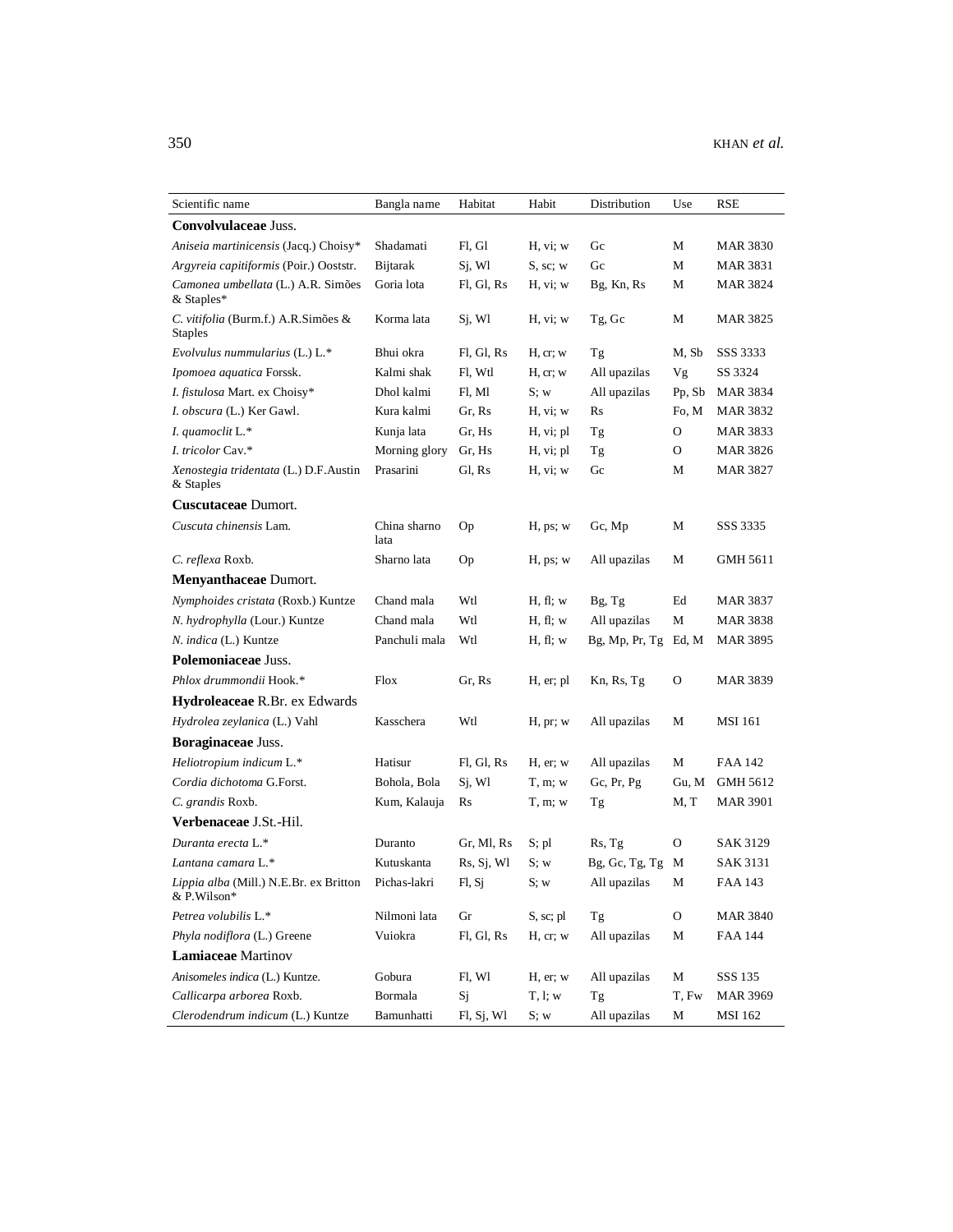| Scientific name                                                                                  | Bangla name  | Habitat           | Habit         | Distribution          | Use          | RSE             |
|--------------------------------------------------------------------------------------------------|--------------|-------------------|---------------|-----------------------|--------------|-----------------|
| C. infortunatum L.                                                                               | Bhat         | Fl, Sj, Rs,<br>Wl | S; w          | All upazilas          | М            | MAR 3853        |
| C. splendens G.Don*                                                                              | Shum bhat    | Gr                | S; pl         | Rs                    | M            | MAR 3852        |
| Coleus scutellarioides (L.) Benth.;<br><b>Syn.</b> Plectranthus scutellarioides (L.)<br>$R.Br.*$ | Coleus       | Bw, Fl, Gr,<br>Rs | $H$ , er; $w$ | Bg, Gc, Rs            | $\mathbf O$  | <b>MAR 3846</b> |
| Gmelina arborea Roxb.                                                                            | Gamari       | Gr, Wl            | T, l; pl      | All upazilas          | T            | MSI 163         |
| Hyptis capitata Jacq.*                                                                           | Tata tokma   | Fl, Rs, Si        | $H$ , er; $w$ | Bg, Gc, Tg            | M            | <b>FAA 145</b>  |
| Leucas zeylanica (L.) W.T. Aiton                                                                 | Dondokalosh  | Bw, Fl, Gl,<br>Rs | H, er; w      | Kn, Pr, Rs            | M            | FAA 147         |
| Leonurus sibiricus L.                                                                            | Rokto-dron   | Fl, Rs            | $H$ , er; $w$ | Bg, Mp                | M            | MAR 3847        |
| Ocimum basilicum L.                                                                              | Bantulsi     | Fl, Gr, Hs        | $H$ , er; w   | Mp, Kn, Pg            | M            | SSS 3323        |
| O. gratissimum L.                                                                                | Ram tulsi    | Gr, Hs            | $H$ , er; $w$ | Rs, Tg                | М            | SSS 3325        |
| O. tenuiflorum L.                                                                                | Kalo tulsi   | Fl, Gr, Hs        | $H$ , er; $w$ | All Upazilas          | M            | SSS 3326        |
| Mesosphaerum suaveolens (L.)<br>Kuntze; Syn. Hyptis suaveolens (L.)<br>Poit.*                    | Tokma        | FI, Rs, Sj        | $H$ , er; $w$ | Gc, Mp, Rs            | M            | <b>FAA 146</b>  |
| Pogostemon auricularius (L.) Hassk.                                                              | Aripachuli   | Fl, Gl, Rs        | H, er; w      | All upazilas          | M            | MAR 3887        |
| Rotheca serrata (L.) Steane & Mabb.                                                              | Bamanhati    | Sj, Wl            | S: w          | Pr                    | M            | GMH 5602        |
| Salvia splendens Sellow ex Schult.*                                                              | Lal sagi     | Gr, Rs, Hs        | H, er; pl     | Rs, Tg                | $\mathbf{O}$ | <b>MAR 3841</b> |
| Tectona grandis L.f.                                                                             | Shegun       | Rs, Wl            | T, l; pl      | All upazilas          | T            | GMH 5603        |
| Vitex negundo L.                                                                                 | Nishinda     | F1, Sj, Rs        | S: w          | Kn, Tg                | M            | GMH 5575        |
| V. peduncularis Wall. ex Schauer                                                                 | Goda         | Gr, Wl            | T, m; pl      | Bg                    | $\mathbf T$  | MAR 3842        |
| Volkameria inermis L.*                                                                           | Shia vat     | Gr, Rs            | S; pl         | All upazilas          | M, O         | GMH 5571        |
| Plantaginaceae Juss.                                                                             |              |                   |               |                       |              |                 |
| Bacopa monnieri (L.) Wettst.                                                                     | Brahmi shak  | Af, Wtl           | H, pr; w      | Pr, Pg                | М            | GMH 5610        |
| Limnophila aromatica (Lam.) Merr.                                                                | Pani korpur  | Fl, Wtl           | H, pr; w      | Gc, $Pr$ , $Tg$       | М            | GMH 5564        |
| L. chinensis (Osbeck) Merr.                                                                      | Anguli ghash | Fl, Wtl           | H, pr; w      | Gc, Pr, Tg            | М            | GMH 5566        |
| L. heterophylla (Roxb.) Benth.                                                                   | Patakutra    | Wtl               | H, fl; w      | Gc, Mp, Pr, Tg $M, O$ |              | SSS 3334        |
| L. indica (Linn.) Druce                                                                          | Pani karpur  | Wtl               | H, pr; w      | Kn, Pr, Tg            | М            | MSI 163         |
| L. sessiliflora (Vahl) Blume                                                                     | Bamonkeshori | Wtl               | H, em; w      | Kn, Mp, Tg            | Wp           | <b>FAA 148</b>  |
| Mecardonia procumbens (Mill.)<br>Small*                                                          | Micardan     | Fl, Gl, Rs        | H, pr; w      | All upazilas          | М            | GMH 5570        |
| Microcarpaea minima (K.D.Koenig<br>ex Retz.) Merr.                                               | Lalmanik     | Wtl               | H, pr; w      | Pr                    | M            | MAR 3897        |
| Scoparia dulcis L.*                                                                              | Bondhone     | Fl, Gl, Rs        | $H$ , er; $w$ | All upazilas          | М            | <b>MSI</b> 164  |
| <b>Oleaceae</b> Hoffmanns. & Link                                                                |              |                   |               |                       |              |                 |
| Jasminum grandiflorum L.                                                                         | Jui          | Gr                | S; pl         | Tg                    | M, O         | SSS 3334        |
| J. multiflorum (Burm.f.) Andrews                                                                 | Chameli      | Gr, Hs            | S; pl         | Rs, Tg                | M, O         | SSS 3345        |
| J. sambac (L.) Sol.*                                                                             | Beli         | Gr, Rs, Hs        | S; pl         | $Bg, Mp, Pr, Tg$ O    |              | SSS 3346        |
| J. scandens (Retz.) Vahl                                                                         | Paharijui    | Sj, Wl            | S; w          | $Bg$ , Pr, Rs, Tg     | M            | SSS 3336        |
| Nyctanthes arbor-tristis L.                                                                      | Sheuli       | Gr, Hs            | $T, s;$ pl    | All upazilas          | M, O         | SSS 3337        |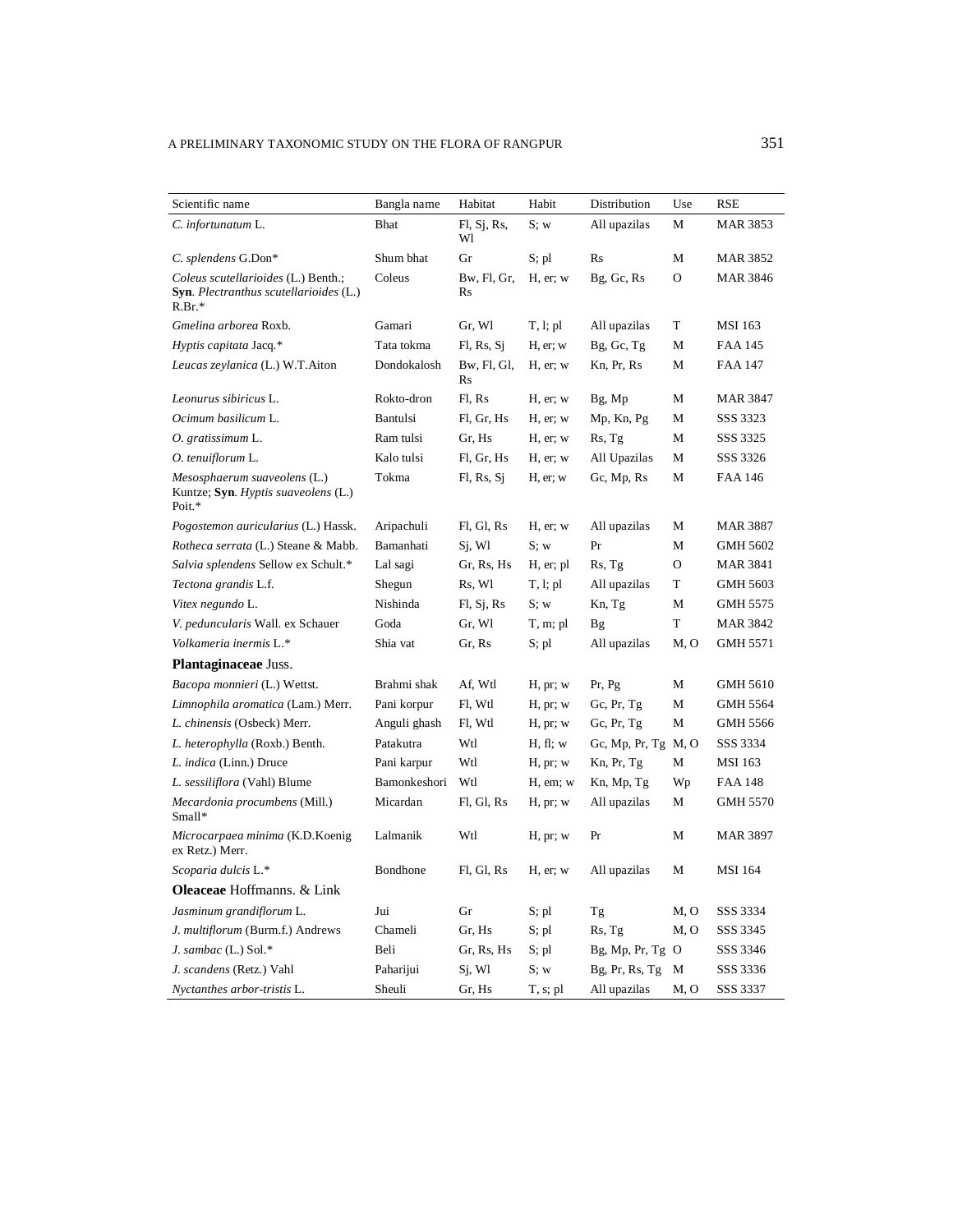| Scientific name                                                                                                         | Bangla name    | Habitat           | Habit       | Distribution       | Use   | RSE             |
|-------------------------------------------------------------------------------------------------------------------------|----------------|-------------------|-------------|--------------------|-------|-----------------|
| Linderniaceae Borsch, Kai Müll.<br>& Eb.Fisch.                                                                          |                |                   |             |                    |       |                 |
| Bonnaya antipoda (L.) Druce;<br>Syn. Lindernia antipoda (L.) Alston                                                     | Zai ghas       | Af, Fl, Hs,<br>Rs | H, pr; w    | All upazilas       | М     | <b>MSI</b> 165  |
| Lindernia ciliata (Colsm.) Pennell                                                                                      | Bhui papri     | Fl, Gl, Rs        | H, pr; w    | Gc, Kn, Mp         | М     | FAA 149         |
| L. crustacea (L.) F.Muell.                                                                                              | Chapra ghas    | Fl, Gl, Rs        | H, pr; w    | All upazilas       | М     | FAA 150         |
| L. procumbens (Krock.) Borbás                                                                                           | Bakpuspa       | Fl, Gl, Rs        | H, pr; w    | $Bg, Pr, Mp, Tg$ M |       | MAR 3851        |
| L. rotundifolia (L.) Alston                                                                                             | Tan chapra     | Fl, Gl, Rs        | H, pr; w    | Gc, $Pr$ , $Tg$    | М     | MAR 3843        |
| Torenia diffusa D.Don                                                                                                   | Ushatoren      | Fl. Rs            | H, pr; w    | Gc                 | O     | <b>MAR 3888</b> |
| <i>T. anagallis</i> (Burm.f.) Wannan, W.R.<br>Barker & Y.S.Liang; Syn. Lindernia<br><i>anagallis</i> (Burm.f.) Pennell. | Pani ghas      | Af, Fl, Wtl       | H, pr; w    | All upazilas       | Fd    | <b>MSI 166</b>  |
| <b>Mazaceae</b> Reveal                                                                                                  |                |                   |             |                    |       |                 |
| Mazus pumilus (Burm.f.) Steenis                                                                                         | Tutra          | Fl, Gl, Rs        | H, pr; w    | All upazilas       | М     | <b>MSI</b> 167  |
| Gesneriaceae Rich. & Juss.                                                                                              |                |                   |             |                    |       |                 |
| Aeschynanthus pulcher (Blume)<br>$G.Don*$                                                                               | Lipstick plant | Op                | H, vi; cv   | Tg                 | O     | <b>MAR 3987</b> |
| <b>Acanthaceae Juss.</b>                                                                                                |                |                   |             |                    |       |                 |
| Andrographis paniculata (Burm.f.)<br>Nees                                                                               | Kalomegh       | Gr, Hs, Wl        | H, er; w    | Rs                 | М     | <b>MAR 3848</b> |
| Dicliptera paniculata (Forssk.)<br>I.Darbysh.; Syn. Peristrophe<br><i>paniculata</i> (Forssk.) Brummitt                 | Nashabhanga    | Rs, Gl, Wl        | H, er; w    | Bg, Rs, Tg         | М     | MAR 3898        |
| <i>Ecbolium ligustrinum</i> (Vahl) Vollesen                                                                             | Shial leza     | Fl, Wl            | $H$ , er; w | Bg, Tg             | М     | SSS 3339        |
| Fittonia albivenis (Lindl. ex Veitch)<br>Brummitt*                                                                      | Fittunia       | Gr, Hs            | H, pr; cv   | Tg                 | 0     | <b>MAR 3889</b> |
| <i>Hemigraphis hirta</i> (Vahl)<br>T.Anderson.; Syn. Strobilanthes hirta<br>(Vahl) Blume                                | Buri pan       | Fl, Gr, Rs        | H, cr, w    | All upazilas       | М     | <b>MSI</b> 168  |
| <i>Hygrophila erecta</i> (Burm.f.) Hochr                                                                                | Filareck       | Wtl               | H, er; w    | Pr, Pg, Rs         | М     | <b>MAR 3850</b> |
| H. auriculata (Schumach.) Heine                                                                                         | Kulekhara      | Wtl               | $H$ , er; w | Gc, Pr             | M, Fd | <b>MSI</b> 169  |
| H. polysperma (Roxb.) T.Anderson                                                                                        | Alai kalai     | Fl, Wtl           | H, pr; w    | All upazilas       | М     | <b>MSI</b> 170  |
| Justicia adhatoda L.                                                                                                    | <b>Bashok</b>  | Gr, Hs, Rs        | S; pl       | All upazilas       | М     | SSS 3344        |
| J. diffusa Willd.                                                                                                       | Pitapapra      | F1, S1            | H, pr; w    | Tg                 | М     | SSS 3352        |
| J. gendarussa Burm.f.                                                                                                   | Jagotmadan     | Fl, Ml, Sj        | $H$ , er; w | All upazilas       | Fn, M | GMH 5609        |
| Lepidagathis incurva Buch.-Ham.                                                                                         | Karuggathis    | FI, Sj, Rs        | H, pr; w    | Mp                 | М     | GMH 5613        |
| Nelsonia canescens (Lam.) Spreng.                                                                                       | Paramul        | Fl, Gl, Wl        | H, pr; w    | Bg, Pr, Pg, Rs     | M     | GMH 5623        |
| Phaulopsis imbricata (Forssk.)<br>Sweet*                                                                                | Bhuiba shak    | Sj, Wl            | H, pr; w    | Pr, Pg, Rs         | М     | <b>MAR 3844</b> |
| Phlogacanthus tubiflorus Nees                                                                                           | Agni golak     | Gr, Sj, Wl        | S; w        | <b>Bg</b>          | М     | <b>MAR 3846</b> |
| Ruellia tuberosa L.*                                                                                                    | Chotpotey      | Fl, Wl            | $H$ , er; w | Pr, Pg, Rs         | M, O  | <b>GMH 5608</b> |
| Rungia pectinata (L.) Nees                                                                                              | Pindi          | Fl, Gl, Rs        | H, pr; w    | Pr, Pg, Rs         | М     | GMH 5574        |
| Thunbergia grandiflora (Roxb. ex<br>Rottl.) Roxb.                                                                       | Neel lota      | Ml, Sj, Wl        | H, vi; w    | Kn, Mp, Tg         | М     | <b>MAR 3849</b> |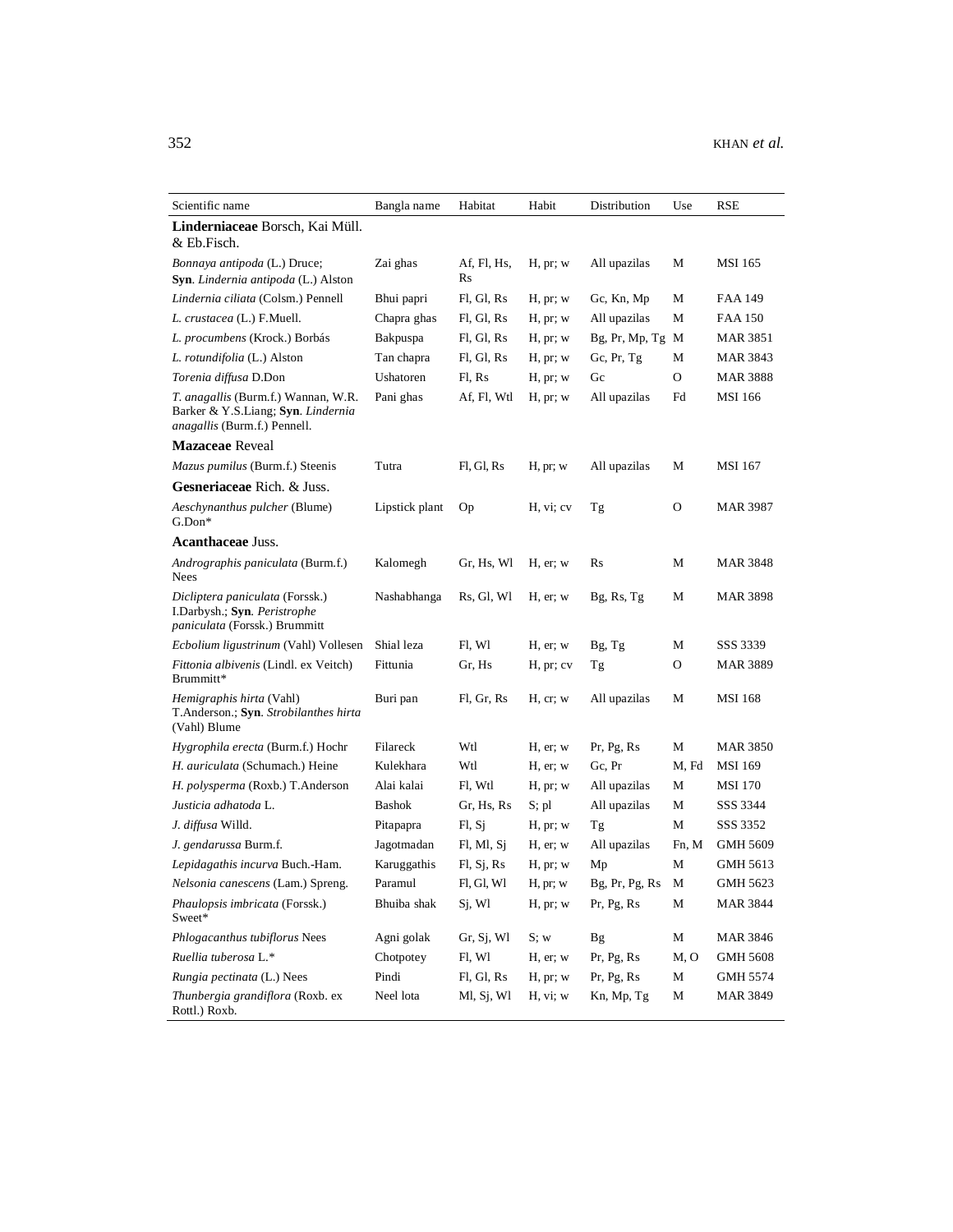| Scientific name                                                 | Bangla name          | Habitat           | Habit        | Distribution      | Use   | RSE             |
|-----------------------------------------------------------------|----------------------|-------------------|--------------|-------------------|-------|-----------------|
| Pedaliaceae R.Br.                                               |                      |                   |              |                   |       |                 |
| Sesamum indicum L.                                              | Til                  | Af                | H, er; cv    | Gc, Kn            | Oy    | <b>SAK 3122</b> |
| Bignoniaceae Juss.                                              |                      |                   |              |                   |       |                 |
| Crescentia cujete L.*                                           | Paglabel,<br>dugdugi | Hs                | T, s; pl     | Mp                | M, O  | MAR 3855        |
| Kigelia africana (Lam.) Benth.                                  | Jhar fanoos          | Gr                | T, m; pl     | Rs                | O     | MAR 3986        |
| Mansoa alliacea (Lam.) A.H.Gentry*                              | Rasun lata           | Gr, Hs            | Liana; pl    | Rs, Tg            | O     | MAR 3863        |
| Oroxylum indicum (L.) Kurz                                      | Kanidingi            | Sj, Wl            | T, m; w      | All upazilas      | М     | <b>MSI</b> 171  |
| Stereospermum chelonoides (L.f.)<br>DC.                         | Dharmara             | Rs, Wl            | T, m; w      | Rs                | M. T  | <b>MAR 3889</b> |
| Spathodea campanulata P.Beauv.*                                 | Rudra polash         | Gr, Rs            | T, l; pl     | Pg                | M, O  | SSS 3351        |
| Tecoma stans (L.) Juss. ex Kunth*                               | Sonapati             | Gr, Rs            | T, s; pl     | Pg, Rs, Tg        | О     | SSS 3350        |
| <b>Lentibulariaceae</b> Rich.                                   |                      |                   |              |                   |       |                 |
| Utricularia vulgaris L.                                         | Patajhajhi           | Wtl               | H, sm; w     | All upazilas      |       | M, Wp GMH 5565  |
| Campanulaceae Juss.                                             |                      |                   |              |                   |       |                 |
| Lobelia zeylanica L.                                            | Anica lobe           | Fl, Rs, Sj        | H, pr; w     | Tg                | Ed    | MAR 3871        |
| Rubiaceae Juss.                                                 |                      |                   |              |                   |       |                 |
| Canthium parvifolium Roxb.                                      | Chaikhan             | Sj, Wl            | $T$ , s; $w$ | Mp, Pg            | М     | <b>MAR 3900</b> |
| Catunaregam spinosa (Thunb.)<br>Tirveng.                        | Mankanta             | Sj, Wl            | S; w         | Pr                | Fu, M | <b>MSI 172</b>  |
| Coffea arabica L.*                                              | Koffee               | Gr                | $S;$ pl      | Тg                | Bv, M | SAK 3123        |
| C. benghalensis B.Heyne ex Schult.                              | Bangla koffe         | Sj, Wl            | S; w         | All upazilas      | М     | GMH 5567        |
| Dentella repens (L.) J.R.Forst. &<br>G.Forst.                   | Bhuipat              | Fl, Gl            | H, pr; w     | All upazilas      | М     | SSS 3347        |
| Gardenia jasminoides J.Ellis                                    | Gondhoraj            | Gr, Hs            | S; pl        | Tg                | M, O  | <b>MAR 3866</b> |
| Ixora coccinea L.                                               | Rangon               | Gr, Rs, Hs        | S; pl        | Pr, Tg            | 0     | SAK 3124        |
| I. undulata Roxb.                                               | Palkajui             | Sj, Wl            | S; w         | Tg                | М     | SAK 3125        |
| Meyna pubescens (Kurz) Robyns                                   | Sarol moina          | Sj, Wl            | S; w         | Pr                | М     | MAR 3899        |
| M. spinosa Roxb. ex Link                                        | Katai                | Sj, Wl            | S; w         | Pr                | М     | MAR 3856        |
| Morinda angustifolia Roxb.                                      | Pandusi              | Sj, Wl            | S; w         | Bg, Kn, Mp,<br>Pg | М     | <b>MAR 3910</b> |
| M. citrifolia L.                                                | Noni                 | Sj, Wl            | S; w         | Gc, Kn, Tg        | М     | GMH 5576        |
| Mussaenda erythrophylla Schumach.<br>& Thonn.*                  | Lal mussenda         | Gr, Hs            | S; pl        | Mp, Rs, Tg        | О     | SSS 3348        |
| M. glabra Vahl.                                                 | Sada<br>mussenda     | Gr, Hs            | S; pl        | Mp, Pr, Rs, Tg O  |       | SSS 3349        |
| M. philippica A.Rich.*                                          | Mussenda             | Gr, Hs            | S; pl        | Rs, Tg            | O     | SSS 3340        |
| Neolamarckia cadamba (Roxb.)<br><b>Bosser</b>                   | Kadom                | Rs, Wl            | T, l; w      | All upazilas      | O, T  | SAK 3129        |
| Oldenlandia corymbosa L.; Syn.<br>Hedyotis corymbosa (L.) Lamk. | Khet papra           | Af. Fl, Gl,<br>Rs | H, pr; w     | All upazilas      | M     | MSI 175         |
| Paederia foetida L.                                             | Gandhya<br>bhaduli   | Gr, Hs, Sj        | H, vi; w     | Mp, Pr            | М     | MSI 177         |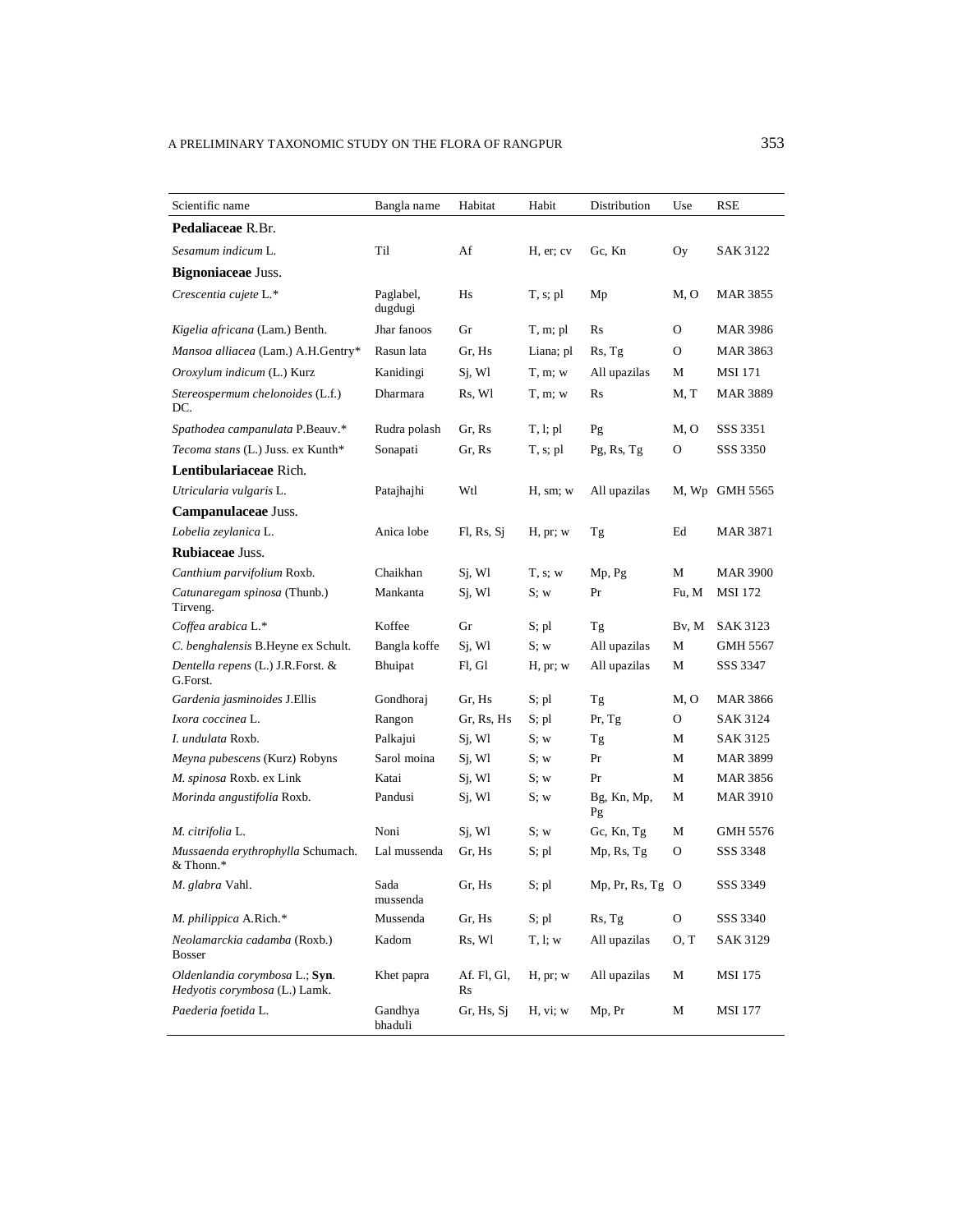| Scientific name                                                                                                            | Bangla name          | Habitat           | Habit         | Distribution         | Use   | <b>RSE</b>      |
|----------------------------------------------------------------------------------------------------------------------------|----------------------|-------------------|---------------|----------------------|-------|-----------------|
| Richardia scabra L.*                                                                                                       | Taraphul             | Fl, Gl, Rs,<br>Wl | H, pr; w      | Bg, Tg               | М     | SAK 3133        |
| <i>Scleromitrion diffusum</i> (Willd.)<br>R.J.Wang; Syn. Hedyotis diffusa<br>Willd., Oldenlandia diffusa (Willd.)<br>Roxb. | Khetpapra            | Af, Fl, Gl,<br>Rs | H, pr; w      | All upazilas         | М     | MSI 174         |
| Spermacoce articularis L.f.                                                                                                | Baghajangla          | Fl, Gl, Rs,<br>Wl | H, pr; w      | All upazilas         | М     | SAK 3134        |
| S. exilis (L.O. Williams) C.D. Adams<br>ex W.C.Burger & C.M.Taylor*                                                        | Baghajangla          | Fl, Gl, Rs,<br>Wl | H, pr; w      | Gc, Kn, Mp           | М     | <b>GMH 5568</b> |
| Asteraceae Bercht. & J.Presl                                                                                               |                      |                   |               |                      |       |                 |
| Acmella calva (DC.) R.K.Jansen.                                                                                            | Surjakonnya          | Fl, Gr, Rs        | H, pr; w      | All upazilas         | М     | SAK 3135        |
| A. paniculata (Wall. ex DC.)<br>R.K.Jansen                                                                                 | Surjakonnya          | Fl, Gr, Rs        | H, pr; w      | Gc, Pr, Rs, Tg       | М     | SAK 3136        |
| Ageratum conyzoides (L.) L.*                                                                                               | Fulkuri              | Fl, Rs, Si        | $H$ , er; $w$ | All upazilas         | М     | SAK 3126        |
| Blumea densiflora DC.                                                                                                      | Kukurshinga          | Fl, Gl, Rs        | $H$ , er; $w$ | All upazilas         | М     | MAR 3856        |
| B. clarkei (Hook.f.) DC.                                                                                                   | Monchotta            | Fl, Rs            | H, er; w      | Pg, Tg               | М     | <b>MAR 3865</b> |
| B. lacera (Burm.f.) DC.                                                                                                    | Barokukshim          | Fl, Gl, Rs        | $H$ , er; $w$ | All upazilas         | М     | SAK 2026        |
| B. oxyodonta DC.                                                                                                           | Choto<br>kukurshinga | Fl, Gl, Ml        | $H$ , er; $w$ | Gc                   | М     | <b>MAR 3870</b> |
| Calendula officinalis L.*                                                                                                  | Calendula            | Gr, Rs            | H, er; pl     | Tg                   | О     | <b>SAK 3131</b> |
| Centipeda minima (L.) A.Br. & Asch.                                                                                        | Nakchikni            | Fl. Gl. Rb        | H, pr; w      | All upazilas         | М     | <b>MAR 3857</b> |
| Chromolaena odorata (L.) R.M.King<br>$&$ H.Rob.*                                                                           | Bon motmotia         | Gl, Rb            | $H$ , er; $w$ | All upazilas         | М     | SAK 3129        |
| Conyza semipinnatifida Wall. ex DC.                                                                                        | Conyza               | Af, Fl, Rs        | $H$ , er; $w$ | Bg, Mp               | М     | MAR 3862        |
| Cosmos bipinnatus Cav.*                                                                                                    | Cosmos               | Gr, Rs            | H, er; pl     | Rs, Tg               | O     | GMH 5569        |
| C. sulphureus Cav.*                                                                                                        | Cosmos               | Gr, Rs            | H, er; pl     | Mp                   | O     | SSS 3343        |
| Cotula hemisphaerica Wall. ex<br>Benth. & Hook.f.                                                                          | Nooney shak          | Gr                | H, pr; w      | Kn, Pr               | М     | SAK 3132        |
| Crassocephalum crepidioides<br>(Benth.) S.Moore                                                                            | Teolang              | Fl. Rs            | H, er; w      | Pr                   | М     | <b>MAR 3909</b> |
| Cyanthillium cinereum (L.) H.Rob.                                                                                          | Shialmutra           | Fl, Gl, Rs        | $H$ , er; $w$ | All upazilas         | М     | <b>MAR 3869</b> |
| Dahlia imperialis Roezl ex Ortgies*                                                                                        | Dalia                | Gr, Rs            | H, er; pl     | Tg                   | O     | SSS 3340        |
| Eclipta prostrata $(L) L$ .*                                                                                               | Kalokeshi            | Fl, Gl, Rs        | H, pr; w      | All upazilas         | М     | SSS 3341        |
| Elephantopus scaber L.                                                                                                     | Hastipadi            | Gl, Rs, Wl        | H, cr; w      | Kn, Pr, Tg           | М     | SSS 3342        |
| Emilia sonchifolia (L.) DC.                                                                                                | Mechitra             | Fl, Gl            | $H$ , er; $w$ | R <sub>S</sub>       | М     | GMH 5625        |
| Enydra fluctuans DC.                                                                                                       | Helencha             | Wtl               | H, pr; w      | Bg, Gc, Kn           | M, Vg | <b>GMH 5607</b> |
| Gerbera jamesonii Adlam*                                                                                                   | Jarbera              | Gr. Rs            | H, er; pl     | Rs, Tg               | O     | GMH 5576        |
| Gamochaeta pensylvanica (Willd.)<br>Cabrera; Syn. Gnaphalium<br><i>pensylvanicum</i> Wild.                                 | Kula kolmi           | Af, Gr, Fl,<br>Rs | $H$ , er; $w$ | Gc, Pg               | М     | <b>MAR 3902</b> |
| Gnaphalium polycaulon Pers.                                                                                                | Bara kamra           | Fl, Gr, Gl        | H, er; w      | Gc, Kn, Pr           | М     | MAR 3868        |
| Grangea maderaspatana (L.) Poir.                                                                                           | Nemuti               | Af, Fl            | H, er; w      | All upazilas         | М     | <b>MAR 3911</b> |
| Helianthus annuus L.                                                                                                       | Surjamukhi           | Af, Hs            | H, er; cv     | Bg, Mp, Pr, Rs O, Oy |       | <b>MAR 3912</b> |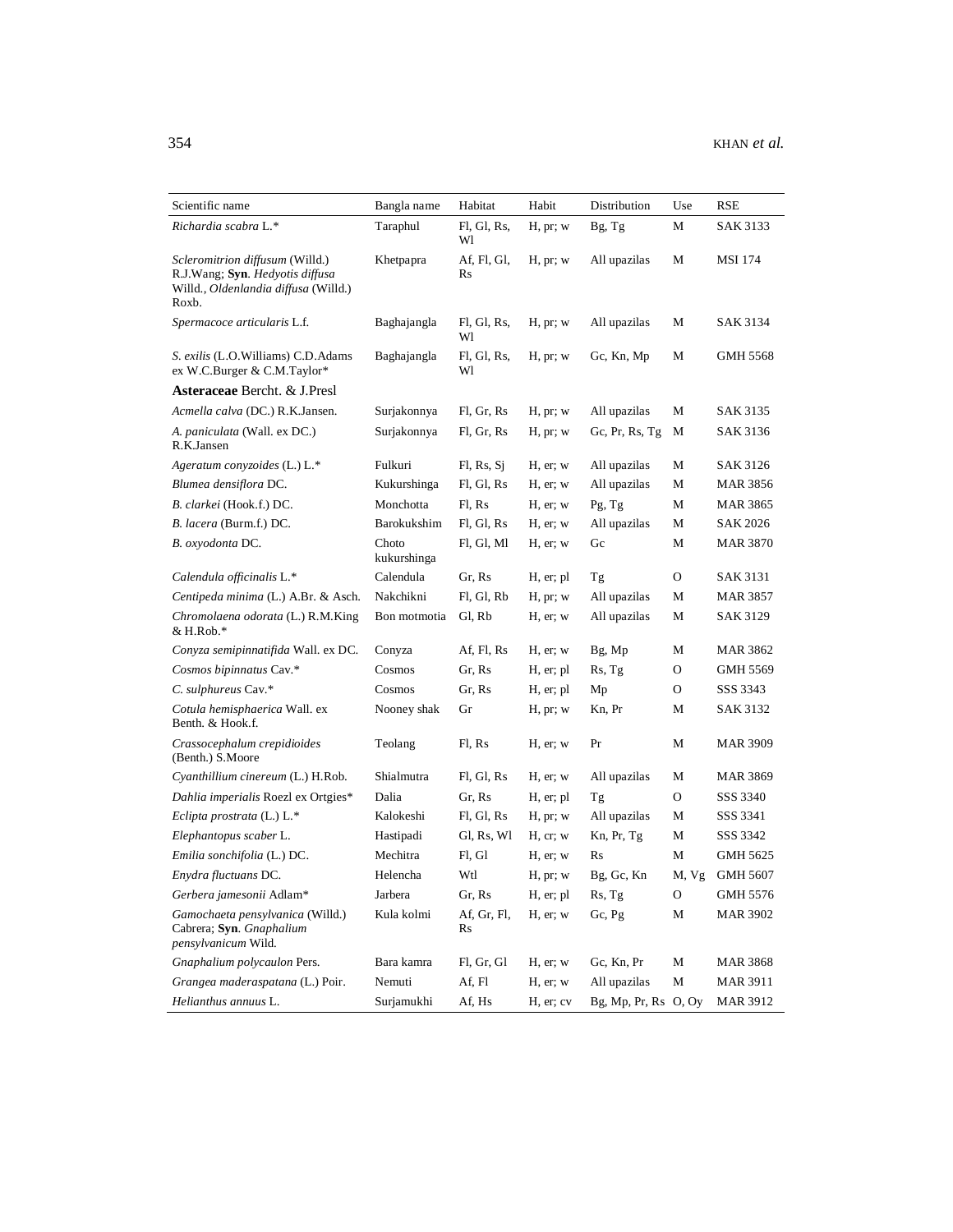| Scientific name                                                                                     | Bangla name  | Habitat           | Habit         | Distribution             | Use    | RSE             |
|-----------------------------------------------------------------------------------------------------|--------------|-------------------|---------------|--------------------------|--------|-----------------|
| Helichrysum luteoalbum (L.) Rchb.;<br>Syn. Pseudognaphalium luteoalbum<br>(L.) Hilliard & B.L.Burtt | Shet lumi    | Af, Gr, Fl,<br>Rs | $H$ , er; $w$ | Тg                       | М      | <b>MAR 3917</b> |
| <i>Hemisteptia lyrata</i> (Bunge) Fisch. &<br>C.A.Mey.                                              | Ban shimul   | Fl, Rs            | $H$ , er; $w$ | Bg                       | М      | MAR 3918        |
| Launaea asplenifolia Hook.f.*                                                                       | Tik-chana    | Fl. Rs            | H, er; w      | R <sub>S</sub>           | М      | SAK 3149        |
| Mikania cordata (Burm.f.) B.L.Rob.*                                                                 | Assam lata   | Fl, Ml, Sj        | H, vi; w      | All upazilas             | Fd, M  | <b>SAK 3150</b> |
| Parthenium hysterophorus L.*                                                                        | Parthenium   | Fl, Rs            | $H$ , er; $w$ | All upazilas             | M, Po  | <b>SAK 3154</b> |
| Pluchea paniculata (Willd.) Karthik.<br>& Moorthy; Syn. B. Membranacea<br>DC.                       | Kukurshinga  | Fl, Gl, Rs        | $H$ , er; $w$ | All upazilas             | М      | <b>SAK 3127</b> |
| <i>Pseudelephantopus spicatus</i> (B.Juss.<br>ex Aubl.) C.F.Baker*                                  | Kukurjibba   | Ml, Rs            | $H$ , er; $w$ | Bg, Pr                   | М      | <b>MAR 3903</b> |
| Sonchus arvensis L.*                                                                                | Chashar      | Fl, Gl, Rs        | $H$ , er; $w$ | Gc, Tg                   | М      | SAK 3148        |
| Sphagneticola trilobata (L.) Pruski*                                                                | Bhringaraj   | Fl, Rs            | H, pr; w      | Rs                       | Fd, O  | <b>SAK 3153</b> |
| Synedrella nodiflora (L.) Gaertn.*                                                                  | Nak phul     | Fl, Gl, Rs        | $H$ , er; $w$ | All upazilas             | M      | SAK 3147        |
| Tagetes erecta L.*                                                                                  | Gada, ganda  | Gr. Hs            | H, er; pl     | All upazilas             | M, O   | <b>GMH 5581</b> |
| Tridax procumbens (L.) L.*                                                                          | Tridhara     | Fl. Rs. Gl        | H, er; w      | All upazilas             | M      | <b>GMH 5604</b> |
| Xanthium strumarium L.*                                                                             | Ghagra       | Fl, Gl            | $H$ , er; $w$ | All upazilas             | М      | <b>MAR 3867</b> |
| Youngia japonica (L.) DC.                                                                           | Youngaful    | Fl, Gl, Rs        | $H$ , er; $w$ | Gc, Mp, Pr, Tg           | M      | <b>MAR 3869</b> |
| Zinnia peruviana (L.) L.*                                                                           | Zinia        | Gr. Rs            | H, er; pl     | Rs                       | O      | SSS 3307        |
| <b>LILIOPSIDA</b> Batsch                                                                            |              |                   |               |                          |        |                 |
| <b>Alismataceae</b> Vent.                                                                           |              |                   |               |                          |        |                 |
| Limnocharis flava (L.) Buchenau*                                                                    | Letucepana   | Wtl               | H, er; w      | Gc                       |        | Ap, Vg GMH 5616 |
| Sagittaria guayanensis Kunth                                                                        | Kauathukri   | Wtl               | H, fl; w      | Bg, Rs, Pr               | Fr,    | GMH 5629        |
| Hydrocharitaceae Juss.                                                                              |              |                   |               |                          |        |                 |
| Hydrilla verticillata (L.f.) Royle                                                                  | Kureli       | Wtl               | H, sm; w      | All upazilas             | Ap, Ff | SSS 3338        |
| Najas indica (Willd.) Cham.                                                                         | Deshi jhaji  | Wtl               | H, sm; w      | Bg, Pr                   | Ap     | SSS 3340        |
| N. minor All.                                                                                       | Soto jhaji   | Wtl               | H, sm; w      | Pr                       | Ff     | MAR 3907        |
| Ottelia alismoides (L.) Pers.                                                                       | Panikala     | Wtl               | H, sm; w      | All upazilas             | Vg     | GMH 5622        |
| Vallisneria spiralis L.                                                                             | Patseola     | Wtl               | H, sm; w      | Kn, Gc                   | Ap     | <b>MAR 3916</b> |
| Aponogetonaceae Planch.                                                                             |              |                   |               |                          |        |                 |
| Aponogeton appendiculatus<br>H.Bruggen                                                              | Ghechu       | Wtl               | $H$ , er; $w$ | Bg, Tg, Gc               | Vg     | SSS 3349        |
| Potamogetonaceae Bercht. &<br>J.Presl                                                               |              |                   |               |                          |        |                 |
| Potamogeton crispus L.                                                                              | Pata zhanchi | Wtl               | H, sm; w      | Bg, Tg, Pr, Gc Vg        |        | SSS 3341        |
| Arecaceae Bercht. & J.Presl                                                                         |              |                   |               |                          |        |                 |
| Areca catechu L.*                                                                                   | Supari       | Gr, Hs, Rs        |               | Palm, l; pl All upazilas | Ed, M  | <b>MSI 178</b>  |
| Borassus flabellifer L.                                                                             | Tal          | Gr, Hs, Rs        |               | Palm, l; w All upazilas  | Fb, Ju | MSI 179         |
| Calamus tenuis Roxb.                                                                                | Jalibet      | Gr, Rb, Si        |               | Palm, cl; w Bg, Mp, Pr   | Cc, Fr | <b>MAR 3911</b> |
| Caryota urens L.*                                                                                   | Chau, Ramgua | Gr, Rs            |               | Palm, l; pl All upazilas | M, O   | SSS 3353        |
| Chamaedorea elegans Mart.*                                                                          | Supari palm  | Gr                |               | Palm, s; pl Tg, Rs, Mp   | O      | SSS 3354        |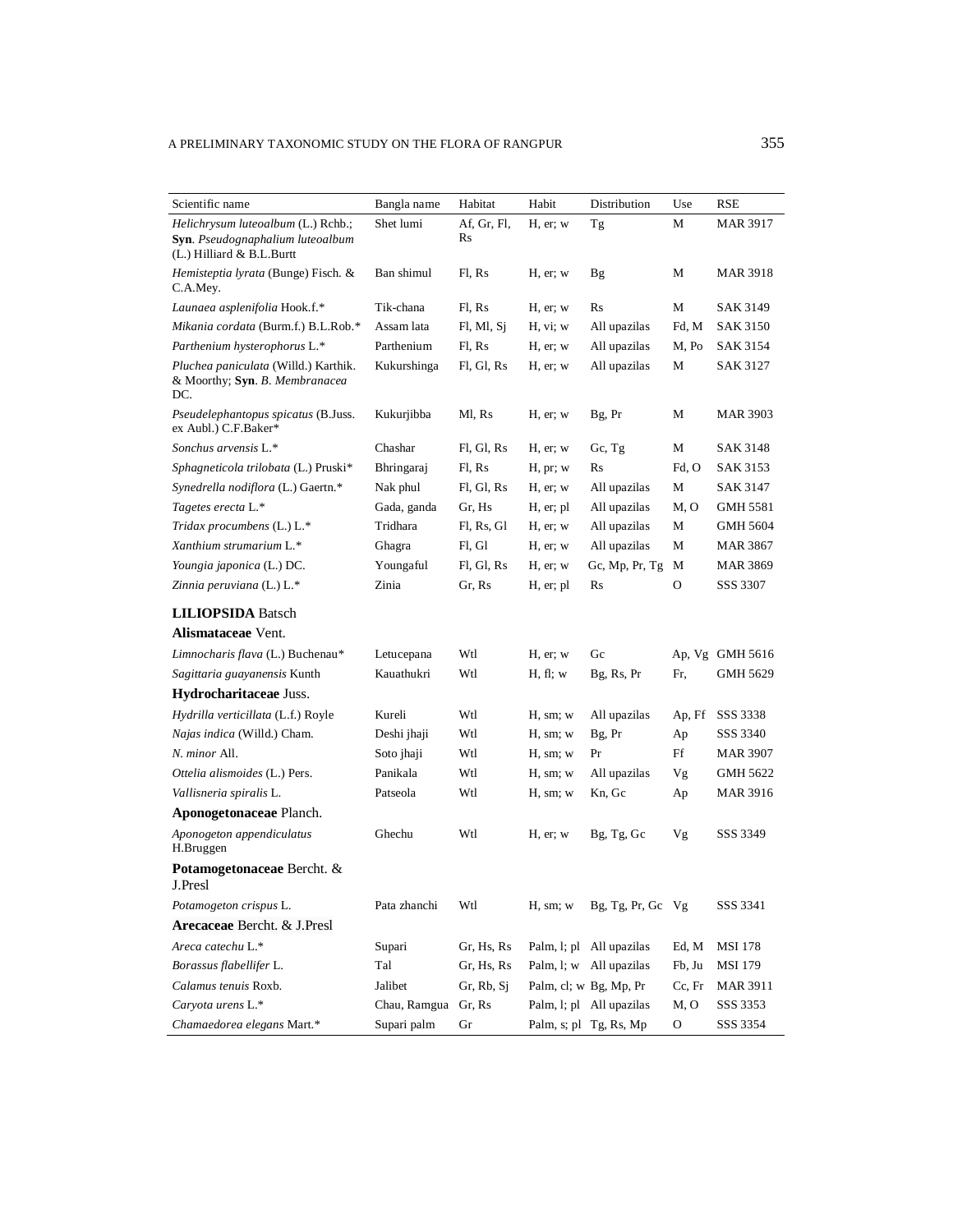| Scientific name                                      | Bangla name           | Habitat           | Habit                 | Distribution                  | Use          | RSE             |
|------------------------------------------------------|-----------------------|-------------------|-----------------------|-------------------------------|--------------|-----------------|
| Dypsis lutescens (H. Wendl.) Beentje<br>& J.Dransf.* | Areca palm            | Gr, Hs            |                       | Palm, s; pl Rs, Tg, Mp        | О            | <b>MAR 3907</b> |
| Cocos nucifera L.*                                   | Narikel               | Gr, Hs, Ml        |                       | Palm, l; pl All upazilas      | Fw,<br>Oу    | <b>MSI 180</b>  |
| Corypha umbracaulifolia L.*                          | Talipot palm          | Gr                | Palm, l; pl Rs        |                               | O            | <b>MAR 3904</b> |
| Elaeis guineensis Jacq.*                             | Oil palm              | Gr, Hs            |                       | Palm, l; pl Bg, Gc, Tg        | Oy           | GMH 5617        |
| Licuala grandis H.Wendl.*                            | Fan palm              | Gr                | Palm, l; pl Tg        |                               | 0            | <b>MAR 3912</b> |
| Livistona chinensis (Jacq.) R.Br. ex<br>Mart.*       | China palm            | Gr, Rs            | Palm, m;<br>pl        | Rs, Tg                        | O            | GMH 5618        |
| Phoenix canariensis Chabaud*                         | Canarian<br>khejur    | Gr                | Palm, s; pl Tg        |                               | O            | <b>MAR 3913</b> |
| P. sylvestris (L.) Roxb.                             | Deshi khejur          | Hs, Ml, Rs        |                       | Palm, l; w All upazilas       | Hc, Ju       | SSS 3356        |
| Rhapis excelsa (Thunb.) Henry*                       | Gurital, lady<br>palm | Gr                |                       | Palm, s; pl Mp, Kn, Rs,<br>Тg | 0            | SSS 3357        |
| Roystonea regia (Kunth) O.F.Cook*                    | Botol palm            | Gr                | Palm, $l$ ; pl Rs, Tg |                               | 0            | SSS 3355        |
| Pandanaceae R.Br.                                    |                       |                   |                       |                               |              |                 |
| Pandanus amaryllifolius Roxb. ex<br>Lindl.*          | Polao pata            | Hs                | S; pl                 | Mp, Pr, Kn                    | S, M         | <b>MAR 3916</b> |
| Pandanus furcatus Roxb.                              | Keya                  | Gr                | T, s; pl              | Rs, Tg, Pr                    | 0, M         | <b>MAR 3915</b> |
| <b>Araceae Juss.</b>                                 |                       |                   |                       |                               |              |                 |
| Aglaonema commutatum Schoot*                         | Aglaonema             | Gr, Hs            | H, er; pl             | Bg, Gc, Kn, Rs O              |              | <b>MAR 3919</b> |
| A. costatum N.E.Brown                                | Aglaonema             | Gr, Hs            | H, er; pl             | Bg, Pr                        | 0            | MAR 3929        |
| Alocasia acuminata Schott                            | Bish kachu            | Fl, Hs, Rs,<br>Sj | H, er; w              | Gc, Mp, Pr, Pg                | - V          | <b>GMH 5630</b> |
| A. decipiens Schott                                  | Pai kachu             | Hs, Rs, Sj        | $H$ , er; $w$         | Gc, Pr, Pg,                   | V            | SSS 3358        |
| A. fornicata (Roxb.) Schott                          | Salu kachu            | Hs, Rs, Sj        | $H$ , er; $w$         | Bg, Pr, Pg,                   | V, M         | SSS 3359        |
| A. macrorrhizos (L.) G.Don*                          | Man kachu             | Af, Hs            | H, er; cv             | All upazilas                  | M, Vg        | <b>MAR 3920</b> |
| Amorphophallus paeoniifolius<br>(Dennst.) Nicolson   | Ol kachu              | Af, Hs            | H, er; cv             | Gc, Pr, Pg, Rs                | M, Vg        | <b>MAR 3921</b> |
| Anthurium andraeanum Linden ex<br>André*             | Flamingo              | Gr, Hs            | H, er; pl             | Rs, Tg, Mp                    | О            | SSS 3359        |
| Caladium bicolor (Aiton) Vent.*                      | Diranga kachu         | Gr, Hs            | H, er; cv             | Rs, Tg                        | 0            | MAR 3935        |
| C. humboldtii (Raf.) Schott*                         | Caladium              | Gr, Hs            | H, er; pl             | Tg, Mp                        | O            | MAR 3936        |
| Colocasia esculenta (L.) Schott                      | Jangli kachu          | Fl, Hs, Wtl       | $H$ , er; $w$         | All upazilas                  | M, Vg        | <b>MSI</b> 182  |
| Dieffenbachia seguine (Jacq.) Schott*                | Segubet               | Fl, Gr, Hs        | $H$ , er; $w$         | Tg, Rs, Pg                    | 0            | <b>MAR 3928</b> |
| Epipremnum aureum (Linden &<br>André) G.S.Bunting*   | Money plant           | Gr, Hs            | H, vi; w              | Bg, Kn, Tg                    | О            | SSS 3367        |
| Lasia spinosa (L.) Thwaites                          | Kata kachu            | Hs, Wtl           | $H$ , er; $w$         | Gc, Kn                        | M, Vg        | GMH 5627        |
| Lemna minor L.                                       | Suji pana             | Wtl               | H, ff; w              | Mp, Pr, Pg                    | Ff, Wp       | SSS 3366        |
| L. perpusilla Torr.*                                 | Khudipana             | Wtl               | H, ff; w              | All upazilas                  | Ff, Wp       | SSS 3363        |
| Monstera deliciosa Liebm.*                           | Makhna                | Gr, Hs            | H, vi; pl             | Rs, Tg                        | $\mathbf{O}$ | <b>MAR 3931</b> |
| Pistia stratiotes L.                                 | Topapana              | Wtl               | H, ff; w              | All upazilas                  | M            | GMH 5622        |
| Pothos scandens L.                                   | Hati lata             | Sj, Wl            | H, cr; w              | Gc, Kn                        | $\mathbf M$  | <b>MSI 183</b>  |
| Spirodela polyrhiza (L.) Schleid.                    | Tetulipana            | Wtl               | H, ff; w              | Kn, Mp                        | Ff, Wp       | <b>MAR 3922</b> |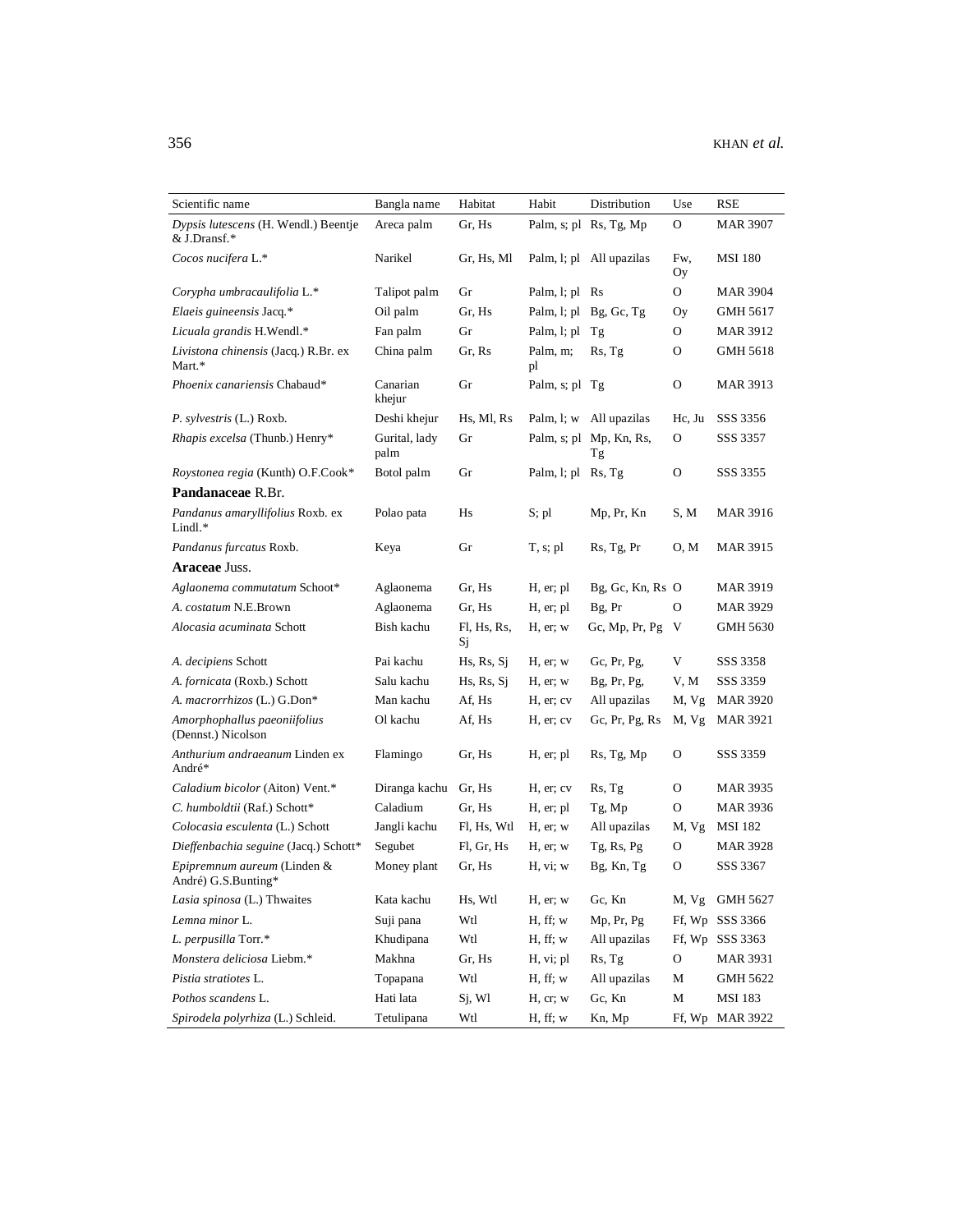| Scientific name                                                                                                                      | Bangla name          | Habitat           | Habit         | Distribution      | Use                                                                                           | RSE             |
|--------------------------------------------------------------------------------------------------------------------------------------|----------------------|-------------------|---------------|-------------------|-----------------------------------------------------------------------------------------------|-----------------|
| Syngonium podophyllum Schott*                                                                                                        | Podolata<br>kachu    | Fl, Gr, Hs,<br>Sj | H, pr; w      | Bg, Rd, Gc, Pr    | $\mathbf 0$                                                                                   | SSS 3360        |
| Thaumatophyllum bipinnatifidum<br>(Schott ex Endl.) Sakur., Calazans &<br>Mayo; Syn. Philodendron<br>bipinnatifidum Schott ex Endl.* | Philodendron         | Gr, Hs            | H, er; pl     | Rs, Tg            | O                                                                                             | MAR 3932        |
| Typhonium flagelliforme (Lodd.)<br>Blume                                                                                             | Ghechu               | Af, Fl, Rs        | $H$ , er; $w$ | All upazilas      | М                                                                                             | GMH 5620        |
| T. trilobatum (L.) Schott                                                                                                            | Ghet kachu           | Af, Fl, Rs        | H, er; w      | All upazilas      | M, Vg                                                                                         | GMH 5621        |
| Xanthosoma sagittifolium (L.)<br>Schott*                                                                                             | Dudh kachu           | Fl, Wtl           | $H$ , er; $w$ | All upazilas      | M, Vg                                                                                         | GMH 5622        |
| Commelinaceae Mirb.                                                                                                                  |                      |                   |               |                   |                                                                                               |                 |
| Commelina benghalensis L.                                                                                                            | Kanshira             | Af, Fl, Gl,<br>Rs | H, cr, w      | All upazilas      | М                                                                                             | <b>MSI</b> 184  |
| C. diffusa Burm.f.                                                                                                                   | Monayna<br>kanshira  | Af, Fl, Gl,<br>Rs | H, cr; w      | All upazilas      | Fd                                                                                            | MSI 185         |
| C. longifolia Lamk.                                                                                                                  | Pani kanchira        | Af, Fl, Gl,<br>Rs | H, cr; w      | All upazilas      | Fd                                                                                            | FAA 151         |
| Cyanotis axillaris (L.) D.Don ex<br>Sweet                                                                                            | Beguni<br>kanchira   | Fl, Gl, Rs        | $H$ , er; w   | All upazilas      | Fd                                                                                            | GMH 5623        |
| Floscopa scandens Lour                                                                                                               | Khara gaith          | Fl, Gl, Rs        | $H$ , er; $w$ | Bg, Tg            | Fd                                                                                            | GMH 5631        |
| Murdannia blumei (Hassk.) Brenan                                                                                                     | Kureli               | Af, Fl, Rs        | $H$ , er; w   | Rs, Pr, Kn        | Fd                                                                                            | MAR 3933        |
| M. nudiflora (L.) Brenan                                                                                                             | Kureli               | Fl, Ml, Rs        | H, cr, w      | All upazilas      | Fd                                                                                            | MAR 3934        |
| Tradescantia pallida (Rose) D.R.<br>Hunt *                                                                                           | Begunipindo          | Gr, Hs            | H, er; pl     | Rs, Tg            | O                                                                                             | SSS 3422        |
| T. spathacea Sw. *                                                                                                                   | Chamapindo           | Gr, Hs            | H, er; pl     | Rs, Tg            | О                                                                                             | SSS 3420        |
| T. zebrina Bosse *                                                                                                                   | Zebrapindo           | Gr, Hs            | H, er; pl     | Rs, Tg            | O                                                                                             | SSS 3419        |
| Cyperaceae Juss.                                                                                                                     |                      |                   |               |                   |                                                                                               |                 |
| Cyperus brevifolius (Rottb.) Hassk.;<br>Syn. Kyllinga brevifolia Rottb.                                                              | Shabuj nirbisa       | Fl, Gl, Rs        | $H$ , er; w   | Bg, Gc, Kn, Pr Fd |                                                                                               | FAA 152         |
| C. compressus L.                                                                                                                     | Chancha              | Fl, Gl, Rs        | H, er; w      | Pr, Pg            | Fd                                                                                            | SSS 3361        |
| C. cuspidatus Kunth                                                                                                                  | Sagarmukhi-<br>methi | Fl, Gl, Rs        | $H$ , er; $w$ | Bg, Rs, Pr        | Fd                                                                                            | MAR 3923        |
| C. difformis L.                                                                                                                      | Behua ghasi          | Fl, Gl            | H, er; w      | Bg, Gc, Pr, Rs    | Fd                                                                                            | SSS 3362        |
| C. distans L.f.                                                                                                                      | Panimalanga          | Fl, Gl, Rs        | $H$ , er; w   | Bg, Mp, Pr        | Fd                                                                                            | <b>MSI 187</b>  |
| C. exaltatus Retz.                                                                                                                   | Tata ghasi           | Af, Wl            | $H$ , er; w   | Gc, Kn, Pg        | Fd                                                                                            | <b>MSI 188</b>  |
| $C.$ iria $L.$                                                                                                                       | Barachucha           | Fl, Gl, Rs        | $H$ , er; $w$ | Bg, Rs, Kn        | Fd, M                                                                                         | <b>MAR 3924</b> |
| C. rotundus L.                                                                                                                       | Nagarmutha           | Fl, Gl, Hs,<br>Rs | H, er; w      | All upazilas      | М                                                                                             | SSS 3368        |
| C. sesquiflorus subsp. cylindricus<br>(Nees) T.Koyama; Syn. Kyllinga.<br>Odorata subsp. cyllindrica (Nees)<br>T.Koyama               | Gandho<br>nirbisha   | Af, Fl            | H, er; w      | Bg, Rs, Pr        | Fd, Fo                                                                                        | <b>FAA 154</b>  |
| Eriocaulon quinquangulare L.                                                                                                         | Guri                 | Af, Fl            | $H$ , er; $w$ | Pg, Pr            | Fd                                                                                            | <b>MAR 3934</b> |
| Fimbristylis bisumbellata (Forssk.)<br>Bubani                                                                                        | Bisu fimbry          | Fl, Ml, Wtl       | $H$ , er; w   | Pg, Pr, Tg        | Fd                                                                                            | SSS 3369        |
| F. dichotoma (L.) Vahl                                                                                                               | $\rm Bara$ nirbishi  | Fl, Gl, Rs        | $H$ , er; $w$ | Bg, Rs, Pr        | Fd                                                                                            | GMH 5113        |
| F. dipsacea (Rottb.) C.B.Clarke                                                                                                      | Dipsa fimbry         | Af, Fl, Gl        | H, er; w      | Bg, Rs, Pr        | $\operatorname*{Fd}% \nolimits_{\mathbb{Z}}\left( \mathcal{M}_{\alpha}^{\ast}\right) ^{\ast}$ | SSS 3364        |
| F. ovata (Burm.f.) J.Kern                                                                                                            | Marmari              | Af, Wl            | $H$ , er; w   | Mp, Kn, Pg        | Fd, Fo                                                                                        | GMH 5619        |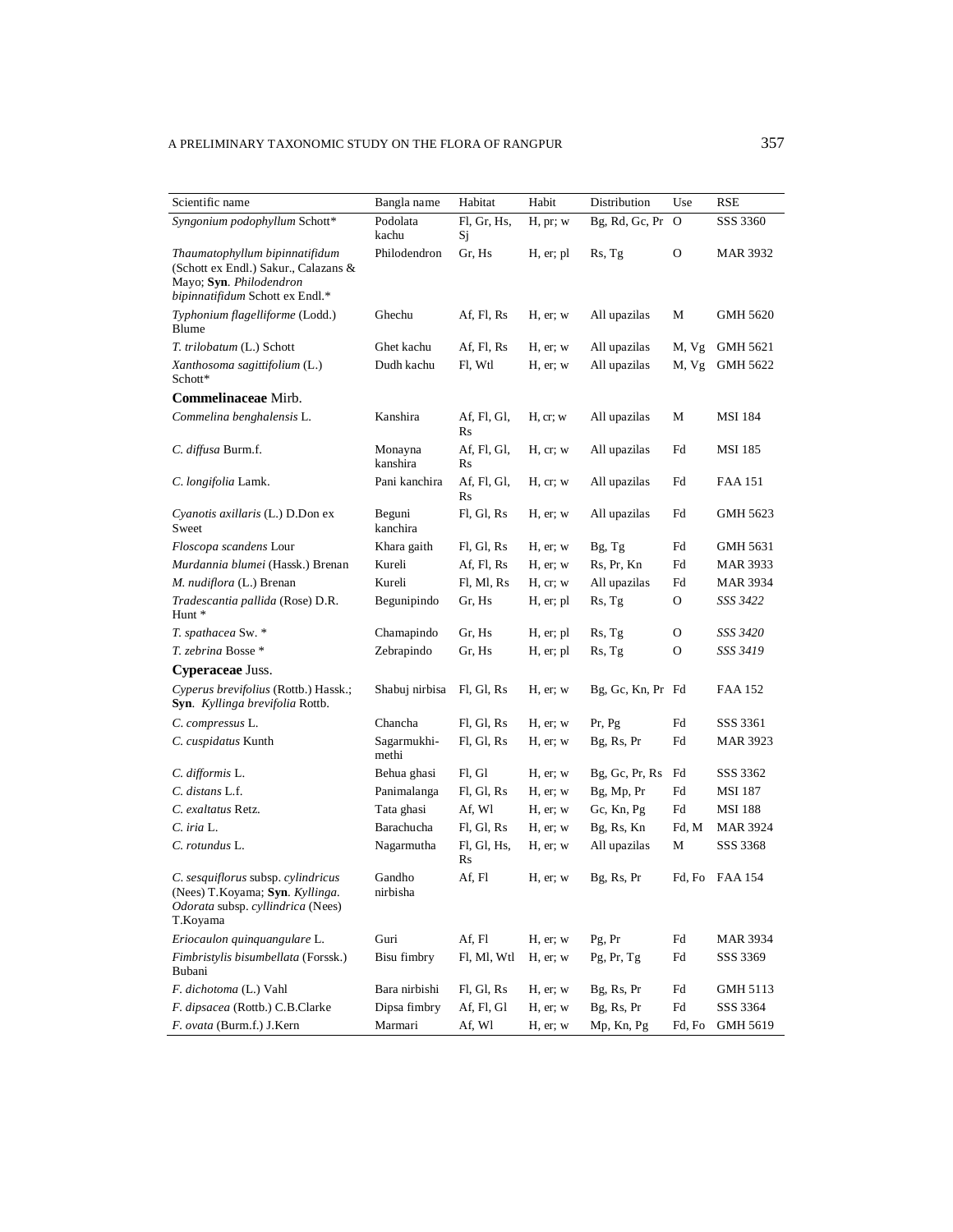| Scientific name                                                                                           | Bangla name                   | Habitat                 | Habit             | Distribution            | Use          | RSE             |
|-----------------------------------------------------------------------------------------------------------|-------------------------------|-------------------------|-------------------|-------------------------|--------------|-----------------|
| F. quinquangularis (Vahl) Kunth;                                                                          | Bara javani                   | Af, Wl                  | $H$ , er; $w$     | Mp, Kn, Pr              | Fd, Fo       | SSS 3365        |
| Syn. F. miliacea (L.) Vahl.                                                                               |                               |                         |                   |                         |              |                 |
| F. schoenoides (Retz.) Vahl.                                                                              | Kesari<br>malanga             | Af, Wl                  | H, er; w          | Bg, Kn, Mp              | Fd, Fo       | <b>GMH 5620</b> |
| Kyllinga nemoralis (J.R.Forst. &<br>G.Forst.) Dandy ex Hutch. & Dalziel                                   | Subashi<br>nirbisa            | Fl, Gl, Rs              | H, er; w          | Bg, Rs, Pr              | Fd, Fo       | FAA 153         |
| Schoenoplectiella articulata (L.) Lye                                                                     | Chechra                       | Fl, Rs                  | $H$ , er; $w$     | Bg, Kn, Pg, Rs Fd       |              | GMH 5632        |
| S. supina (L.) Lye                                                                                        | Supipotpoti<br>ghas           | Fl, Rs                  | $H$ , er; $w$     | Bg, Rs, Pr              | Fd           | MAR 3937        |
| Poaceae Barnhart                                                                                          |                               |                         |                   |                         |              |                 |
| Arundo donax L.                                                                                           | Baranal,<br>Goba-nal          | Rb, Hs                  | H, er; cv         | $Bg, Gc, Rs, Pr$ Fd, M  |              | MAR 3938        |
| Axonopus compressus (Sw.)<br>P.Beauv.*                                                                    | Karpetghas                    | Fl, Gl, Rs              | H, er; w          | All upazilas            | Fo           | GMH 5633        |
| Avena sativa L.*                                                                                          | Jab, Oat                      | Af, Fl                  | $H$ , er; w       | Gc                      | Fd, Fo       | <b>MAR 3939</b> |
| Bambusa balcooa Roxb.                                                                                     | Borak bans                    | Gr, Hs                  |                   | Bamboo; pl All upazilas | Bc           | SSS 3370        |
| B. bambos (L.) Voss                                                                                       | Kanta bans                    | Gr                      | Bamboo; pl Pg     |                         | Bc           | SSS 3371        |
| B. nutans Wall. ex Munro                                                                                  | Mahal bans                    | Gr, Hs                  |                   | Bamboo; pl All upazilas | Bc           | SSS 3372        |
| B. tulda Roxb.                                                                                            | Mitinga                       | Gr, Hs                  | Bamboo; pl Gc, Mp |                         | Bc           | GMH 5634        |
| Cenchrus americanus (L.) Morrone;<br>Syn. Pennisetum glaucum (L.) R.Br.,<br>Setaria glauca (L.) P.Beauv.* | Kauni, Bajra                  | Af, Fl, Rs              | $H$ , er; $w$     | All upazilas            | Fd,<br>Fo, M | <b>MAR 3958</b> |
| C. purpureus (Schumach.) Morrone;<br>Syn. Pennisetum purpureum<br>Schumach.*                              | Nepier ghas                   | Fl, Gl, Ml,<br>Rs       | H, er; cv         | All upazilas            | Fd           | SSS 3382        |
| Chloris barbata Sw.                                                                                       | <b>Bataghas</b>               | Af, Fl, Rs              | $H$ , er; w       | Gc, Kn, Pr              | Fo           | GMH 5636        |
| C. virgata Sw.*                                                                                           | Angulighas                    | Af, Fl, Rs              | $H$ , er; $w$     | Gc, Kn, Pg              | Fo           | GMH 5637        |
| Chrysopogon aciculatus (Retz.) Trin.                                                                      | Premkanta                     | Fl, Gl, Rs              | H, er; w          | All upazilas            | Hc           | GMH 5638        |
| C. zizanioides (L.) Roberty*                                                                              | Bena                          | Fl, Ml, Rb              | $H$ , er; $w$     | All upazilas            | Hc, Sb       | SSS 3373        |
| Coix lacryma-jobi L.                                                                                      | Tasbi                         | Fl, Rb, Wtl             | $H$ , er; $w$     | Rs, Gc, Tg              | Ed, Fo       | SSS 3374        |
| Cymbopogon caesius (Hook. & Arn.)<br>Stapf                                                                | Nilagni                       | Sj                      | $H$ , er; $w$     | Gc                      | Fo           | MAR 3942        |
| C. citratus (DC.) Staph.*                                                                                 | Lemon grass,<br>Gandhya trino | Gr, Hs                  | H, er; w          | Rs, Tg                  | M, Sp.       | MAR 3943        |
| Cynodon dactylon (L.) Pers.                                                                               | Durba ghas                    | Fl, Gl, Rs              | H, pr; w          | All upazilas            | Fo, Sb       | GMH 5639        |
| Cyrtococcum accrescens (Trin.)<br>Stapf; Syn. C. patens var. latifolium<br>(Honda) Ohwl                   | Shonpatacocca Fl, Gl, Rs      |                         | $H$ , er; w       | Pg, Kn, Tg              | Fo           | SSS 3376        |
| C. oxyphyllum (Hochst. ex Steud.)<br>Stapf                                                                | Oxycocca ghas Fl, Gl, Rs      |                         | $H$ , er; $w$     | All upazilas            | Fo           | SSS 3375        |
| Dactyloctenium aegyptium (L.) Willd. Kakpaya                                                              |                               | $Fl, Gl, Rs$ $H, er; w$ |                   | All upazilas            | Sb           | <b>GMH 5640</b> |
| Dendrocalamus giganteus Munro*                                                                            | <b>Budum Bans</b>             | Gr                      | Bamboo;<br>pl     | Rs                      | Bc, O        | <b>GMH 5641</b> |
| Digitaria bicornis (Lam.) Roem. &<br>Schult.                                                              | Baikochira                    | Fl, Gl, Ml,<br>Rs       | H, er; w          | Pg, Kn, Tg              | Fo           | SSS 3377        |
| D. ciliaris (Retz.) Koeler                                                                                | Kokjachira                    | Fl, Gl, Ml,<br>Rs       | $H$ , er; $w$     | Bg, Kn, Pg              | Fo           | SSS 3378        |
| D. sanguinalis (L.) Scop.                                                                                 | Mukurjoli                     | Fl, Gl, Ml,<br>Rs       | $H$ , er; $w$     | Pg, Kn, Tg              | Fo           | SSS 3379        |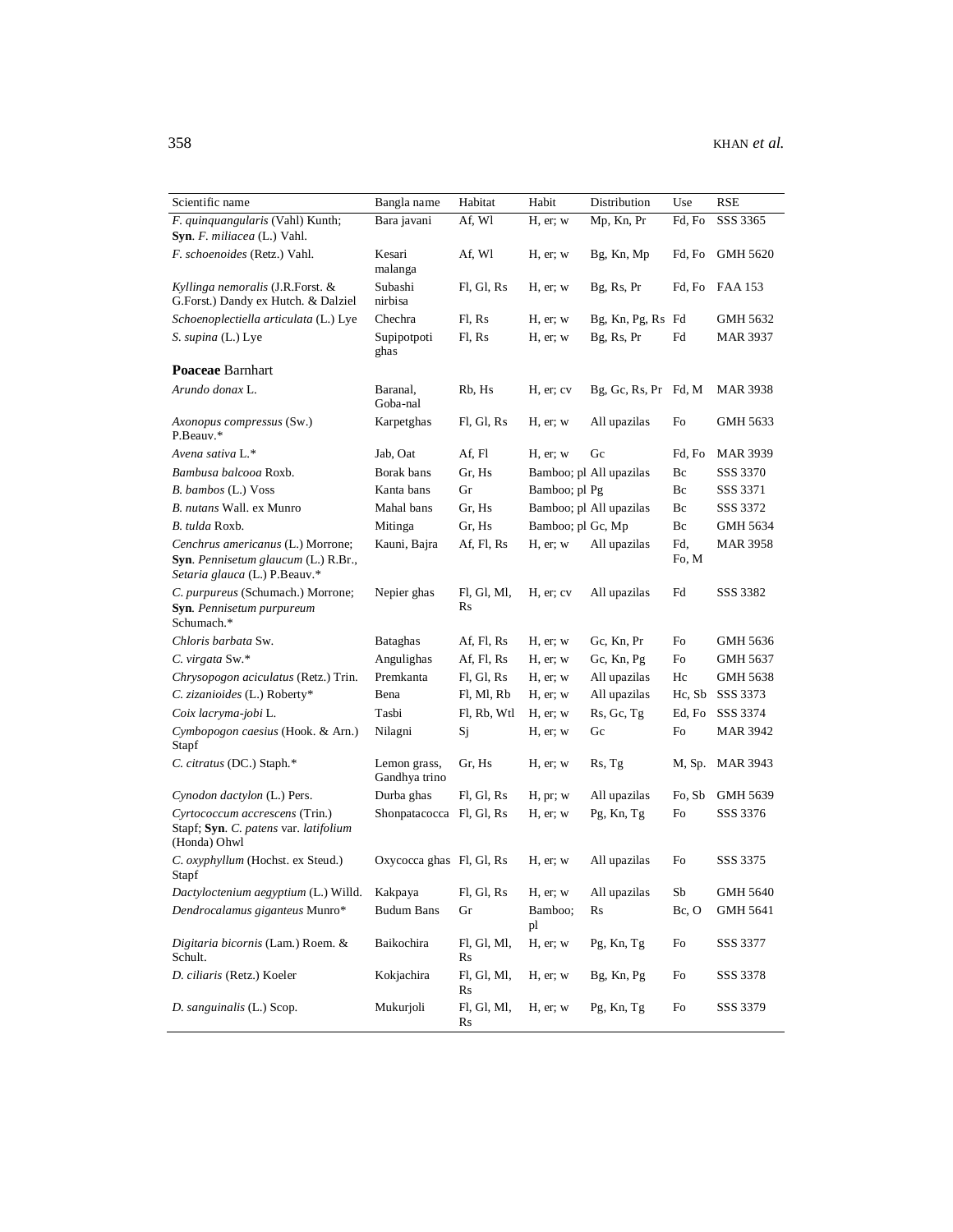| Scientific name                                                                                          | Bangla name              | Habitat                 | Habit         | Distribution         | Use    | RSE             |
|----------------------------------------------------------------------------------------------------------|--------------------------|-------------------------|---------------|----------------------|--------|-----------------|
| D. stricta Roth                                                                                          | Trick ghas               | Fl, Gl, Ml, Rs H, er; w |               | Bg, Gc               | Fo     | MAR 3944        |
| D. ternata (A.Rich.) Stapf                                                                               | Nata ghas                | Fl, Gl, Ml, Rs H, er; w |               | Pg, Kn, Tg           | Fo     | MAR 3945        |
| Echinochloa colona (L.) Link.*                                                                           | Shama ghas               | Fl, Ml, Wtl             | H, er; w      | Bg, Pg, Kn, Tg Fo    |        | MAR 3946        |
| E. crus-galli (L.) P.Beauv.                                                                              | Barashama<br>ghas        | Fl, Ml, Wtl             | H, er; w      | Bg, Pg, Kn           | Fo, M  | FAA 156         |
| Eleusine indica (L.) Gaertn.                                                                             | Malankuri                | Fl, Gl, Rs              | H, er; w      | All upazilas         | Sb     | FAA 157         |
| Eragrostis ciliaris (L.) R.Br.                                                                           | Chhotochira<br>ghas      | FI, GI, MI, Rs H, er; w |               | Bg, Gc, Mp,<br>Tg    | Fd     | MAR 3947        |
| E. tremula Hochst. ex Steud.                                                                             | Mulakoni                 | Af, Fl, Rs              | H, pr; w      | Bg, Tg, Rs           | Fd     | GMH 5643        |
| E. unioloides (Retz.) Nees ex Steud.;<br>Syn. E. amabilis (L.) Wight & Arn.,<br>E. tenella (L.) P.Beauv. | Chira ghas,<br>Koni ghas | FI, GI, MI, Rs H, er; w |               | All upazilas         | Fd     | SSS 3380        |
| Hemarthria protensa Steud.                                                                               | Chaila                   | Fl, Ml, Wtl             | H, er; w      | Mp                   | Fd     | MAR 3948        |
| Hygroryza aristata (Retz.) Nees ex<br>Wight & Arn.                                                       | Jongli dhan              | Wtl                     | H, er; w      | All upazilas         | Fd     | GMH 5644        |
| Imperata cylindrica (L.) Raeusch.*                                                                       | Chhan                    | Fl, Gl, Rs              | H, er; w      | All upazilas         | Fd, Th | GMH 5645        |
| Isachne globosa (Thunb.) Kuntze                                                                          | Ball ghas                | Fl, Gl, Wtl             | H, er; w      | Tg, Rs, Pr, Pg       | Fd     | MAR 3954        |
| Leersia hexandra Sw.                                                                                     | Arali ghas               | Af, Fl, Wtl             | H, cr, w      | All upazilas         | Fd     | GMH 5646        |
| Leptochloa chinensis (L.) Nees                                                                           | Fulka ghas               | Af, Fl, Wtl             | H, er; w      | Tg, Rs, Pr           | Fd     | MSI 189         |
| L. panicea (Retz.) Ohwi                                                                                  | Mona has                 | Fl, Wtl                 | H, er; w      | Pr                   | Fd     | MSI 190         |
| Oplismenus burmanni (Retz.)<br>P.Beauv.                                                                  | Jabri durba              | Fl, Gl, Ml,<br>Rs       | H, er; w      | Bg, Rs, Tg Kn Fd     |        | GMH 5647        |
| O. compositus (L.) P. Beauv.                                                                             | Gohur                    | Gl, Ml, Rs,<br>Sj       | H, er; w      | All upazilas         | Fd, M  | GMH 5648        |
| Oryza sativa L.*                                                                                         | Dhan                     | Af, Fl, Wtl             | H, er; cv     | All upazilas         | Ed, Fd | SSS 3381        |
| Panicum brevifolium L.                                                                                   | Bashpati ghas            | Gl, Ml                  | H, er; w      | Gc                   | Fd     | SSS 3387        |
| P. repens L.                                                                                             | Dhani ghas               | Fl, Gl, Rs              | H, er; w      | Rs                   | Fd     | SSS 3386        |
| P. sarmentosum Roxb.                                                                                     | Voya ghas                | Fl, Gl, Ml, Rs H, er; w |               | Gc, Rs               | Fd     | MAR 3949        |
| Paspalum conjugatum P.J.Bergius.*                                                                        | Moisshya ghas            | Gl, Hs, Rs              | H, er; w      | Tg, Rs, Pr           | Fd     | GMH 5650        |
| P. scrobiculatum L.                                                                                      | Bishmona ghas Fl, Gl, Rs |                         | H, er; w      | Rs, Gc, Mp           | Fd, Fo | <b>MAR 3953</b> |
| <i>Phragmites karka</i> (Retz.) Trin ex<br>Steud.                                                        | Nal,<br>Nalkhagra        | Af, Rs                  | H, er; cv     | All upazilas         | Fd, Fo | GMH 5651        |
| <i>Phyllostachys aurea</i> Carrière ex<br>Rivière & C.Rivière*                                           | Sarna bash               | Fl, Gl, Ml,<br>Rs       | Bamboo;<br>pl | Rs                   | Fd, Fo | SSS 3385        |
| Pogonatherum crinitum (Thunb.)<br>Kunth                                                                  | Nitu bans                | Rb                      | $H$ , er; w   | Pr, Mp               | Fd     | MAR 3052        |
| Saccharum officinarum L.*                                                                                | Akh, Ikhhu               | Gr. Hs                  | H, er; cv     | All upazilas         | Fd     | MAR 3955        |
| S. spontaneum L.                                                                                         | Kash, Kaichha            | Fl, Gl, Ml,<br>Rb       | $H$ , er; w   | All upazilas         | Fo, Sb | SSS 3388        |
| Sacciolepis indica (L.) A.Chase                                                                          | Sil-tatto ghas           | Wl                      | H, er; w      | Gc, Mp, Tg           | Fo     | GMH 5655        |
| S. interrupta (Willd.) Stapf                                                                             | Nardula                  | Fl, Gl                  | H, er; w      | Bg, Pr, Pg           | Fo     | MAR 3956        |
| S. myosuroides (R.Br.) Chase ex<br>E.G.Camus                                                             | Musurdolla<br>ghas       | Fl, Gl, Wtl             | H, er; w      | Rs, Tg               | Fo     | <b>MAR 3957</b> |
| Setaria italica (L.) P.Beauv*                                                                            | Kaon, Kanti              | Fl, Gl, Ml              | $H$ , er; w   | Bg, Kn, Pg, Pr Fo, M |        | MAR 3959        |
| <i>S. flavida</i> (Retz.) Veldkamp; <b>Syn</b> .<br>Paspelidium flavidum (Retz.)<br>A.Camus              | Karin ghas               | Af, Fl                  | $H$ , er; $w$ | Bg, Gc, Rs           | Fd, Fo | <b>MAR 3951</b> |
| S. palmifolia (J.Koenig) Stapf                                                                           | Urodhan                  | Fl, Gl, Ml              | H, er; w      | Rs, Kn               | Fo     | MAR 3960        |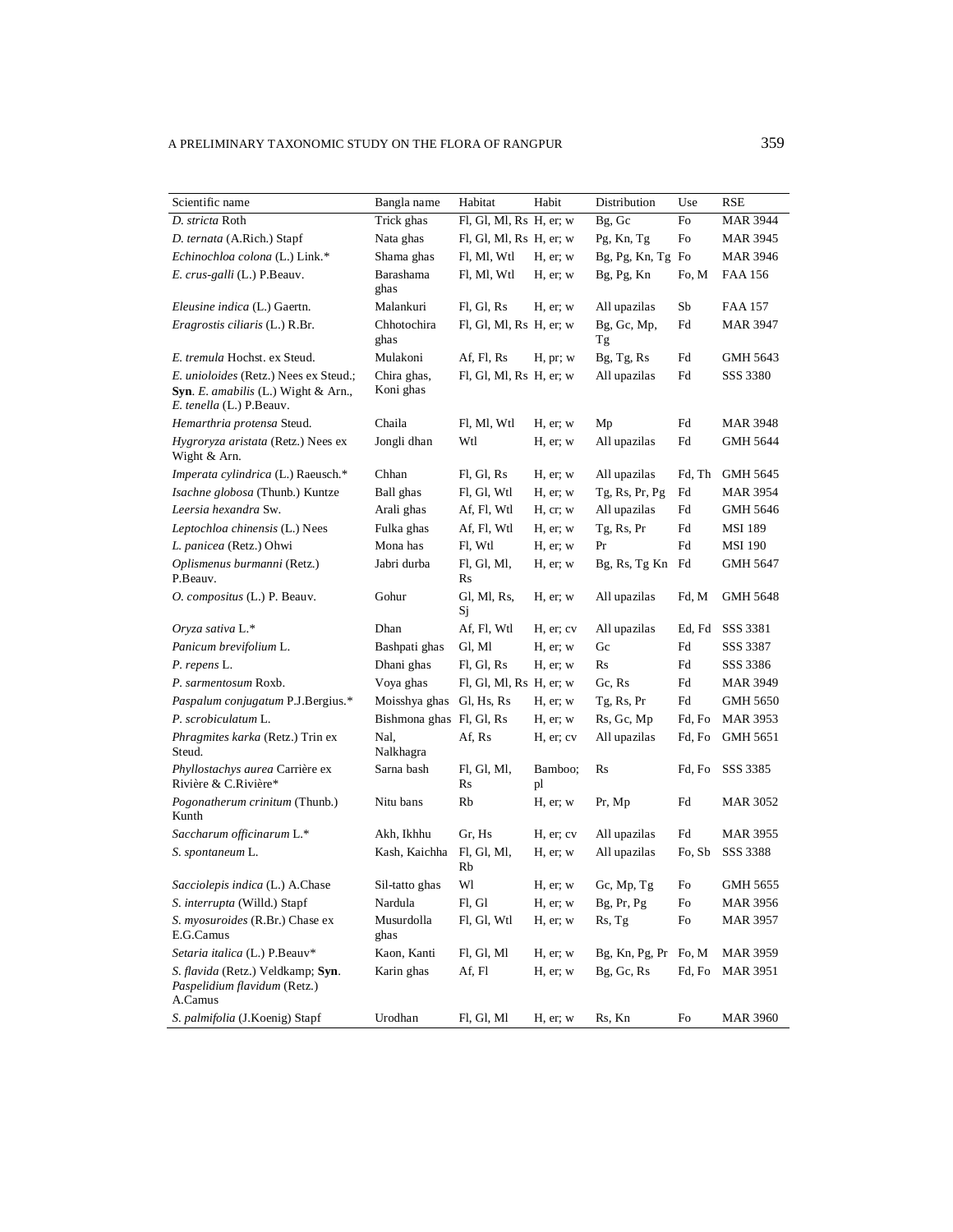| Scientific name                                                                                 | Bangla name              | Habitat           | Habit         | Distribution      | Use    | RSE             |
|-------------------------------------------------------------------------------------------------|--------------------------|-------------------|---------------|-------------------|--------|-----------------|
| S. pumila (Poir.) Roem. & Schult.                                                               | Shial leja               | Fl, Gl, Ml        | $H$ , er; $w$ | Mp                | Fo     | <b>MAR 3961</b> |
| Sorghum bicolor (L.) Moench.*                                                                   | Jowar                    | Af                | $H$ , er; $w$ | Rs, Tg            | Fd, M  | <b>MAR 3962</b> |
| Sporobolus diandrus (Retz.) P.Beauv.                                                            | Benajoni                 | Fl, Gl, Ml,<br>Rs | H, er; w      | All upazilas      | Fo     | SSS 3389        |
| S. indicus (L.) R.Br.*                                                                          | Ailbelajoni<br>ghas      | Fl, Gl, Ml,<br>Rs | H, er; w      | Bg, Pr, Pg        | Fo     | SSS 3390        |
| Urochloa distachyos (L.)<br>T.Q.Nguyen; Syn. Brachiaria<br><i>distachya</i> (L.) Stapf.         | Cori ghas                | Af, Fl, Rs        | H, pr; w      | Bg, Kn, Pg, Rs Fo |        | GMH 5635        |
| U. kurzii (Hook.f.) T.Q.Nguyen;<br>Syn. Brachiaria kurzii (Hook.f.)                             | Kurokti ghas             | Af, Fl, Rs        | H, pr; w      | Bg, Rs, Pg        | Fo     | MAR 3940        |
| U. panocoides P.Beauv.,                                                                         | Kuri ghas                | Gl, Rs            | H, cr, w      | Br, Gc, Pr        | Fo, Sb | SSS 3391        |
| U. reptans (L.) Stapf; Syn. Brachiaria<br><i>reptans</i> (L.) C.A.Gardner & C.E.<br>Hubb.       | Peraghas                 | Af, Fl, Rs        | H, pr; w      | $Bg$ , Rs, Tg     | Fo     | <b>MAR 3941</b> |
| Zea mays L.*                                                                                    | Bhutta                   | Fl, Hs            | H, er; cv     | All upazilas      | Ed, Fd | SSS 3392        |
| <b>Bromeliaceae Juss.</b>                                                                       |                          |                   |               |                   |        |                 |
| Ananas comosus (L.) Merr.*                                                                      | Anaras                   | Af, Hs            | H, er; cv     | Pr, Pg, Mp        | Fr     | SSS 3416        |
| Cryptanthus bivittatus (Hook.)<br>Regel*                                                        | Starfish gach            | Gr, Hs            | H, er; cv     | Rs, Tg            | O      | SSS 3417        |
| Strelitziaceae Hutch.                                                                           |                          |                   |               |                   |        |                 |
| Ravenala madagascariensis Sonn.*                                                                | Panthopadap              | Gr                | $T, s;$ pl    | Pg, Tg            | O      | SSS 3393        |
| Heliconiaceae Nakai                                                                             |                          |                   |               |                   |        |                 |
| Heliconia metallica Planch. & Linden<br>ex Hook.*                                               | Swarga pakhi             | Gr                | H, er; pl     | Rs, Tg            | O      | GMH 5652        |
| H. rostrata Ruiz & Pav.*                                                                        | Chingrinomi              | Gr                | H, er; pl     | Тg                | O      | GMH 5653        |
| <b>Musaceae Juss.</b>                                                                           |                          |                   |               |                   |        |                 |
| Musa paradisiaca L.*                                                                            | Kachkola                 | Fl, Hs, Ml        | H, er; w      | All upazilas      | Fr, Vg | <b>MSI 191</b>  |
| <b>Zingiberaceae</b> Martinov                                                                   |                          |                   |               |                   |        |                 |
| Alpinia calcarata (Haw.) Roscoe*                                                                | Choto elachi             | Gr                | H, er; cv     | Gc                | M, Sp  | SSS 3394        |
| A. nigra (Gaertn.) Burtt                                                                        | Tara                     | Rb, Wtl           | $H$ , er; $w$ | All upazilas      | М      | SSS 3395        |
| Curcuma aromatica Salisb.                                                                       | Ban halud                | Fl, Rs, Wl        | $H$ , er; w   | Kn, Pr, Tg        | М      | SSS 3396        |
| $C. long a L.*$                                                                                 | Halud                    | Fl, Hs            | H, er; cv     | All upazilas      | Sp     | SSS 3397        |
| C. zedoaria (Christm.) Rosc.                                                                    | Sathi                    | FI, Rs, Sj,<br>Wl | $H$ , er; $w$ | All upazilas      | М      | SSS 3398        |
| Elettaria cardamomum (L.) Maton*                                                                | Soto elachi              | Gr, Hs            | H, er; pl     | Mp, Pg            | Sp     | SSS 3399        |
| Hedychium coronarium J.König*                                                                   | Dolon chapa              | Gr, Hs, Rs        | H, er; cv     | Kn, Tg, Tg        | 0      | SSS 3400        |
| Zingiber officinale Roscoe*                                                                     | Ada                      | Fl. Hs            | H, er; cv     | All upazilas      | Sp     | SSS 3401        |
| Z. zerumbet (L.) Roscoe ex Sm.                                                                  | Mohaboribotch Fl, Hs, Sj |                   | H, er; w      | Pr, Tg            | М      | SSS 3402        |
| Costaceae Nakai                                                                                 |                          |                   |               |                   |        |                 |
| Hellenia speciosa (J.Koenig)<br>S.R.Dutta; Syn. Cheilocostus<br>speciosus (J.Koenig) C.D.Specht | Keomul                   | Fl, Rb, Rs        | H, er; w      | Rs, Mp, Tg        | М      | GMH 5657        |
| Costus woodsonii Maas*                                                                          | Lipistic plant           | Gr                | H, er; cv     | Bg, Rs, Tg        | O      | GMH 5658        |
| Cannaceae Juss.                                                                                 |                          |                   |               |                   |        |                 |
| Canna glauca L.*                                                                                | Holud kolabati           | Gr, Hs            | H, er; cv     | Tg                | O      | SSS 3304        |
| C. indica L.*                                                                                   | Kolabati                 | Gr, Hs, Rs        | $H$ , er; w   | All upazilas      | M, O   | SSS 3303        |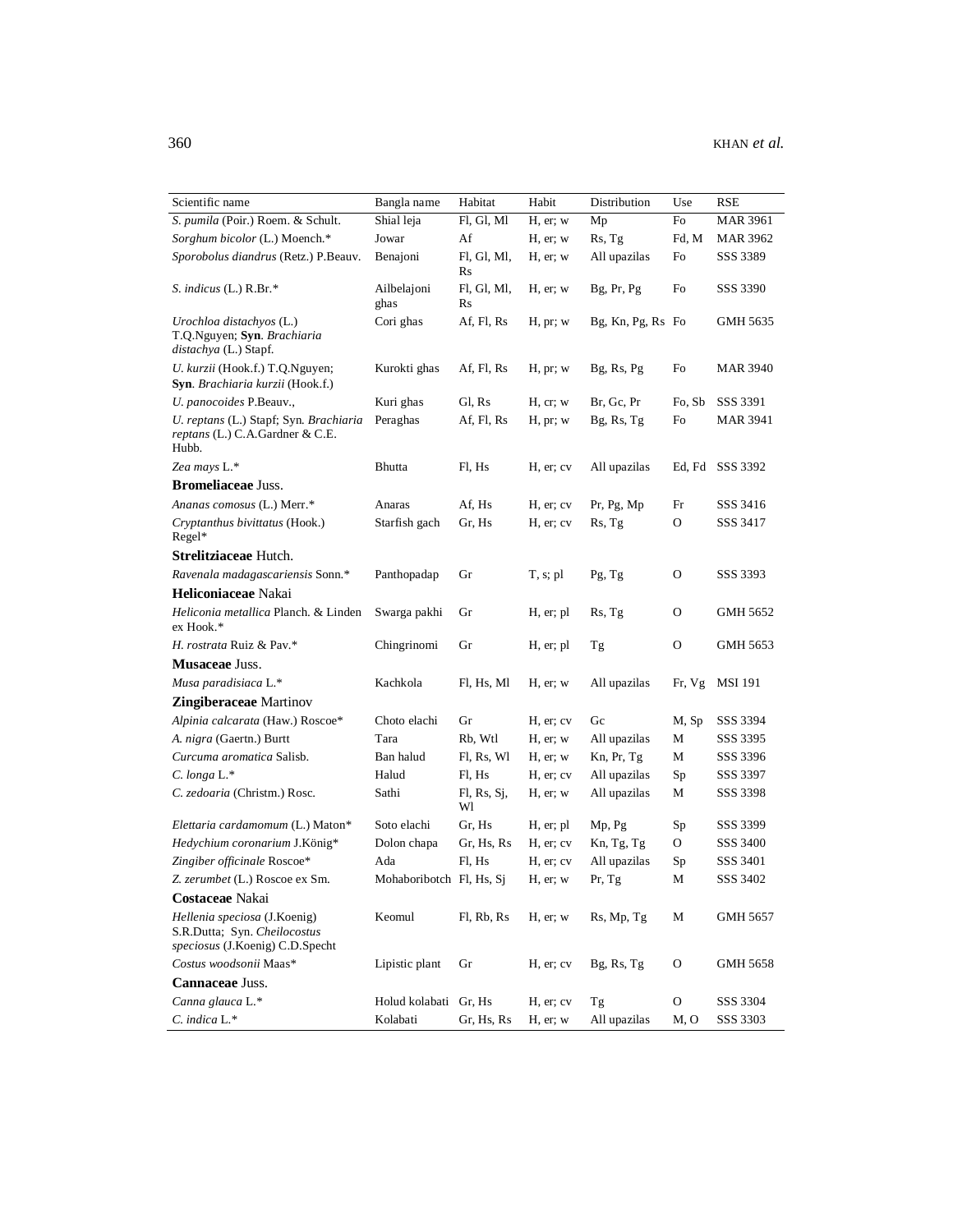| Scientific name                                                      | Bangla name          | Habitat    | Habit         | Distribution      | Use           | RSE             |
|----------------------------------------------------------------------|----------------------|------------|---------------|-------------------|---------------|-----------------|
| <b>Marantaceae R.Br.</b>                                             |                      |            |               |                   |               |                 |
| Ctenanthe oppenheimiana (É.Morren)<br>K.Schum.*                      | Never never<br>plant | Gr         | H, er; cv     | Tg                | О             | <b>MAR 3963</b> |
| Maranta arundinacea L.*                                              | Barli                | Fl, Gr, Rs | $H$ , er; $w$ | Gc, Mp, Pr        | Ed, M         | GMH 5659        |
| Schumannianthus benthamianus<br>(Kuntze) Veldkamp & I.M.Turner       | Pati-pata            | Hs, Wtl    | S; w          | Gc, Mp, Kn,<br>Pg | Hc            | <b>GMH 5660</b> |
| Pontederiaceae Kunth                                                 |                      |            |               |                   |               |                 |
| Eichhornia crassipes (Mart.) Solms*                                  | Kachuripana          | Wtl        | H, ff; w      | All upazilas      | Fo            | GMH 5661        |
| Monochoria hastata (L.) Solms                                        | Bara nukha           | Wtl        | H, em; w      | All upazilas      | М             | SSS 3405        |
| M. vaginalis (Burm.f.) C.Presl                                       | Nukha                | Wtl        | $H$ , em; $w$ | All upazilas      | М             | <b>MAR 3964</b> |
| Amaryllidaceae J.St.-Hil.                                            |                      |            |               |                   |               |                 |
| Allium cepa L.*                                                      | Piyaj                | Hs         | H, er; cv     | All upazilas      | Sp            | MAR 3965        |
| A. sativum L.*                                                       | Rashun               | Hs         | H, er; cv     | All upazilas      | Sp            | MAR 3966        |
| Crinum asiaticum L.                                                  | Shukdarshan          | Gr, Hs     | H, er; pl     | Bg, Kn, Rs        | M, O          | SSS 3406        |
| C. americanum L.*                                                    | Shukdarshan          | Gr, Hs     | H, er; pl     | Bg, Pr, Pg        | M, O          | SSS 3407        |
| C. latifolium L.                                                     | Baro<br>Shukdarshan  | Gr, Hs     | H, er; pl     | Bg, Kn, Rs        | М             | SSS 3408        |
| Scadoxus multiflorus (Martyn) Raf.*                                  | Agnigolock           | Gr, Hs     | H, er; cv     | Tg                | M, O          | SSS 3409        |
| Zephyranthes minuta (Kunth)<br>D.Dietr.*                             | Golapi ghasful       | Gs, Hs     | H, er; pl     | All upazilas      | O             | SSS 3421        |
| Asparagaceae Juss.                                                   |                      |            |               |                   |               |                 |
| Agave americana L.*                                                  | Shatabdi udvid       | Gr, Hs     | H, er; cv     | Rs, Tg            | 0             | <b>MAR 3967</b> |
| A. angustifolia Haw.*                                                | Agachokha            | Gr, Hs     | S; pl         | Tg                | 0             | <b>MAR 3968</b> |
| A. vivipara L.; Syn. A. cantula<br>Roxb.*                            | Jarauj agav          | Gr, Hs     | H, er; cv     | Tg                | 0             | <b>MAR 3970</b> |
| Asparagus racemosus Wild.                                            | Shatamuli            | Gr, Hs, Sj | H, vi; w      | Rs, Tg, Kn        | М             | <b>MAR 3971</b> |
| Aspidistra elatior Blume*                                            | Shukdarshan          | Gr, Hs     | H, er; pl     | Bg, Pr, Pg        | M, O          | MAR 3972        |
| Cordyline fruticosa (L.) A.Chev.*                                    | Agnishwar            | Gr, Hs     | H, er; cv     | Rs, Mp, Pr        | M             | MAR 3973        |
| Chlorophytum comosum (Thunb.)<br>Jacques                             | Spider plant         | Gr         | H, er; cv     | Tg                | О             | <b>MAR 3974</b> |
| Dracaena angustifolia (Medik.)<br>Roxb.                              | Chikna drakan        | Gr, Hs     | H, er; cv     | Rs, Tg            | О             | MAR 3975        |
| D. braunii Engl.*                                                    | Dracaena             | Gr, Hs     | H, er; cv     | Rs, Tg            | 0             | <b>MAR 3980</b> |
| D. fragrans (L.) Ker Gawl.*                                          | Gondhi drakan        | Gr, Hs     | S; pl         | Тg                | 0             | <b>MAR 3976</b> |
| D. surculosa Lindl.*                                                 | Dracaena             | Gr, Hs     | H, er; cv     | Тg                | О             | <b>MAR 3977</b> |
| D. reflexa Lam.*                                                     | Dracaena             | Gr, Hs     | H, er; cv     | Tg                | O             | <b>MAR 3979</b> |
| D. reflexa var. angustifolia Baker;<br>Syn. Dracaena marginata Lam.* | Dracaena             | Gr, Hs     | H, er; cv     | Rs                | $\mathbf O$   | MAR 3978        |
| D. trifasciata (Prain) Mabb.;<br>Syn. Sansevieria trifasciata Prain* | Sutahara             | Gr, Hs     | H, er; cv     | Rs, Tg            | O             | SSS 3410        |
| Furcraea foetida (L.) Haw.*                                          | Gandhohemp           | Gr, Hs     | S; pl         | Tg                | $\mathbf O$   | <b>MAR 3981</b> |
| F. tuberosa (Mill.) Aiton fil.*                                      | Century              | Gr, Hs     | S; pl         | Rs, Tg            | O             | <b>MAR 3982</b> |
| Yucca aloifolia L.                                                   | Yucca                | Gr         | $S;$ pl       | Tg                | $\mathcal{O}$ | SSS 3411        |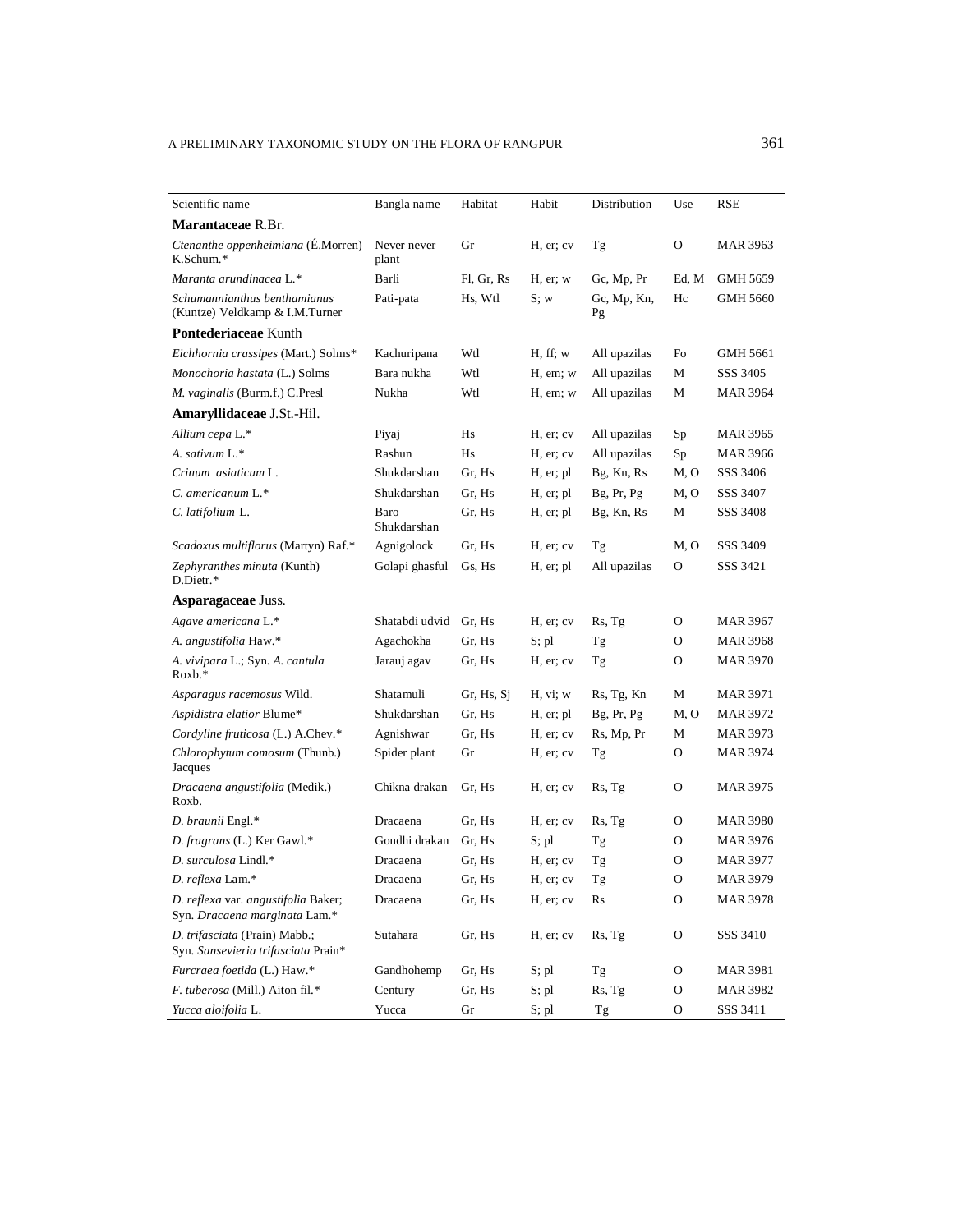| Scientific name                                       | Bangla name         | Habitat    | Habit         | Distribution            | Use      | <b>RSE</b>      |
|-------------------------------------------------------|---------------------|------------|---------------|-------------------------|----------|-----------------|
| Colchicaceae DC.                                      |                     |            |               |                         |          |                 |
| Gloriosa superba L.                                   | Ulatchandal         | Gr, Hs, Wl | H, vi; w      | Rs                      | M        | SSS 3412        |
| Hypoxidaceae R.Br.                                    |                     |            |               |                         |          |                 |
| Curculigo orchioides Gaertn.                          | Talmuli             | Si, Wl     | $H$ , er; $w$ | Pr                      | M        | <b>MAR 3983</b> |
| Xanthorrhoeaceae Dumort.                              |                     |            |               |                         |          |                 |
| Aloe vera (L.) Burm.f.*                               | Ghritakumari        | Gr, Hs     | H, er; cv     | Pg, Rs, Tg              | M, O     | SSS 3413        |
| <b>Smilacaceae Vent.</b>                              |                     |            |               |                         |          |                 |
| Smilax ovalifolia Roxb.                               | Kumarika            | Si, Wl     | H, vi; w      | Pr, Tg                  | M        | SSS 3414        |
| Dioscoreaceae R.Br.                                   |                     |            |               |                         |          |                 |
| Dioscorea alata L.                                    | Chupri alu          | Hs, Sj     | H, vi; w      | All upazilas            | Vg       | GMH 5667        |
| D. bulbifera L.                                       | Banalu              | Hs, Rb, Si | H, vi; w      | Pr, Pg, Kn              | M        | <b>GMH 5668</b> |
| D. esculenta (Lour.) Burkill                          | Mou alu             | Gr, Sj, Wl | H, vi; cv     | Bg, Gc                  | Vg       | GMH 5669        |
| D. pentaphylla L.                                     | Jhum alu            | Gr, Si, W1 | H, vi; w      | $Bg$ , Gc, Pr, Mp M, Vg |          | <b>GMH 5670</b> |
| <b>Orchidaceae Juss.</b>                              |                     |            |               |                         |          |                 |
| Bulbophyllum lilacinum Ridl.                          | Gota<br>parchallow  | Gr         | $H$ , ep; $w$ | Tg                      | $\Omega$ | GMH 5671        |
| Cymbidium aloifolium (L.) Sw.                         | Tosabak             | Gr         | $H$ , ep; $w$ | Tg                      | M, O     | SSS 3415        |
| Dendrobium anceps Sw.                                 | Asiriam             | Gr         | $H$ , ep; $w$ | Tg                      | M, O     | GMH 5672        |
| D. aphyllum (Roxb.) C.E.C.Fisch.                      | Fasiariam           | Gr         | $H$ , ep; $w$ | Tg                      | M, O     | GMH 5673        |
| Geodorum densiflorum (Lam.) Schltr.                   | Sankhamani          | W1         | $H$ , er; $w$ | Pr                      | M        | GMH 5674        |
| Rhynchostylis retusa (L.) Blume                       | Kopou phool         | Hs, Wl     | $H$ , ep; pl  | Pg                      | M, O     | GMH 5675        |
| Vanda tessellata (Roxb.) Hook. ex<br>G.Don            | Rasna               | Gr, Hs     | $H$ , ep; $w$ | Pr, Pg                  | M        | GMH 5676        |
| Zeuxine nervosa (Wall. ex Lindl.)<br>Benth. Ex Trimen | Nervoxine<br>orchid | Fl. Wl     | $H$ , er; $w$ | Pr                      | M        | GMH 5677        |

**Notes: Habitat**: Bw- On brick wall, Fl- Fallowland, Gl- Grassland, Gr- Garden, Hs- Homestead, Ml- Marginal land, Op-On plant, Rb- River bank, , Rs- Roadside, Sj- Scrub jungle, Wl- Woodland, Wtl- Wetland; **Habit**: H- Herb, S- Shrub, T-Tree, cr- creeper, cv- cultivated, em- emergent, er-erect, ff- free floating, fl- floating with rooted, l-large, m-medium, plplanted, pr- prostrate/procumbent, ps-parasite, sm- submerged, s-small, sc-scandant, vi-vine, w- wild; **Distribution**: Bg-Badarganj, Gc- Gangachara, Kn- Kaunia, Mp- Mitha Pukur, Pg- Pirgachha, Pr- Pirganj, Rs- Rangpur Sadar, Tg- Taraganj; **Use**: Ap- aquarium plant, Bc-Bamboo crafts, Bv- Beverage, Cc- Cane crafts, Co- Cosmetics, Dy- Dye yielding, Ed- Edible, Fb- Fibre, Fd- Fodder, Ff- Fish feed, Fn- Fence, Fo- Forage, Fr- Fruit, Fu- Fuel, Fw- Fuel wood, Gm- Green manure, Gu-Gum, Hc- Handicrafts, Ju- Juice, M- Medicine, Mu- Mulching, O- Ornamental, Oy- Oil yielding, Pc- Pickle, Pf- Perfume, Pp- Paper pulp, Po- Poisionous, Pu- Pulse, Sb- Soil binder, Sd- Shade providing, Sp- Spice, T- Timber, Tn- Tannin, Vg-Vegetable, Wp- Water purify; **Origin**: **\***- Exotic; **Syn**.-Synonym; **RSE***:* FAA- Fakhruddin Ali Ahmed, GMH- Gazi Mosharof Hossain, MAR- Md. Abdur Rahim, MSI- Md. Shariful Islam, SAK- Saleh Ahammad Khan, SSS- Shayla Sharmin Shetu.

The taxonomic enumerations of angiospermic species of Mithapukur, Pirgachha and Kaunia upazilas, completed by this study (Fig. 5), are somewhat lower than those of Belabo and Shibpur upazilas, nearly similar to those of Monohordi, Narshingdi Sadar and Polash upazilas of Narshingdi district (Khanam *et al*., 2020; Khanam and Khan, 2020) and Satkhira Sadar upazila (Hossain *et al*. 2021) reported previously, but higher than the accounts on angiospermic species of other upazilas cited earlier.

Rangpur district seems to be a vulnerable area of northern Bangladesh for housing the plant resources- and diversity. Drought, river bank erosion, poor regeneration of many species, different anthropogenic activities, and lack of proper management programs etc. are the critical problems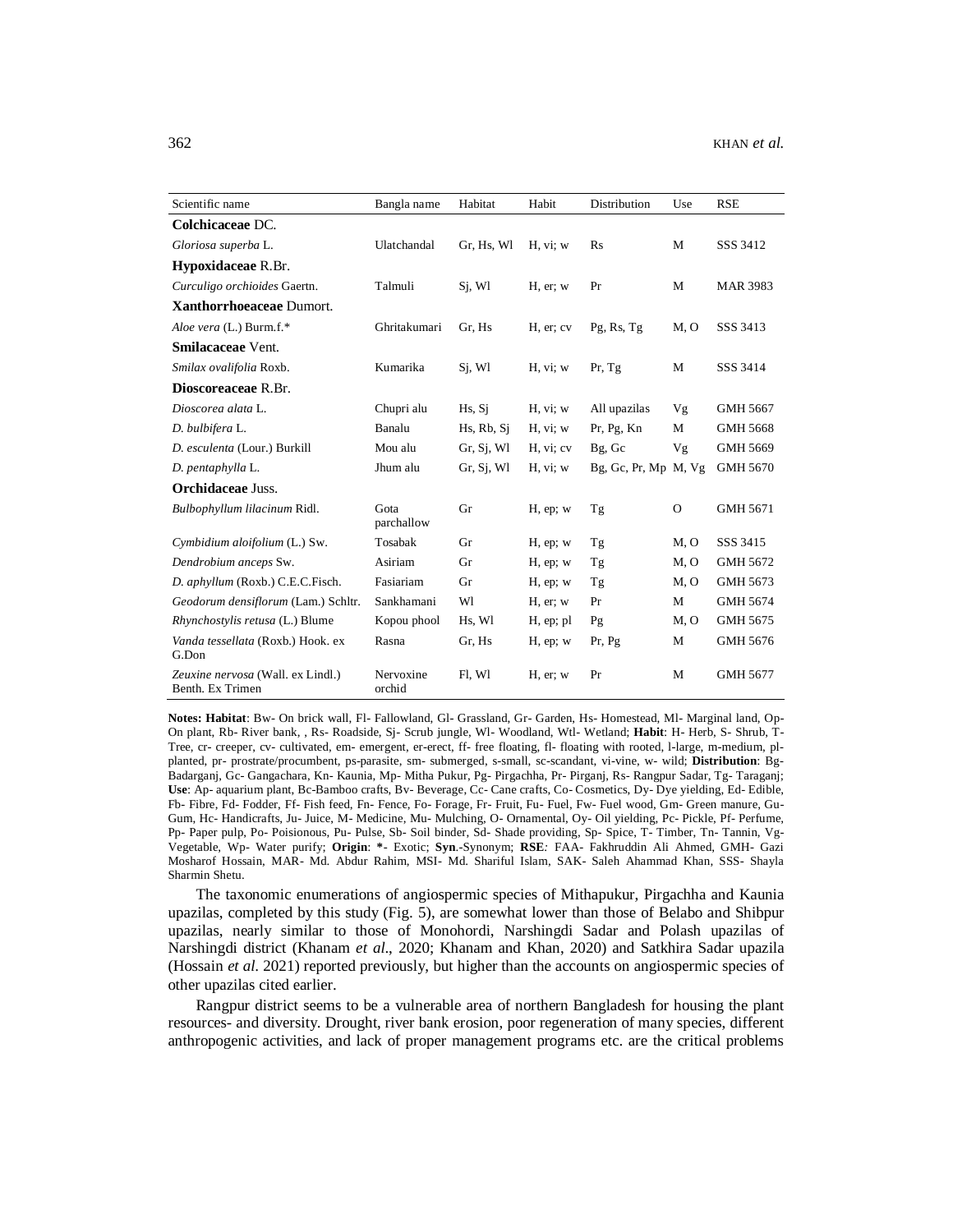and threats for degradation and destruction of its habitats and ecosystems, and ultimately for its flora and biodiversity. During this study, the species *Andrographis paniculata*, *Berrya cordifolia*, *Celastrus paniculatus*, *Cordia grandis*, *Fragaria vesca*, *Geodorum densiflorum*, *Gloriosa superba*, *Heteropanax fragrans*, *Miliusa velutina*, *Olax scandens*, *Rhynchostylis retusa* and *Zeuxine nervosa* were found as rare in the Rangpur district area.

The taxonomic data provided by this study on the flora of Rangpur district, might be useful as an important guiding database to track the trend of changes in the floristic composition, plant species diversity, vegetation and status of threatened plant species in course of time, especially due to different natural and anthropogenic threats, contribute in undertaking appropriate biodiversity conservation initiatives and plant resource-based sustainable socioeconomic development, and help in estimating the impacts of climate change on the flora and biodiversity of this area.

This study highly recommends to adopt and implement adequate measures for conservation, improvement and sustainable use of this precious flora, to minimize the existing threats and degradation of the natural habitats throughout the area, to conduct regular taxonomic inventories, monitoring studies and research programs on the flora and plant diversity of this area, and to execute sufficient plantation programs using appropriate indigenous species with effective management plans and strategies.

#### **Acknowledgements**

The authors express their sincere thanks to Grant for Advanced Research in Education (GARE), BANBEIS, for funding this study. The authors are grateful to all people who were directly or indirectly involved in this study. The authors are thankful to the Chief Editor and the Reviewers of the Journal for their critical review of the manuscript.

#### **References**

- Ahmed, Z.U., Begum, Z.N.T., Hassan, M.A., Khondker, M., Kabir, S.M.H., Ahmad, M., Ahmed, A.T.A., Rahman, A.K.A. and Haque, E.U. (Eds). 2008-2009. Encyclopedia of Flora and Fauna of Bangladesh. Vols. **6**-**8** & **12**. Asiatic Society of Bangladesh, Dhaka.
- Ahmed, Z.U., Hassan, M.A., Begum, Z.N.T., Khondker, M., Kabir, S.M.H., Ahmad, M. and Ahmed, A.T.A. (Eds). 2009. Encyclopedia of Flora and Fauna of Bangladesh. Vols. **9**-**10**. Asiatic Society of Bangladesh, Dhaka.
- Angiosperm Phylogeny Group. 2016. An update of the Angiosperm Phylogeny Group classification for the orders and families of flowering plants: APG IV", Botanical Journal of the Linnean Society **18**1(1): 1– 20. <https://doi.org/10.1111/boj.12385>
- BBS (Bangladesh Bureau of Statistics). 2021. Statistical Yearbook Bangladesh 2020.  $40^{th}$  Edition, Statistics & Informatics Division (Sid), Ministry of Planning, Government of The People's Republic of Bangladesh, Dhaka, Bangladesh, pp. 1-571.
- Cronquist, A. 1988 [1968]. The Evolution and Classification of Flowering Plants. Second Edition, 1988. Bronx, NY: The New York Botanical Garden, pp. 1–555. (OCoLC)643856538
- District Statistics 2011 Rangpur. 2013. Bangladesh Bureau of Statistics and Informatics Division, Ministry of Planning, Government of the People's Republic of Bangladesh. Parishankhan Bhaban, E-27/A, Agargaon, Dhaka-1207, pp. 1-100.
- Ghani, A. 1998. Medicinal Plants of Bangladesh with Chemical Constituents and Uses. Asiatic Society of Bangladesh, pp. 1–467.
- Haque, A.K.M.K., Khan, S.A., Uddin, S.N. and Shetu, S.S. 2018. An annotated checklist of the angiospermic flora of Rajkandi Reserve Forest of Moulvibazar. Bangladesh. Bangladesh J. Plant Taxon. 25(2): 187-207. <https://doi.org/10.3329/bjpt.v25i2.39525>
- Hooker, J.D. 1872-1897. The Flora of British India. Vols. **1**-**7**. L. Reeve & Co., Ashford, Kent, UK.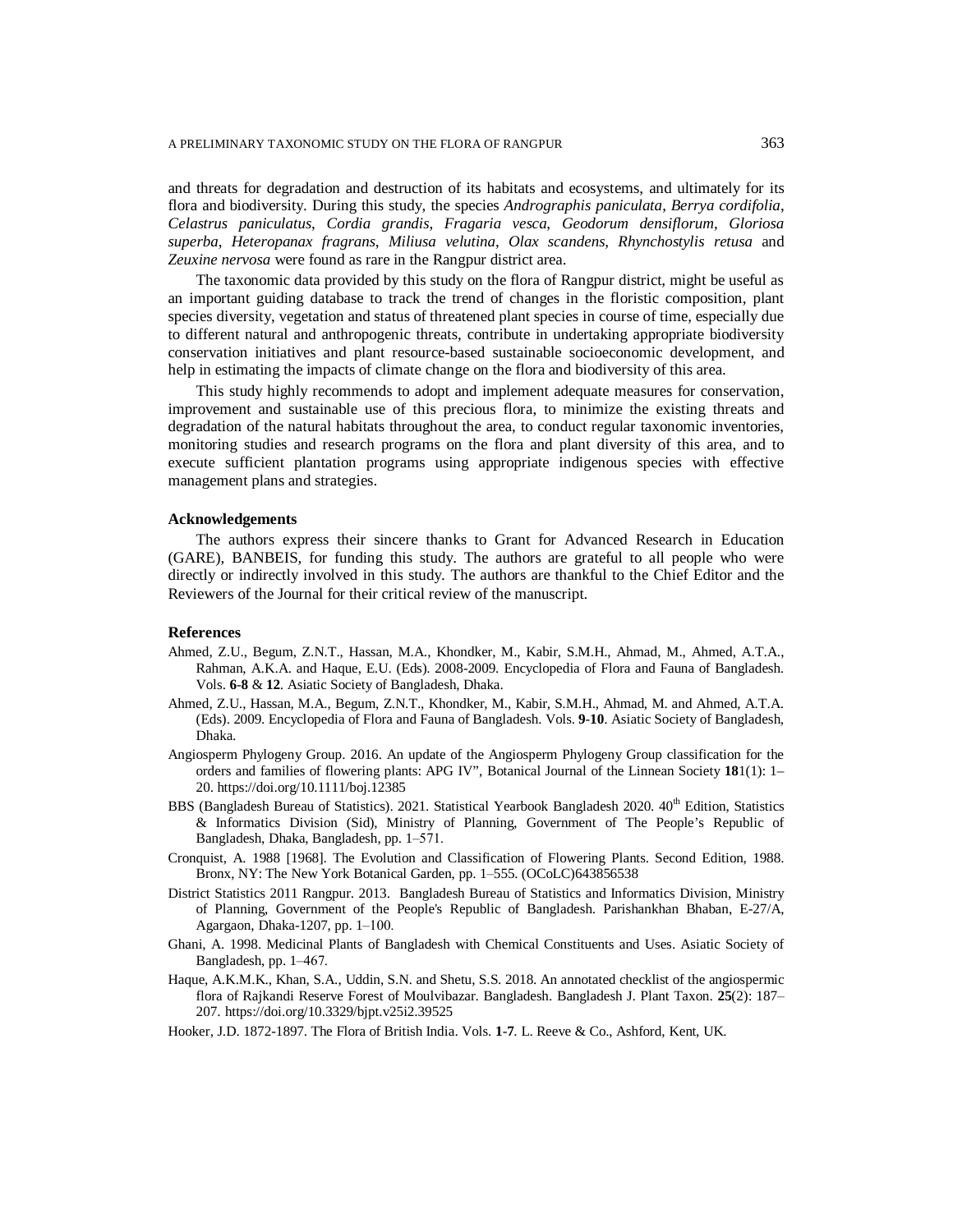- Hossain, G.M., Khan, S.A., Rahim, M.A., Rahman, M.S. and Islam, K.M.N. 2021. Floristic composition of the coastal district Satkhira, Bangladesh. Bangladesh J. Plant Taxon. 28(1): 97-124. <https://> doi.org/10.3329 /bjpt.v28i1.5420710.3329/bjpt.v28i1.54211
- Islam, M.R., Uddin, M.Z. and Hassan, M.A. 2009. An assessment of the angiospermic flora of Ramgarh upazila of Khagrachhari district. Bangladesh. Bangladesh J. Plant Taxon. 16(2): 115–140. <https://> doi.org/10.3329/ bjpt.v16i2.3925
- Jaccard, P. 1912. The distribution of the flora of the alpine zone. New Phytologist 11: 37–50.
- Khan, M.S. 1977. Onagraceae. *In*: Khan, M.S. (Ed). Flora of Bangladesh. Fasc. 6: 1-10. Bangladesh National Herbarium, BARC, Dhaka.
- Khan, M.S. and Huq, A.M. 2001. The vascular flora of Chunati wildlife sanctuary in south Chittagong. Bangladesh J. Plant Taxon*.* **8**(1): 47‒64.
- Khan, S.A., Sultana, S., Hossain, G.M., Shetu, S.S., and Rahim, M.A. 2021. Floristic composition of Jahangirnagar University campus - A semi-natural area of Bangladesh. Bangladesh J. Plant Taxon. **28**(1): 27‒60. <https://doi.org/10.3329/bjpt.v28i1.54207>
- Khanam, R. and Khan, S.A. 2020. Angiosperms in Narsingdi district of Bangladesh: Class Liliopsida. Bangladesh J. Plant Taxon. **27**(2): 391‒405. <https://doi.org/10.3329/bjpt.v27i2.50676>
- Khanam, R., Khan, S.A. and Rahim, M.A. 2020. Angiosperms in Narsingdi District of Bangladesh: Class Magnoliopsida. Bangladesh J. Plant Taxon. **27**(1): 153‒271. <https://doi.org/10.3329/bjpt.v27i1.47576>
- Khatun, M.A., Rashid, M.B. and Hygen, H.O. 2016. Climate of Bangladesh. MET report. Bangladesh Meteorological Department.<http://bmd.gov.bd/file/>2016/08/17/pdf/21827.pdf, pp.1-66.
- Kramer, K.U. and Green, P.S. 1990. Pteridophytes and gymnosperms. *In*: Kubitzki K. The families and genera of vascular plants. Vol. **1**. Springer, Berlin.
- Mahmudah, Z., Islam, M.M, Haque, T. and Uddin, M.Z. 2017. Taxonomic enumeration of Angiosperm flora of Sreenagar upazila, Munshigang, Dhaka, Bangladesh. J. Asiat. Soc. Bangladesh, Sci. 43(2): 161–172. <https://doi.org/10.3329/jasbs.v43i2.46514>
- Nahar, J. and Rahman, A.H.M.M. 2016. Study of Angiosperm plant species at Sadar upazila of Naogaon district, Bangladesh. Discovery **52**(250): 1963‒1978.
- Pichi, S.R.E.G. 1977. Tentamen pteridophytorum genera in taxonomicum ordinem redigendi. Webbia **31**: 313‒512.
- Prain, D. 1903. Bengal Plants. Vols. **1** & **2**. Reprint 1963. Botanical Survey of India, Calcutta.
- Rahman, A.H.M.M. 2013. Angiospermic flora of Rajshahi district, Bangladesh. Amer. J. Life Sci. **1**(3): 105‒112.
- Rahman, A.H.M.M. and Kona, S. 2016. Angiosperm systematics of Mahadebpur upazila of Naogaon, Bangladesh. Lambert Academic Publishing, Germany, ISBN: 978-3-659-85795-9. <https://www.> researchgate.net /publication/296705290.
- Rahman, M.O., Antara, R.T., Begum, M. and Hassan, M.A. 2012. Floristic diversity of Dhamrai upazila of Dhaka with emphasis on medicinal plants. Bangladesh J. Bot. **41**(1): 71‒85. <https://doi.org/10.3329> /bjb.v41i1.11085
- Rahman, M.O., Begum, M. and Ullah, M.W. 2013. Angiosperm flora of Sadar upazila of Munshiganj district, Bangladesh. Bangladesh J. Plant Taxon. **20**(2): 213‒231. <https://doi.org/10.3329/bjpt.v20i2.17396>
- Rahman, M.O., Sayma, N.J. and Begum, M. 2019. Angiospermic flora of Gafargaon upazila of Mymensingh district focusing on medicinally important species. Bangladesh J. Plant Taxon. 26(2): 269–283. <https://doi.org/10.3329/bjpt.v26i2.44594>
- Rahman, M.S., Hossain, G.M., Khan, S.A. and Uddin, S.N. 2015. An annotated checklist of the vascular plants of Sundarban mangrove forest of Bangladesh. Bangladesh J. Plant Taxon. **22**(1): 17‒41. <https://doi.org>/10.3329/ bjpt.v22i1.23862
- Roy, G.K. and Khan, S.A. 2020a. Preliminary taxonomic study on homestead flora of four districts of Bangladesh: Magnoliopsida. Bangladesh Journal of Plant Taxon. **27**(1): 37‒65.